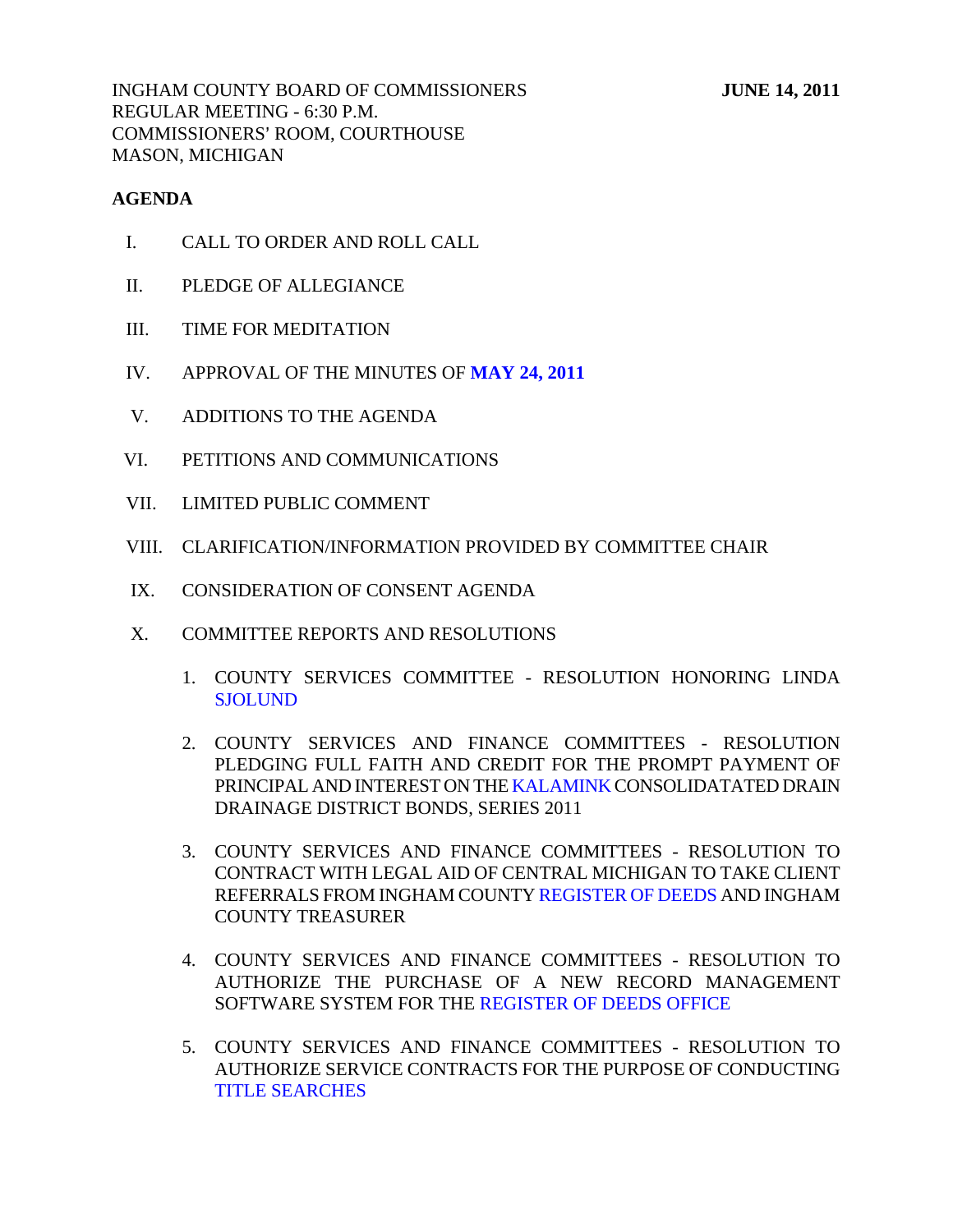- 6. COUNTY SERVICES AND FINANCE COMMITTEES RESOLUTION TO REORGANIZE SELECTE[D CENTRAL SERVICES POSITIONS AND W](#page-58-0)AIVE THE HIRING FREEZE
- 7. COUNTY SERVICES AND FINANCE COMMITTEES RESOLUTION AMENDING RESOLUTION #11-067 TO INCREASE A PART-TIME TEMPORARY POSITION AT TH[E INGHAM COUNTY FAIRGROUNDS TO](#page-59-0)  FULL-TIME TEMPORARY
- 8. HUMAN SERVICES AND FINANCE COMMITTEES RESOLUTION TO CREATE A COMBIN[ED WELL AND SEPTIC INSPECTION FEE](#page-60-0)
- 9. HUMAN SERVICES AND FINANCE COMMITTEES RESOLUTION TO AUTHORIZ[E AMENDMENT #2 T](#page-61-0)O THE 2010-2011 COMPREHENSIVE PLANNING, BUDGETING AND CONTRACTING AGREEMENT WITH THE MICHIGAN DEPARTMENT OF COMMUNITY HEALTH
- 10. HUMAN SERVICES AND FINANCE COMMITTEES RESOLUTION TO AUTHORIZE AN AMENDMENT TO AND THE CONSOLIDATION OF THE BEHAVIORAL HEALTH SERVICES AGREEME[NTS BETWEEN THE INGHAM](#page-63-0)  COUNTY HEALTH DEPARTMENT AND THE COMMUNITY MENTAL HEALTH AUTHORITY OF CLINTON, EATON AND INGHAM COUNTIES
- 11. HUMAN SERVICES COMMITTEE RESOLUTION HONORIN[G ANN MARIE](#page-65-0) **HICKEY**
- 12. HUMAN SERVICES COMMITTEE RESOLUTION HONORIN[G DENISE](#page-66-0)  FANDRICK
- 13. LAW ENFORCEMENT AND FINANCE COMMITTEES RESOLUTION TO APPROVE AN EXTENDED POLICE SERVICES AGREEMENT WITH THE [VILLAGE OF WEBBERVILLE COVERING](#page-67-0) THE PERIOD OF JULY 1, 2011 THROUGH JUNE 30, 2012
- 14. LAW ENFORCEMENT AND FINANCE COMMITTEES RESOLUTION AUTHORIZING THE ESTABLISHMENT OF A FEE TO ISSUE A CERTIFICATE OF REGISTRATION FOR A [PRECIOUS METAL AND GEM DEALER LICENSE](#page-68-0)
- XI. SPECIAL ORDERS OF THE DAY
- XII. PUBLIC COMMENT
- XIII. COMMISSIONER ANNOUNCEMENTS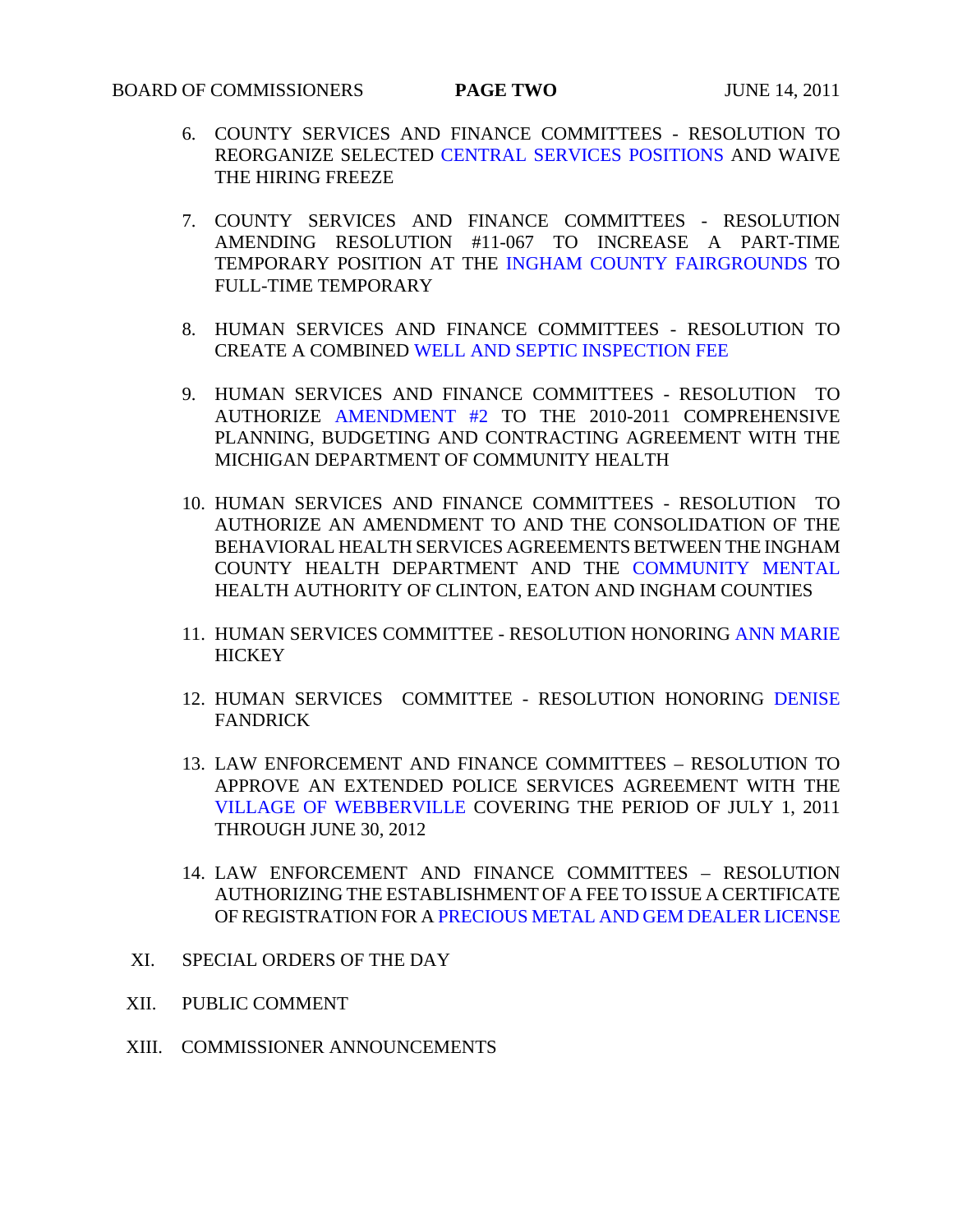#### BOARD OF COMMISSIONERS **PAGE THREE** JUNE 14, 2011

#### XIV. CONSIDERATION AND ALLOWANCE OF CLAIMS

XV. ADJOURNMENT

THE COUNTY OF INGHAM WILL PROVIDE NECESSARY REASONABLE AUXILIARY AIDS AND SERVICES, SUCH AS INTERPRETERS FOR THE HEARING IMPAIRED AND AUDIO TAPES OF PRINTED MATERIALS BEING CONSIDERED AT THE MEETING FOR THE VISUALLY IMPAIRED, FOR INDIVIDUALS WITH DISABILITIES AT THE MEETING UPON FIVE (5) WORKING DAYS NOTICE TO THE COUNTY OF INGHAM. INDIVIDUALS WITH DISABILITIES REQUIRING AUXILIARY AIDS OR SERVICES SHOULD CONTACT THE COUNTY OF INGHAM IN WRITING OR BY CALLING THE FOLLOWING: INGHAM COUNTY BOARD OF COMMISSIONERS, P.O. BOX 319, MASON, MI 48854, 517-676-7200.

## **PLEASE TURN OFF CELL PHONES AND OTHER ELECTRONIC DEVICES OR SET TO MUTE OR VIBRATE TO AVOID DISRUPTION DURING THE MEETING**

#### **FULL BOARD PACKETS ARE AVAILABLE AT: www.ingham.org**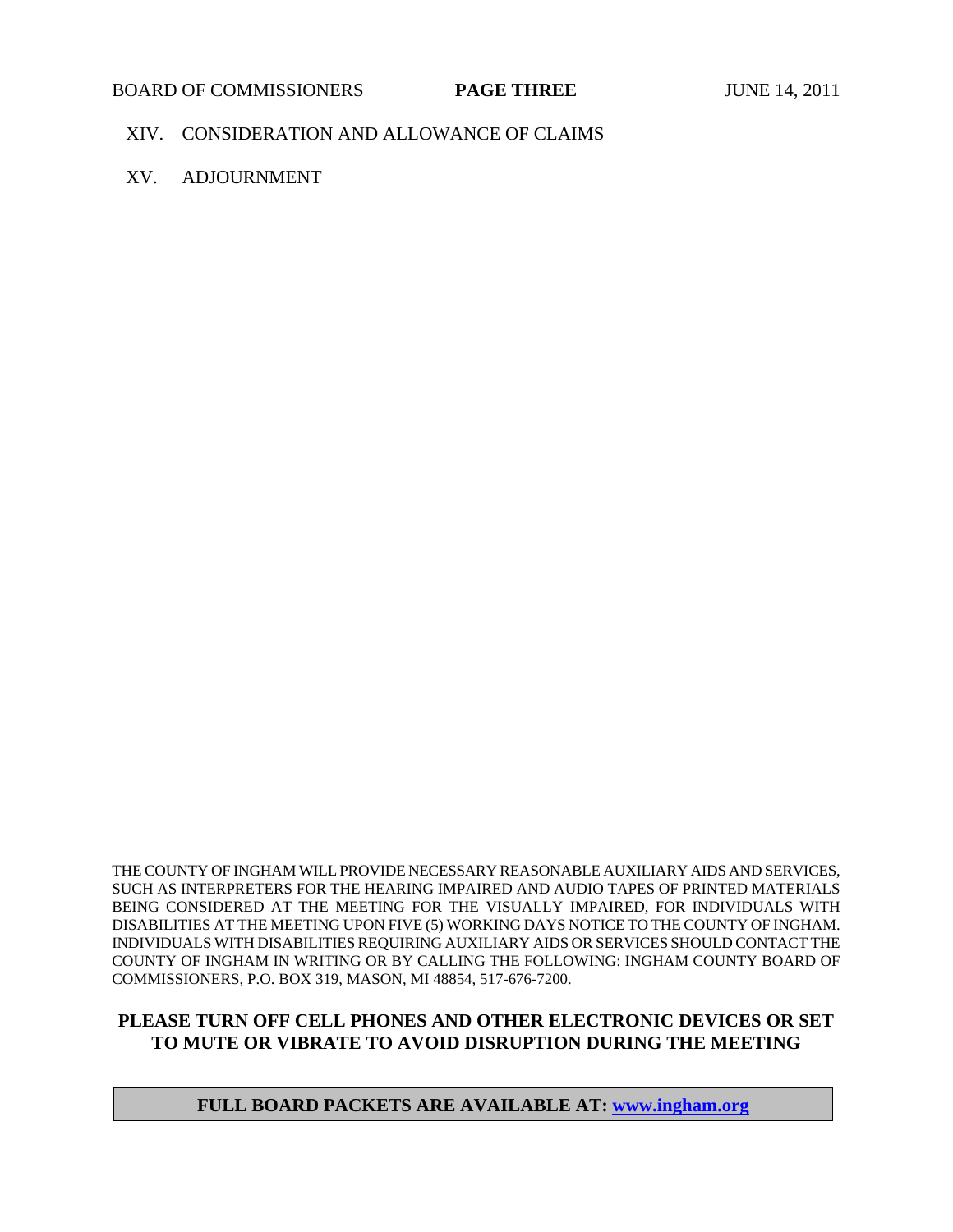Board of Commissioners Room - Courthouse Mason, Michigan - 6:30 p.m. May 24, 2011

## <span id="page-3-0"></span>**CALL TO ORDER:**

Chairperson Grebner called the May 24, 2011, regular meeting of the Ingham County Board of Commissioners to order at 6:30 p.m. Roll was called and all Commissioners were present, except Commissioner McGrain.

## **PLEDGE OF ALLEGIANCE:**

Chairperson Grebner led the Board in the Pledge of Allegiance and a few moments of silence were observed for meditation.

## **APPROVAL OF THE MINUTES:**

Moved by Commissioner Vickers, supported by Commissioner De Leon, to approve the minutes of the May 10, 2011, meeting as amended. Motion carried unanimously. Absent: Commissioner McGrain.

## **ADDITIONS TO THE AGENDA:**

None

## **PETITIONS AND COMMUNICATIONS:**

Letter with Attachments from Enbridge (U.S) Inc. Updating Public Officials Regarding Ongoing System-Wide Pipeline Integrity Program. Accepted and placed on file.

Letter from State of Michigan Department of Environmental Quality Division (With Attachment) of Pending New Source Review Application Report. Accepted and placed on file.

Resolution from Gratiot County Board of Commissioners In Support Of House Bill 4148, 4149 & 4150. Referred to finance.

Mid South Substance Abuse Commission Annual Report FY 2009/2010 (To be distributed at the meeting). Accepted and placed on file.

Capital Area District Library Annual Report (To be distributed at the meeting). Accepted and placed on file.

## **LIMITED PUBLIC COMMENT:**

Willis Bennett presented to the Board the new edition of the Potter Park Zoo Tales magazine.

Maureen Hirten presented to the Board the 2010 Capital Area District Library Annual Report.

Commissioner Schor thanked Maureen and the Capital Area District Library for the Lego Builder Club put on by the Library.

# **CLARIFICATION/INFORMATION PROVIDED BY COMMITTEE CHAIR:**

None

## **CONSIDERATION OF CONSENT AGENDA:**

Moved by Commissioner Vickers, supported by Commissioner Schafer, to adopt a consent agenda consisting of all items, except agenda items 9 and 15. Motion to adopt a consent agenda carried unanimously. Items on the consent agenda were adopted by a unanimous roll call vote. Items voted on separately are so noted in the minutes. Absent: Commissioner Mc Grain.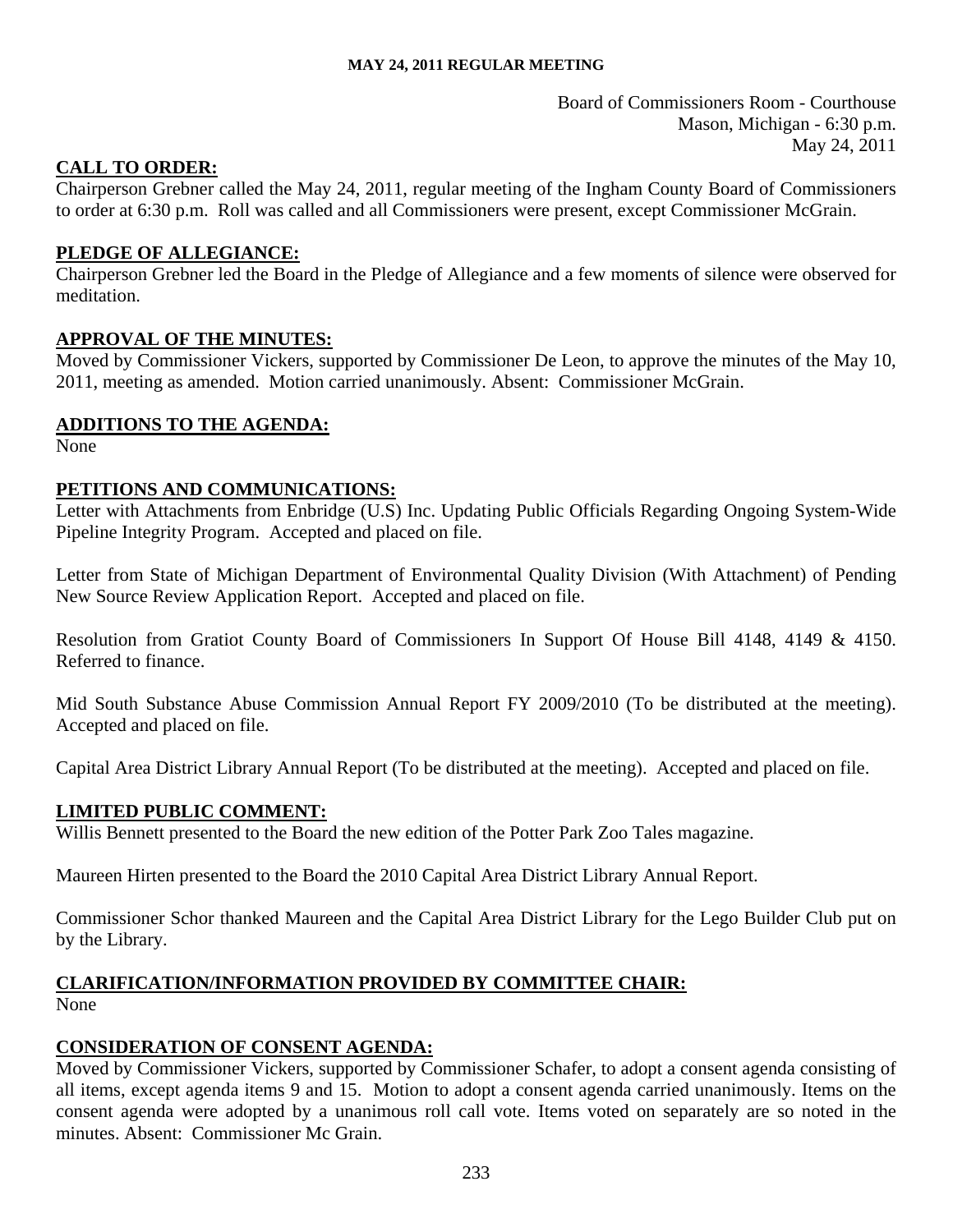## **COMMITTEE REPORTS AND RESOLUTIONS:**

The following resolution was introduced by the County Services and Finance Committees of the:

## **RESOLUTION TO AUTHORIZE THE TRANSFER OF FUNDS FROM THE TREASURER'S OFFICE TO THE REGISTER OF DEEDS AND TO AUTHORIZE A TEMPORARY EMPLOYEE**

## **RESOLUTION #11-156**

WHEREAS, some title search work is contracted to external entities at considerable cost (\$47,500 annually); and

WHEREAS, the title search tasks can be accomplished more effectively at a reduced cost by use of 2 temporary employees at a salary rate of \$13.00 per hour; and

WHEREAS, funds are available in the Treasurer's Office; and

WHEREAS, the Treasurer's Office is receptive to the transfer of funds and continuing a cooperative work relationship to save money and accomplish the tasks; and

WHEREAS, the temporary employee will be used no longer than six  $(6)$  months and not exceed 1,560 hours which is consistent with the provisions of UAW Article 5, Section 1 E.; and

WHEREAS, the affected collective bargaining unit, being the UAW, and the Treasurer's Office has been consulted and supports the request contained in this resolution; and

WHEREAS, no additional funds are required to implement the proposed changes.

THEREFORE BE IT RESOLVED, the Board of Commissioners authorizes the transfer of \$27,676 from 52825500 804000 (title search contractor) to 52825500 705000, 715000, 722000, 915050 (temporary salaries and fringes).

BE IT FURTHER RESOLVED, the Board of Commissioners authorizes the Controller/Administrator make the appropriate budget adjustments.

BE IT FURTHER RESOLVED, that the transfer be effective upon resolution approval by the Full Board of Commissioners.

**COUNTY SERVICES: Yeas:** De Leon, Copedge, Schor, Vickers, Dragonetti  **Nays**: None **Absent:** Celentino **Approved 5/17/11**

**FINANCE: Yeas:** Schor, Tsernoglou, Nolan, Bahar-Cook, McGrain, Dougan  **Nays**: None **Absent:** None **Approved 5/18/11** 

The following resolution was introduced by County Services and Finance Committees of the:

Adopted as part of the consent agenda.

## **RESOLUTION AUTHORIZING CONTRACTS WITH YANKEE APPRAISAL ASSOCIATES AND WILLIAMS & ASSOCIATES TO CONDUCT APPRAISALS ON PROPERTIES APPROVED FOR**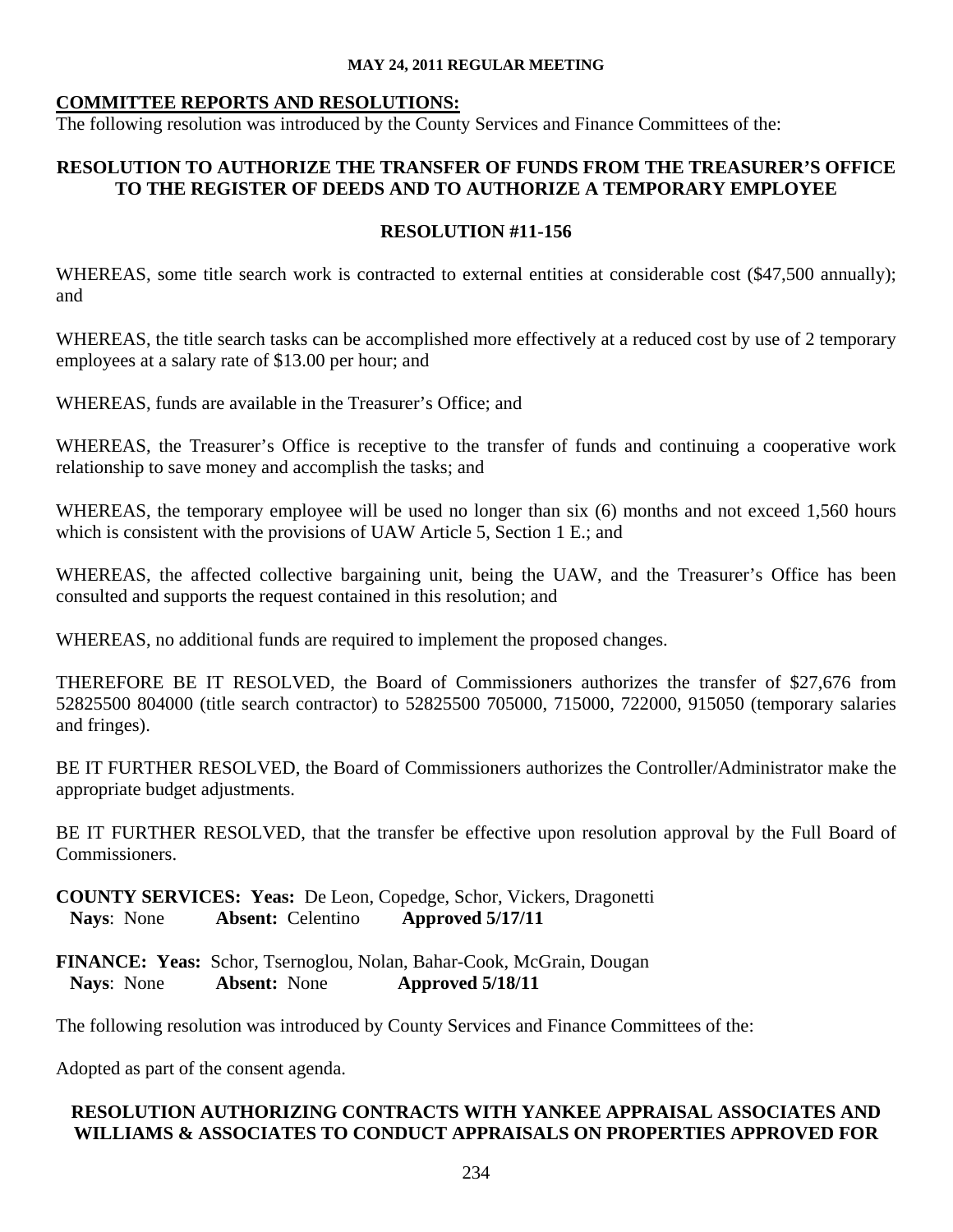## **PURCHASE THROUGH THE INGHAM COUNTY FARMLAND AND OPEN SPACE PRESERVATION PROGRAM**

#### **RESOLUTION #11-157**

WHEREAS, the Ingham County Board of Commissioners adopted the Ingham County Farmland Purchase of Development Rights Ordinance in July 2004; and

WHEREAS, the Ingham County Farmland Purchase of Development Rights Ordinance authorized the establishment of the Ingham County Farmland and Open Space Preservation Board to oversee the Farmland Preservation Program; and

WHEREAS, the voters of Ingham County approved a special millage for Farmland and Open Space Preservation in August 2008; and

WHEREAS, the Federal Farm and Ranch Land Protection Program requires appraisals to be conducted on approved farms; and

WHEREAS, the Purchasing Department sought proposals from experienced State Certified Real Property Appraisers, and after review and evaluation, the Evaluation Team is recommending that two (2) three-year contracts be awarded to Yankee Appraisal Associates and Williams & Associates, who were determined to be the most qualified candidates; and

WHEREAS, the appraisals completed under these contracts will comply with the Uniform Standards of Professional Appraisal Practice, Uniform Appraisal Standards for Federal Land Acquisitions and appraisal instructions as issued from Natural Resources Conservative Services.

THEREFORE BE IT RESOLVED, the Ingham County Board of Commissioners authorizes two (2) three-year contracts, one with Yankee Appraisal Associates and one with Williams & Associates, for the purpose of conducting appraisals on properties approved for purchase through the Ingham County Farmland and Open Space Preservation Program.

BE IT FURTHER RESOLVED, that the cost per appraisal conducted by Yankee Appraisal will be \$2,500 for all three years; and the cost per appraisal conducted by Williams & Associates will be \$2,500 for year 1, \$2,600 for year 2, and \$2,700 for year 3.

BE IT FURTHER RESOLVED, that the Ingham County Board of Commissioners authorizes the Board Chairperson and the County Clerk to sign any necessary documents that are consistent with this resolution and approved as to form by the County Attorney.

**COUNTY SERVICES: Yeas:** De Leon, Copedge, Schor, Vickers, Dragonetti  **Nays**: None **Absent:** Celentino **Approved 5/17/11**

**FINANCE: Yeas:** Schor, Tsernoglou, Nolan, Bahar-Cook, McGrain, Dougan  **Nays**: None **Absent:** None **Approved 5/18/11** 

Adopted as part of the consent agenda.

The following resolution was introduced by the County Services and Finance Committees of the: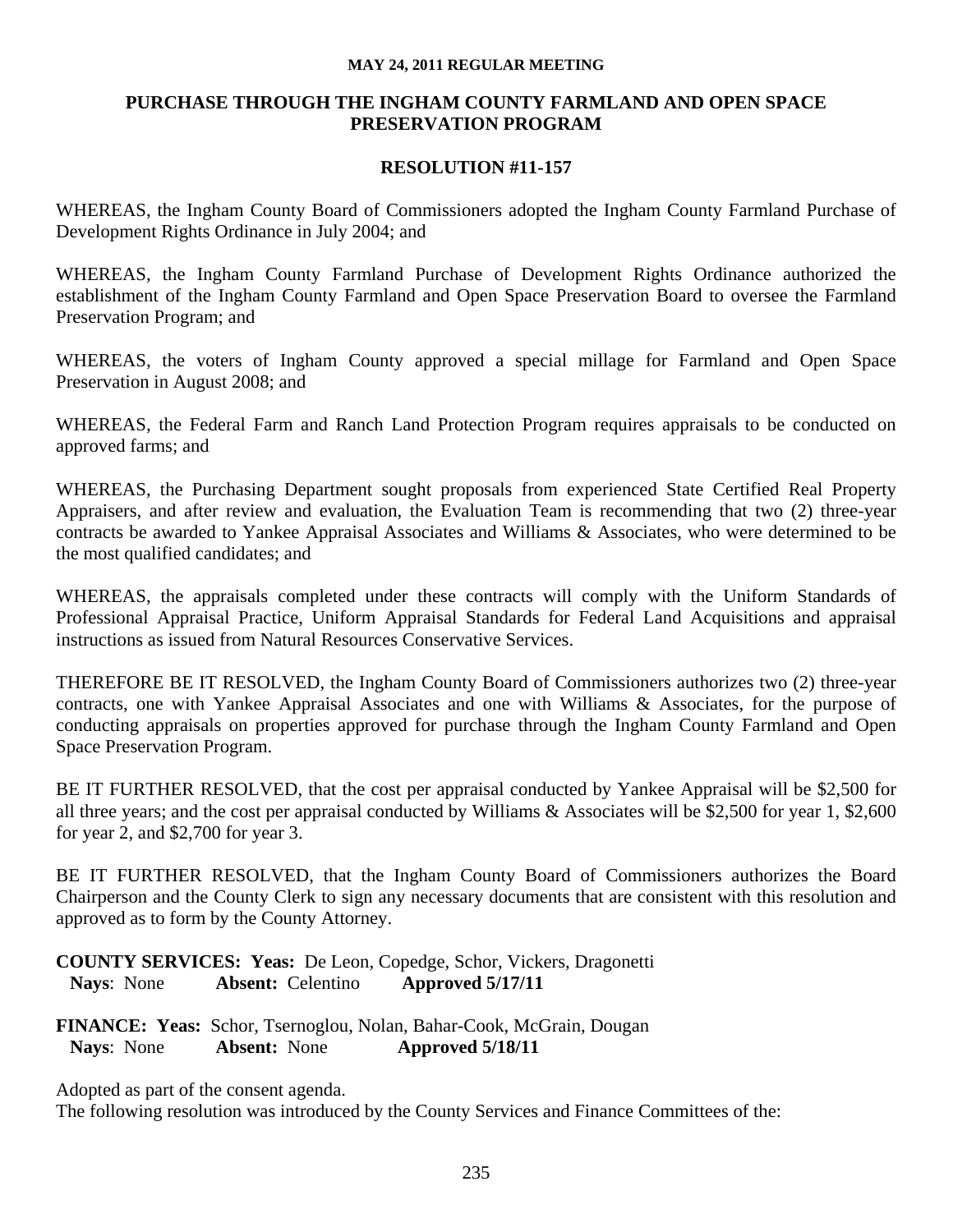## **RESOLUTION AUTHORIZING A RETURN TO THE GENERAL FUND OF PREVIOUSLY APPROVED TRAIL BUDGET FUNDING AND A BUDGET ADJUSTMENT TO THE 2010 LAKE LANSING PARK–NORTH LAND ACQUISITION PROJECT**

## **RESOLUTION #11-158**

WHEREAS, in the 2006 and 2007 Capital Improvement Budgets a total of \$300,000 was approved for a segment of the Heart of Michigan Trail between Park Lake Road and Michigan State Michigan University; and

WHEREAS, the balance of these funds is \$292,230; and

WHEREAS, easements along this trail segment have proven difficult to procure and it is anticipated project expenses will exceed the 2006 proposed budget; and

WHEREAS, additional County funding for the Park Lake Road trail segment is unlikely in the foreseeable future; and

WHEREAS, Department staff is recommending these funds be returned to the General Fund; and

WHEREAS, in October of 2010 the Lake Lansing Park–North land purchase was completed with a \$11,830.77 budget shortfall due to errors and omissions, and additional appropriation needs; and

WHEREAS, following the property closing the County received unanticipated tax bills in the amount of an additional \$9,732.35; and

WHEREAS, these tax bills were paid by the Friends of Ingham County Parks in an effort to avoid late payment penalties; and

WHEREAS, the Parks & Recreation Commission showed their support for this resolution with the passage of a resolution at their April meeting.

THEREFORE BE IT RESOLVED, the Ingham County Board of Commissioners authorizes \$21,563.12 of the lapsed trail funds be transferred to line item 450-75250-973900-57000 to cover the Lake Lansing Park-North Acquisition project shortage and reimburse the Friends of Ingham County Parks for payment of the tax bills.

BE IT FURTHER RESOLVED, the Ingham County Board of Commissioners authorizes the remaining balance of these budget requests for trail funding approved in the 2006 and 2007 Capital Improvement Budgets for the Heart of Michigan Trail in the amount of \$270,667 be returned to the General Fund.

**COUNTY SERVICES: Yeas:** De Leon, Copedge, Schor, Vickers, Dragonetti  **Nays**: None **Absent:** Celentino **Approved 5/17/11**

**FINANCE: Yeas:** Schor, Tsernoglou, Nolan, Bahar-Cook, McGrain, Dougan  **Nays**: None **Absent:** None **Approved 5/18/11**

Adopted as part of the consent agenda.

The following resolution was introduced by the County Services and Finance Committees of the: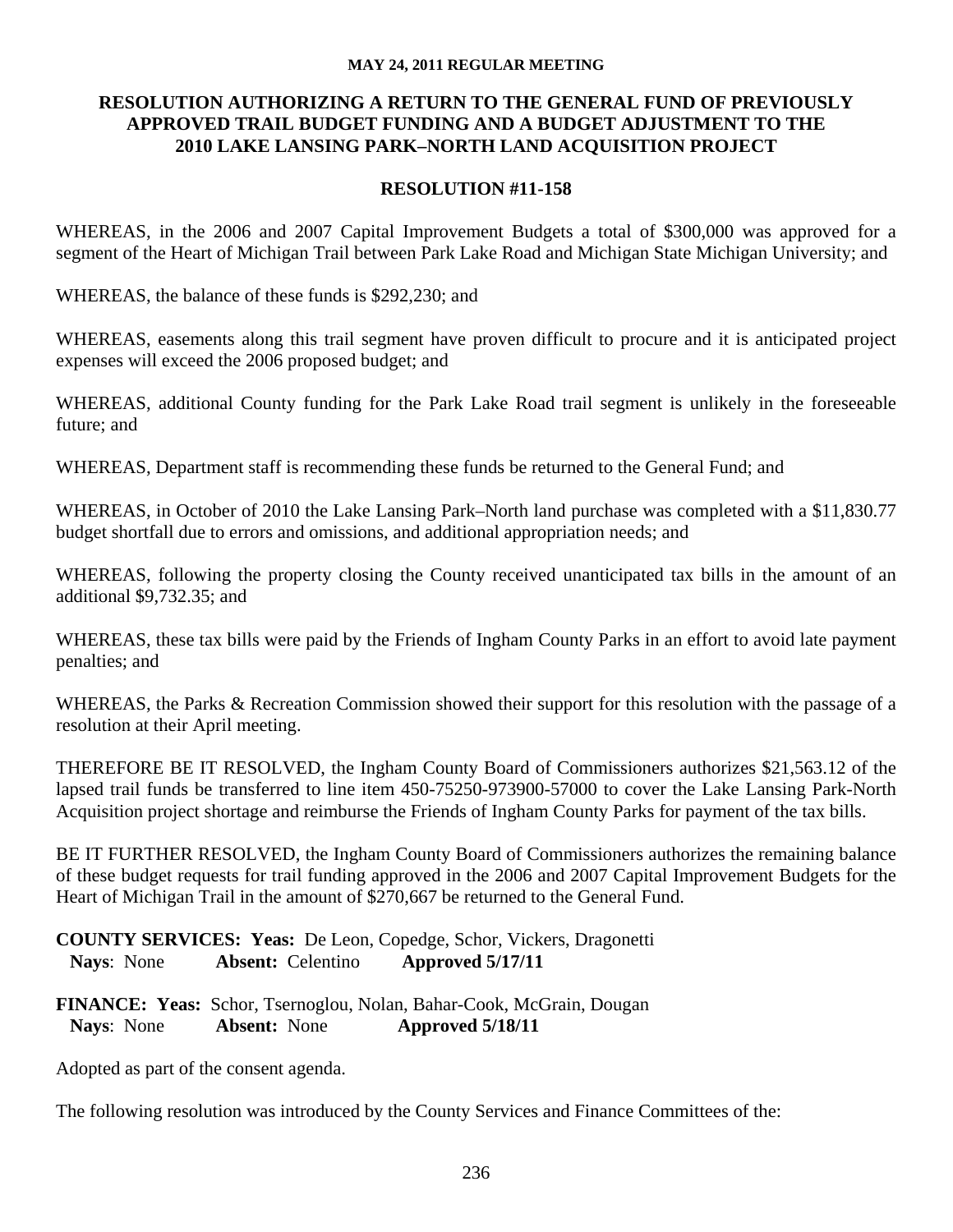## **RESOLUTION AUTHORIZING A RETURN TO THE GENERAL FUND OF PREVIOUSLY APPROVED TRAIL BUDGET FUNDING AND REQUEST FOR FUNDS TO CONSTRUCT A SNOW BOARD HILL AT HAWK ISLAND PARK**

## **RESOLUTION #11-159**

WHEREAS, in the 2008 Capital Improvement Budget \$62,500 was approved for a segment of the Heart of Michigan Trail between Jolly Road and Hope Soccer Complex; and

WHEREAS, Delhi Township opted to become the project leader on Jolly Road to the Hope Soccer Complex trail segment and an alternative route was plotted for this segment of the Heart of Michigan Trail which did not include the use of Ingham County funds as part of the alternative route project budget; and

WHEREAS, Department staff is recommending these funds be returned to the General Fund; and

WHEREAS, the Ingham County Parks & Recreation Commission was approached by Landscape Architects and Planners with the concept of a snowboard hill that could be incorporated into the side of the Snow Tube Hill currently being constructed for an approximate cost of \$35,000; and

WHEREAS, a snow board hill in this urban area would provide a unique revenue generating recreational activity that could be accessed by the public via the CATA bus system; and

WHEREAS, the Parks & Recreation Commission supported this concept with the passage of a resolution at their April meeting.

THEREFORE BE IT RESOLVED, the Ingham County Board of Commissioners authorizes the transfer of \$35,000 from the Heart of Michigan Trail for the construction of a Snow Board Hill at Hawk Island, and direct the Controller to recoup the cost.

BE IT FURTHER RESOLVED, that the remaining \$27,500 from the Heart of Michigan Trail Project be returned to the General Fund.

**COUNTY SERVICES: Yeas:** De Leon, Copedge, Schor, Dragonetti  **Nays**: Vickers **Absent:** Celentino **Approved 5/17/11**

**FINANCE: Yeas:** Schor, Tsernoglou, Nolan, Bahar-Cook, McGrain, Dougan  **Nays**: None **Absent:** None **Approved 5/18/11**

Moved by Commissioner De Leon, supported by Commissioner Celentino to adopt the resolution.

Moved by Commissioner De Leon, to amend the resolution as follows: "THEREFORE BE IT RESOLVED the Ingham County Board of Commissioners authorizes the transfer of \$35,000 from the Heart of Michigan Trail for the construction of a Snow Board Hill at Hawk Island, **and direct the Controller to recoup the cost.**"

This was considered a friendly amendment.

Moved by Commissioner De Leon, supported by Commissioner Vickers to adopt the resolution. Motion carried with Commissioner Tennis voting no and all others voting yes. Absent: Commissioner Mc Grain.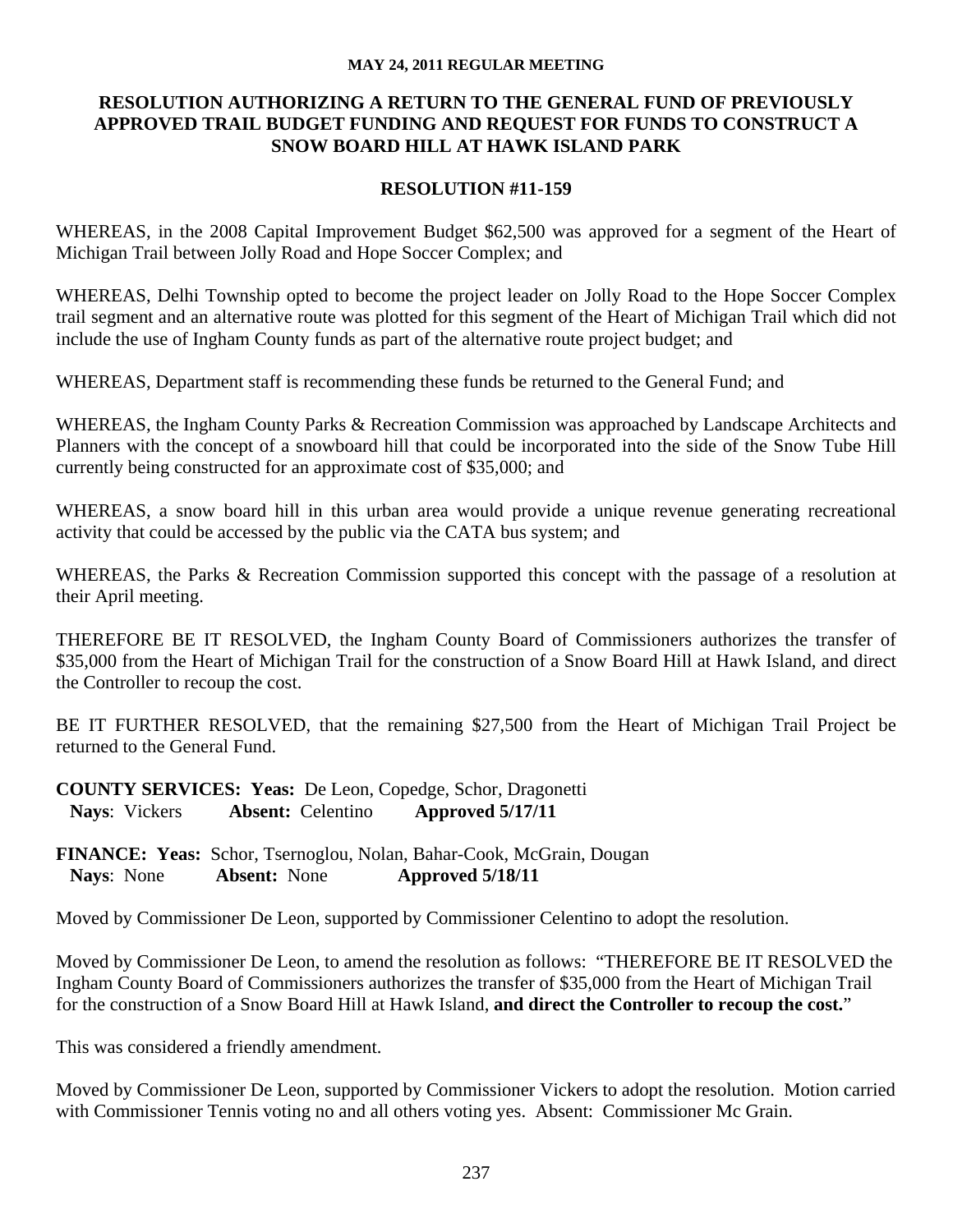The following resolution was introduced by the County Services and Finance Committees of the:

## **RESOLUTION AUTHORIZING THE ESTABLISHMENT OF USER FEES FOR THE DISC GOLF COURSE AT BURCHFIELD PARK FOR 2011**

## **RESOLUTION #11-160**

WHEREAS, a Disc Golf Course has been developed and built at Burchfield County Park utilizing funds from the approved Capital Improvement Budget of the Parks Department enterprise fund; and

WHEREAS, this facility is scheduled to open in June of 2011 and disc golf user fees will offset operational costs.

THEREFORE BE IT RESOLVED, the Board of Commissioners authorizes the establishment of a 2011 Disc Golf user fee of \$4.00 per day for adults over 12 and an annual pass in the amount of \$40.00 per year.

**COUNTY SERVICES: Yeas:** De Leon, Copedge, Schor, Vickers, Dragonetti  **Nays**: None **Absent:** Celentino **Approved 5/17/11**

**FINANCE: Yeas:** Schor, Tsernoglou, Nolan, Bahar-Cook, McGrain, Dougan  **Nays**: None **Absent:** None **Approved 5/18/11**

Adopted as part of the consent agenda.

The following resolution was introduced by the County Services and Finance Committees of the:

## **RESOLUTION FOR AN AMENDMENT AND RESTATEMENT OF INGHAM COUNTY'S DEFERRED COMPENSATION PLAN**

# **RESOLUTION #11-161**

WHEREAS, the County Administration has determined that the County's Deferred Compensation Plan needs to be revised and updated.

THEREFORE BE IT RESOLVED, that the attached Amended and Restated Ingham County Deferred Compensation Plan, an eligible plan under Code Section 457(b), is adopted in the form presented, effective as of the dates set forth therein.

BE IT FURTHER RESOLVED, that the action of the Controller/Administrator necessary for the adoption of the Plan on behalf of Ingham County is hereby affirmed and ratified.

BE IT FURTHER RESOLVED, that the Controller/Administrator is authorized to take further action on behalf of Ingham County that are necessary to execute any future amendments to or restatement of the Plan and that such amendment or restatement will be adopted by Ingham County without need for further Resolution or Board of Commissioners approval. This delegation of authority is limited to technical amendments to the Plan to keep it in compliance with applicable laws and other minor amendments that do not affect the substantive rights of current Plan participants.

**COUNTY SERVICES: Yeas:** De Leon, Copedge, Schor, Vickers, Dragonetti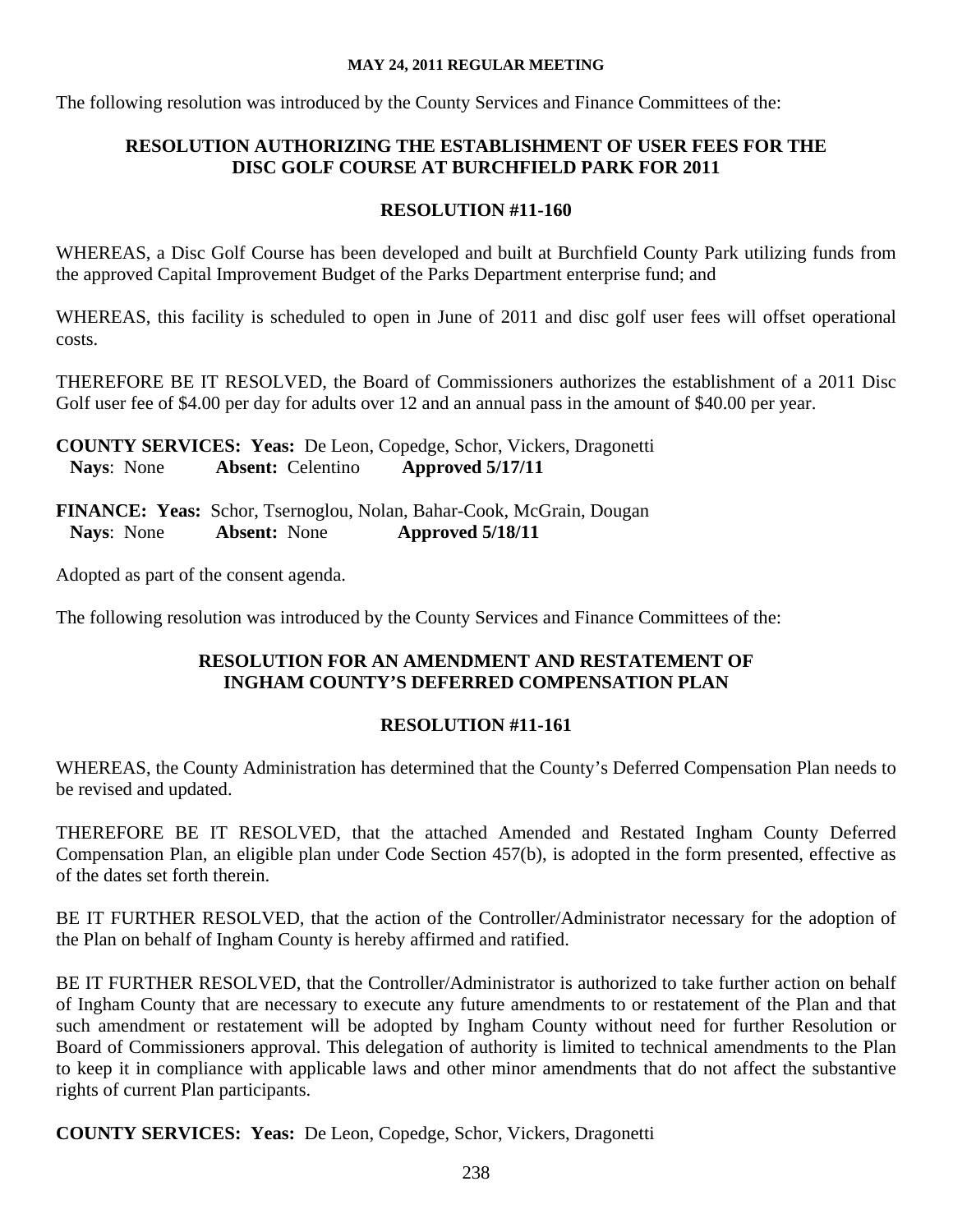Nays: None **Absent:** Celentino **Approved 5/17/11** 

FINANCE: Yeas: Schor, Tsernoglou, Nolan, Bahar-Cook, McGrain, Dougan **Absent: None** Nays: None Approved 5/18/11

Adopted as part of the consent agenda.

**ATTACHMENT** 

#### **Amended and Restated Ingham County DEFERRED COMPENSATION PLAN**

#### **Article 1**

| 1.1 |  |
|-----|--|
| 1.2 |  |
| 1.3 |  |
| 1.4 |  |
| 1.5 |  |

#### **Article 2**

| 2.1  | 242 |
|------|-----|
| 2.2  |     |
| 2.3  |     |
| 2.4  |     |
| 2.5  |     |
| 2.6  |     |
| 2.7  |     |
| 2.8  |     |
| 2.9  |     |
| 2.10 |     |
| 2.11 |     |
| 2.12 |     |
| 2.13 |     |
| 2.14 |     |
| 2.15 |     |
| 2.16 |     |
| 2.17 |     |
| 2.18 |     |
| 2.19 |     |
| 2.20 |     |
| 2.21 |     |
| 2.22 |     |
| 2.23 |     |
| 2.24 |     |
| 2.25 |     |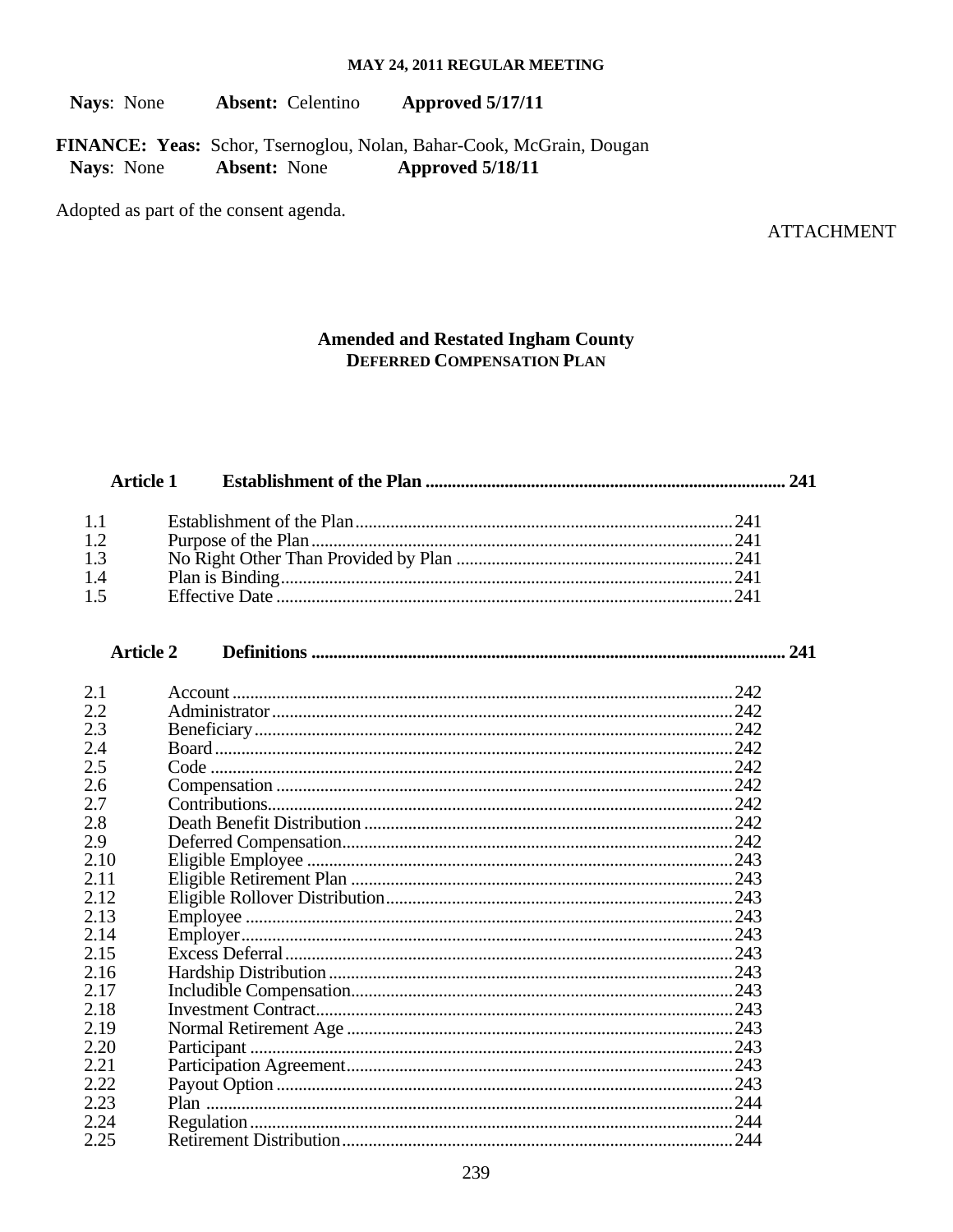| $\sim$ $\sim$<br>2.25 |  |
|-----------------------|--|
| ה ה<br>∠.∠            |  |

|                          | <b>Article 3</b> |               |     |
|--------------------------|------------------|---------------|-----|
| 3.1                      |                  |               |     |
| 3.2                      |                  |               |     |
| 3.3                      |                  |               |     |
| 3.4                      |                  |               |     |
| 3.5                      |                  |               |     |
| 3.6                      |                  |               |     |
| 3.7                      |                  |               |     |
| 3.8                      |                  |               |     |
| 3.9<br>3.10              |                  |               |     |
| 3.11                     |                  |               |     |
| 3.12                     |                  |               |     |
| 3.13                     |                  |               |     |
| 3.14                     |                  |               |     |
|                          | <b>Article 4</b> |               |     |
| 4.1                      |                  |               |     |
| 4.2                      |                  | Deferral Date |     |
| 4.3                      |                  |               |     |
| 4.4                      |                  |               |     |
| 5.1<br>5.2<br>5.3<br>5.4 | <b>Article 5</b> |               |     |
| 5.5                      | <b>Article 6</b> |               | 248 |
| 6.1                      |                  |               |     |
| 6.2                      |                  |               |     |
| 6.3                      |                  |               |     |
|                          | <b>Article 7</b> |               |     |
| 7.1                      |                  |               |     |
| 7.2                      |                  |               |     |
| 7.3                      |                  |               |     |
| 7.4                      |                  |               |     |
| 7.5                      |                  |               |     |
| 7.6                      |                  |               |     |
| 7.7                      |                  |               |     |
| 7.8                      |                  |               |     |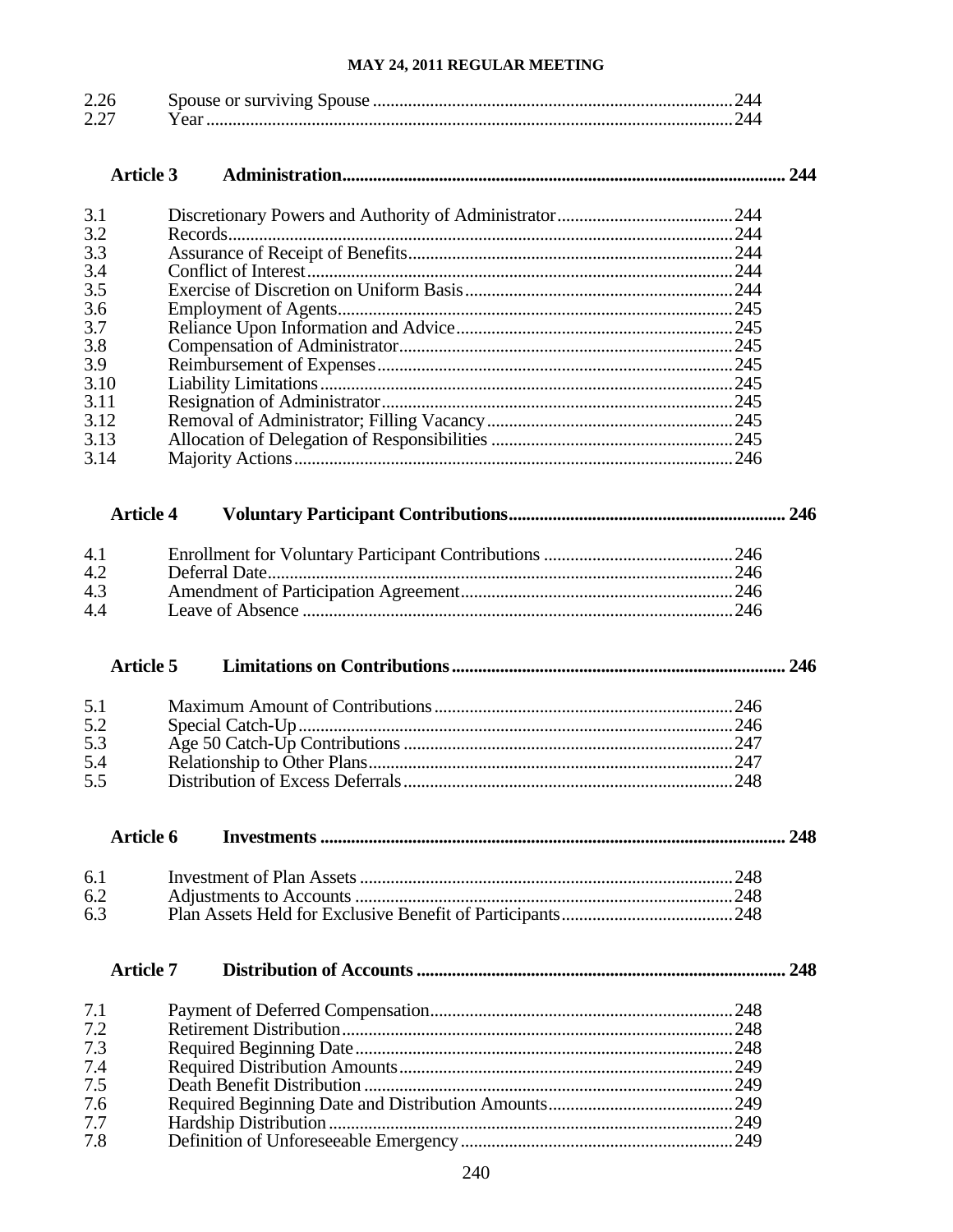| 7.9  |  |
|------|--|
| 7.10 |  |
| 7.11 |  |
| 7.12 |  |
| 7.13 |  |
| 7.14 |  |
| 7.15 |  |

## **Article 8 Miscellaneous Provisions.................................................................................... 252**  8.1 Amendment of Plan...............................................................................................252 8.2 Termination of Plan...............................................................................................253 8.3 Anti-alienation .......................................................................................................253 8.4 Recogniton of Approved Domestic Relations Orders .........................................253 8.5 Governing Law......................................................................................................253 8.6 Headings.................................................................................................................253 8.7 Information to be Provided by Participants and Beneficiaries............................253 8.8 Receipt and Release...............................................................................................253 8.9 Separability ............................................................................................................254 8.10 Military Service .....................................................................................................254

## **Article 1**

## Establishment of the Plan

1.1 **Establishment of the Plan**. The eligible deferred compensation Plan established by the Employer for the Participants pursuant to Code section 457(b) is hereby restated.

1.2 **Purpose of the Plan**. The purpose of this Plan is to attract and retain Eligible Employees by allowing them to designate a portion of their respective Compensation to be deferred each month and invested by the Employer in a manner which each Employee shall determine for himself or herself in accordance with the investment options made available by the Administrator. A Participant's Account shall not be paid (or otherwise made available) to the Participant except as a Retirement Distribution (including a transfer described in Section 7.14) or a Death Benefit Distribution, or as a Hardship Distribution (all as de8fined and provided below).

1.3 **No Right Other Than Provided by Plan**. The establishment of the Plan and the purchase or retention of any Investment Contract(s) or other investments under the Plan shall not be construed as giving to any Participant or Beneficiary or any other person any legal or equitable right against the Employer or its representatives, except as expressly provided by the Plan.

1.4 **Plan is Binding**. This Plan, and all acts and decisions taken under it, shall be binding and conclusive, for all purposes, upon all interested persons, and upon the heirs, executors, administrators, and successors of any and all such persons.

1.5 **Effective Date**. This amendment and restatement of the Plan shall be effective as of January 1, 2011, except as otherwise specifically provided.

## **Article 2**

Definitions

Whenever used in the Plan, the following terms shall have the respective meanings as set forth below: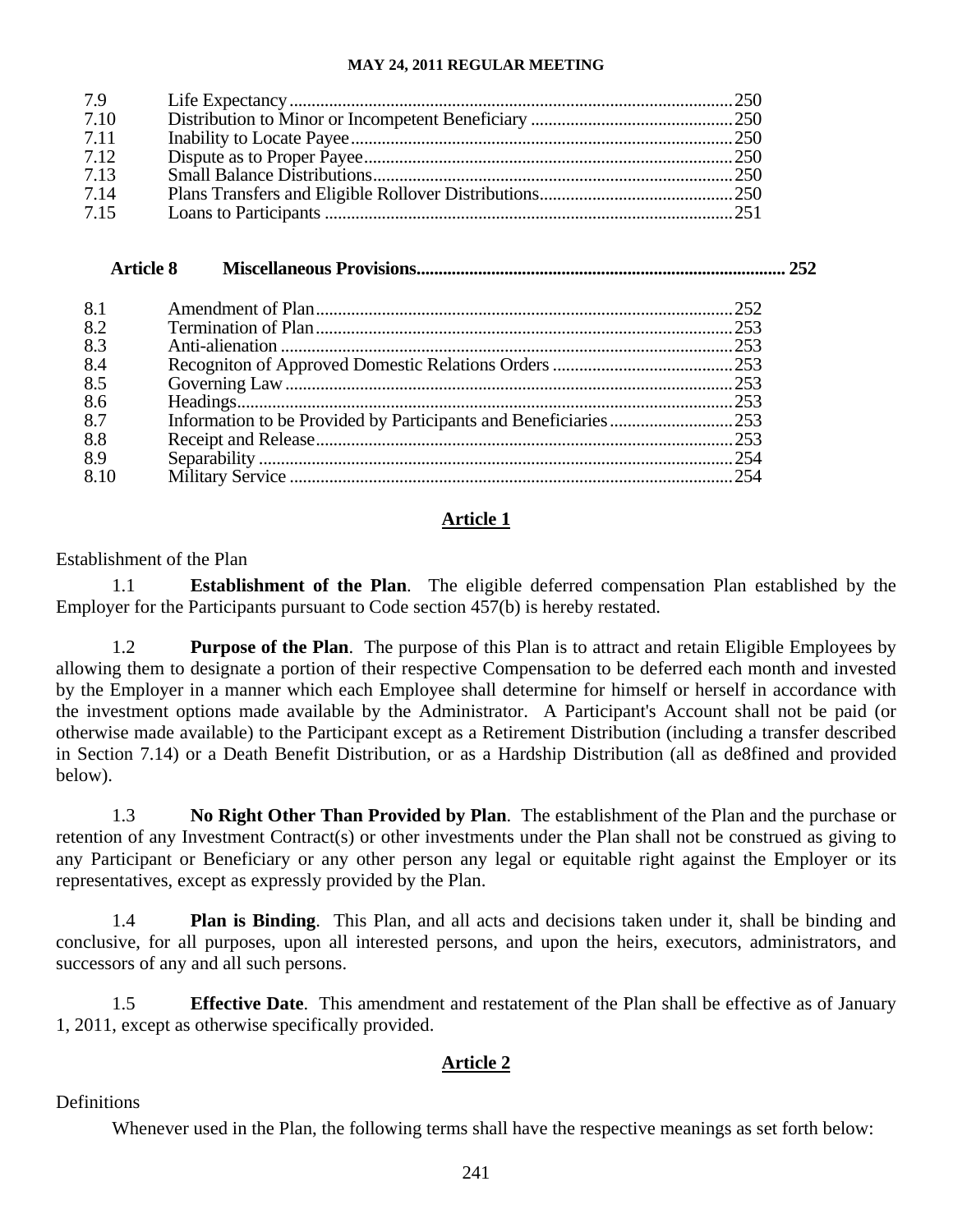2.1 "**Account**" means the bookkeeping account maintained under the Plan for each Participant. A Participant's Account shall at all times reflect the amount of the Participant's Deferred Compensation, any income or loss attributable to the investment of the Participant's Account, any amounts transferred or accepted as a transfer under Section 7.14, any distributions to the Participant, and any fees or expenses charged against the Participant's Account. The value of the Participant's Account is the value of the applicable sub-account(s) under the Investment Contract(s). The Participant shall receive periodic Account reports in the form prescribed by the Administrator. A Participant is at all times 100 percent vested in his or her Account.

2.2 "**Administrator**" means the Ingham County Deferred Compensation Plan Committee (the "Committee") or another person, people or corporation designated by the Board to administer the Plan in accordance with Article 3. The Committee shall consist of the Ingham County Human Resources Director, the Ingham County Controller and the Ingham County Financial Services Director. The Committee shall elect a Chairperson and a Vice-Chairperson at the first meeting of each calendar year.

2.3 "**Beneficiary**" means the natural person(s) or legal entity(ies) designated by the Participant to receive any undistributed portion of the Participant's Account payable upon or after the Participant's death (the "primary" Beneficiary(ies)), or upon or after the Beneficiary's death (the "contingent" Beneficiary(ies)). If the Participant designates more than one Beneficiary for either a "primary" or "contingent" status, all Beneficiaries of that status shall have equal shares, unless the Participant specifies otherwise.

If no valid Beneficiary designation has been made or the designee has predeceased the Participant, the Participant is deemed to have designated the following as the Participant's Beneficiary(ies) and contingent Beneficiary(ies), with priority in the order named:

- (a) The Participant's spouse.
- (b) The Participant's descendants by right of representation.
- (c) The Participant's estate.

2.4 "**Board**" means Ingham County's governing body according to law and its governing documents.

2.5 "**Code**" means the Internal Revenue Code of 1986, as amended. Any reference to Regulations is a reference to Treasury department regulations under the Code, unless otherwise specified. Any reference to a Section of the Code or Regulations shall be construed to include a reference to the corresponding provision of any successor law.

2.6 **"Compensation**" means the Employee's total wages from the Employer for services performed that would otherwise be payable to the Employee in the absence of any agreement to defer compensation under the Plan, or under any other deferred compensation plan or arrangement of any kind.

2.7 "**Contributions**" means voluntary Participant contributions to the Plan made pursuant to a Participant's Participation Agreement. Contributions under the Plan shall not be reduced on account of a Participant's attainment of any age.

2.8 "**Death Benefit Distribution**" means any distribution that does not begin before the death of the Participant.

2.9 "**Deferred Compensation**" means the amount of Contributions made to the Plan with respect to a Participant.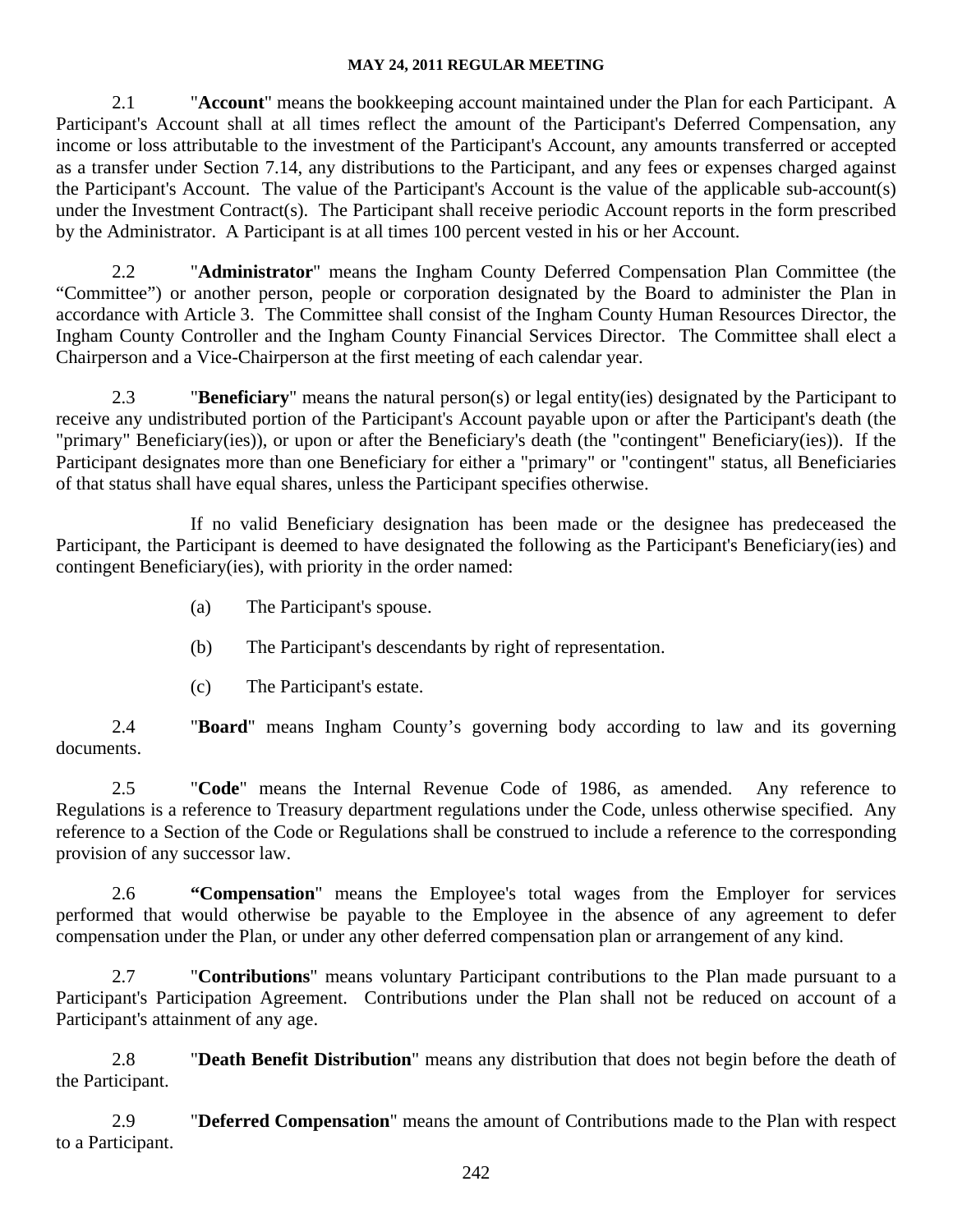2.10 "**Eligible Employee**" means an Employee of Employer.

2.11 "**Eligible Retirement Plan**" means an eligible retirement plan, as defined in Code section  $402(c)(8)(B)$ .

2.12 "**Eligible Rollover Distribution**" means an eligible rollover distribution, as defined in Code section 402(c)(4), including an eligible rollover distribution to a surviving spouse under Code section 402(c)(9).

2.13 "**Employee**" means any common law employee of the Employer.

2.14 "**Employer**" means Ingham County, which is an "eligible employer" within the meaning of Code section 457(e)(1)(A). Employer also includes Ingham County Medical Care Facility.

2.15 "**Excess Deferral**" means any Deferred Compensation with respect to a Participant for a taxable year that exceeds the limitations on contributions set forth in Article 5.

2.16 "**Hardship Distribution**" means a distribution under Section 7.7 below.

2.17 "**Includible Compensation**" means compensation for service performed for the Employer, and it shall have the meaning given to the term "participant's compensation" by Code section  $415(c)(3)$ . Includible Compensation shall include elective contributions made by the Employer on behalf of a Participant that are not includible in gross income under Code sections 125, 132(f), 402(g)(3), and 457.

2.18 "**Investment Contract**" means any annuity contract, trust, or custodial account holding regulated investment company stock, established in accordance with Code section 457(g), in which the assets of the Plan are held for investment purposes. The provisions of the Investment Contracts are set forth in contracts and described in prospectuses provided by the issuers of the Investment Contracts, and those provisions (to the extent not inconsistent with the provisions of the Plan) are incorporated by reference (only to the extent necessary to apply the provisions of the Plan).

2.19 "**Normal Retirement Age**" means the age at which the Participant has the right to retire without the consent of the Employer and to immediately receive unreduced normal retirement benefits under the Employer's basic retirement plan and that is not later than age 70½.

2.20 "**Participant**" means an Eligible Employee or former Eligible Employee who has Deferred Compensation under the Plan and who has not yet received all of the payments to which he or she is entitled under the Plan. An Eligible Employee becomes a Participant by entering into a Participation Agreement.

2.21 "**Participation Agreement**" means the agreement (in the form prescribed by the Administrator), as amended from time to time, entered into between the Employer and the Participant under which the Participant elects to participate in the Plan. If the Participant elects to make voluntary Participant Contributions, the Participation Agreement shall reflect the agreement of the Participant and the Employer to defer amounts of the Participant's Compensation according to the provisions of the Plan. A Participation Agreement shall indicate the amount or percentage of the Participant's Compensation that is to be deferred.

2.22 "**Payout Option**" means, except as limited below, any of the annuity options or income options or settlement options or other options for payment that are available under the applicable Investment Contract(s) held under the Plan, or that may otherwise be made available by the Administrator on a nondiscriminatory basis. The Administrator shall not permit the use of any payout option that is based on genderdistinct actuarial tables or that otherwise unlawfully discriminates against any person. The Administrator shall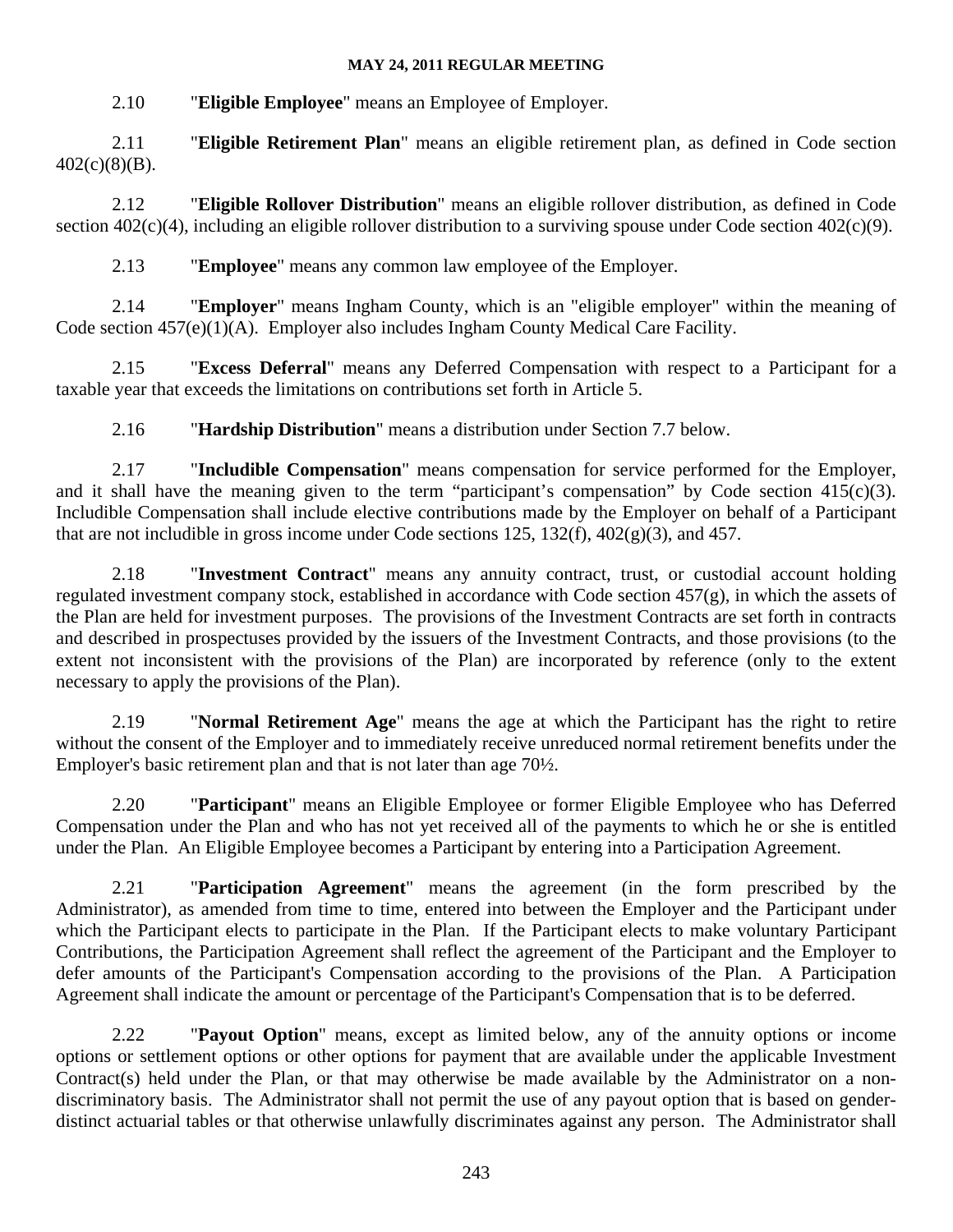not permit the Participant or Beneficiary to elect any Payout Option that (at the time the distribution begins) does not satisfy the provisions of the Plan, including the applicable requirements of Code section  $401(a)(9)$ .

2.23 "**Plan**" means this Plan, the Ingham County Deferred Compensation Plan.

2.24 "**Regulation**" means the Income Tax Regulations as promulgated by the Secretary of the Treasury or a delegate of the Secretary of the Treasury, as amended from time to time.

2.25 "**Retirement Distribution**" means any distribution other than a Hardship Distribution that begins before the death of the Participant.

2.26 "**Spouse**" or "**surviving Spouse**" means the Spouse or surviving Spouse of the Participant.

2.27 "**Year**" means the calendar year. For the purposes of administering the Plan, the Administrator shall be entitled to rely on the assumption that a Participant's taxable year is the calendar year, unless the Participant gives written notice specifying his or her taxable year.

## **Article 3**

#### Administration

3.1 **Discretionary Powers and Authority of Administrator**. The Administrator shall interpret and construe the provisions of the Plan, decide any disputes which may arise relative to the rights of Employees, past and present, and their Beneficiaries, under the terms of the Plan, give instructions and directions with respect to the Investment Contract(s), as necessary, prescribe procedures to be followed by Participants or Beneficiaries filing applications for benefits and, in general, direct the administration of the Plan. Any person affected by the Plan may consult with the Administrator on any matters relating to the Plan. The Administrator shall have any and all power and authority (including discretion with respect to the exercise of that power and authority) which are necessary or convenient to enable it to carry out its duties under the Plan. By way of illustration and not limitation, the Administrator has the power and authority to

(a) make rules and regulations with respect to the administration of the Plan that are not inconsistent with the Plan, the Code and, if applicable, ERISA;

(b) determine all questions that may arise as to the eligibility, benefits, status and rights of any person claiming benefits under the Plan; and

(c) subject to and consistent with the Code and, if applicable, ERISA, construe and interpret the Plan and correct any defect, supply any omissions or reconcile any inconsistencies in the Plan.

3.2 **Records**. The Administrator shall keep records containing all relevant data pertaining to the administration of the Plan.

3.3 **Assurance of Receipt of Benefits**. The Administrator shall take all necessary action to ensure that Participants receive the benefits to which they are entitled under the Plan.

3.4 **Conflict of Interest**. The Administrator may not decide any matter relating solely to the Administrator's rights or benefits under the Plan; these decisions shall be made by an individual appointed by the Board.

3.5 **Exercise of Discretion on Uniform Basis**. In those instances where the Administrator is granted discretion in making its determinations, and the decision of the Administrator affects the benefits, rights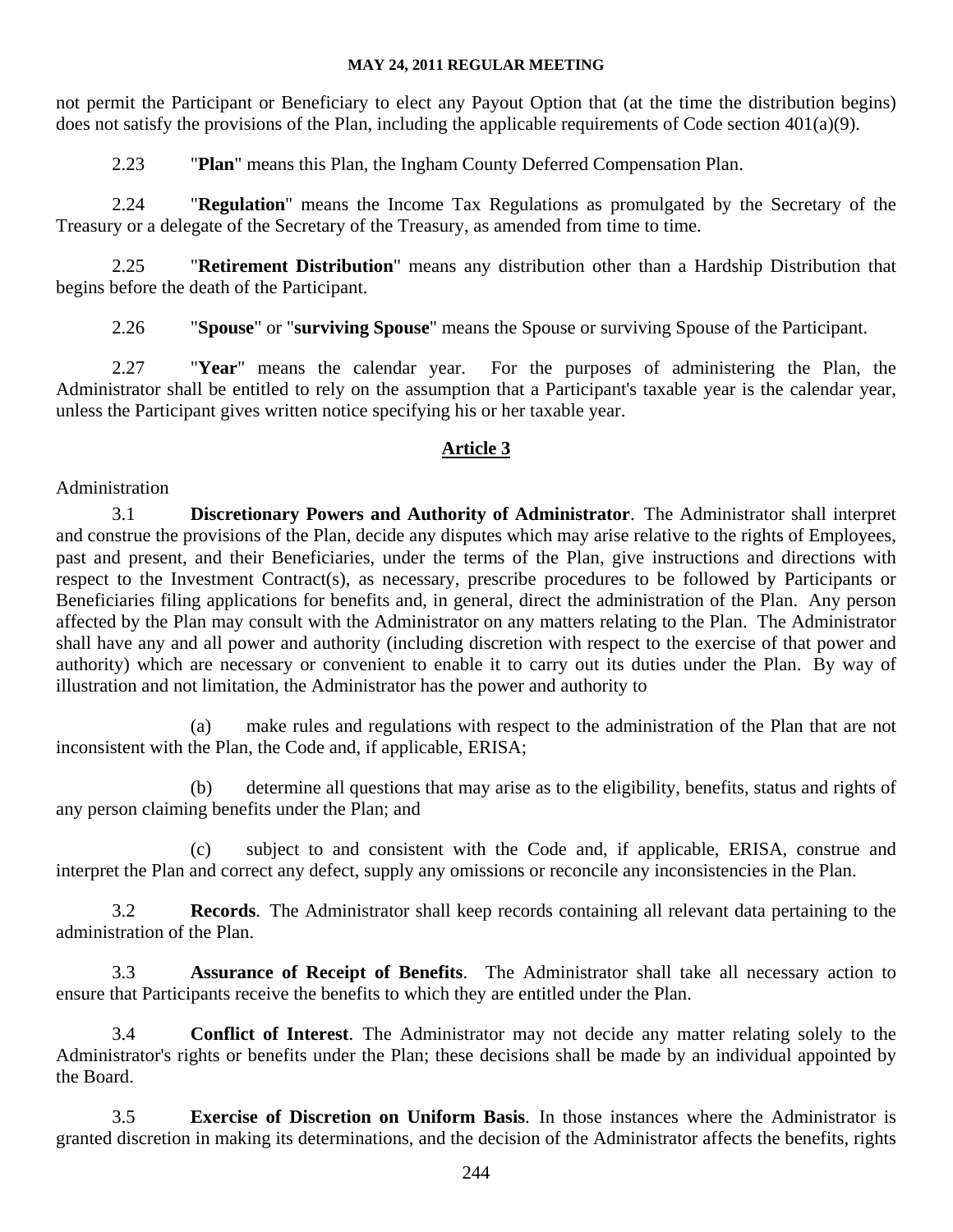or privileges of Participants, such discretion shall be exercised uniformly so that all Participants similarly situated are similarly treated.

3.6 **Employment of Agents**. The Administrator has the right to employ agents and advisors to assist the Administrator in the performance of its duties, and it has the right to delegate administrative duties to such agents.

3.7 **Reliance Upon Information and Advice**. The Administrator may rely upon the written information, opinions or certificates supplied by any agent, counsel, actuary, investment manager, physician or fiduciary.

3.8 **Compensation of Administrator**. The Administrator, if it is not an Employee of Employer, shall be paid a reasonable compensation for its services on behalf of the Plan, as may be agreed upon from time to time by the Employer and the Administrator.

3.9 **Reimbursement for Expenses**. Any expense properly incurred by the Administrator shall be reimbursed or otherwise paid in full from the Plan to the extent such expense is not reimbursed or otherwise paid by the Employer.

3.10 **Liability Limitations**. The Administrator is not liable or responsible for the acts of commission or omission of another fiduciary, unless:

(a) the Administrator knowingly participated or knowingly attempted to conceal the act or omission of another fiduciary and the Administrator knew the act or omission was a breach of fiduciary responsibility by the other fiduciary,

(b) the Administrator had knowledge of a breach by the other fiduciary and did not make reasonable efforts to remedy the breach, or

(c) the Administrator's breach of the Administrator's fiduciary responsibility permitted the other fiduciary to commit a breach.

3.11 **Resignation of Administrator**. The Administrator may resign by giving written notice to the Employer not less than 30 days before the effective date of the resignation.

3.12 **Removal of Administrator; Filling Vacancy**. The Administrator may be removed at any time, without cause, by the Board. In such case, the Board shall fill the vacancy as soon as reasonably possible after the vacancy occurs. Until a new Administrator is appointed, the Board has full authority to act as the Administrator.

3.13 **Allocation and Delegation of Responsibilities**. If more than one person is appointed as Administrator, the responsibilities of each Administrator may be specified by the Board and accepted in writing by each Administrator. In the event that no such delegation is made by the Board, the Administrators may allocate the responsibilities among themselves, in which event the Administrators shall notify the Board and the issuer of an Investment Contract in writing of such action and specify the responsibilities of each Administrator. The issuer of an Investment Contract thereafter may accept and rely upon any documents executed by the appropriate Administrator until such time as the Board or the Administrators file with the issuer of an Investment Contract a written revocation of such designation.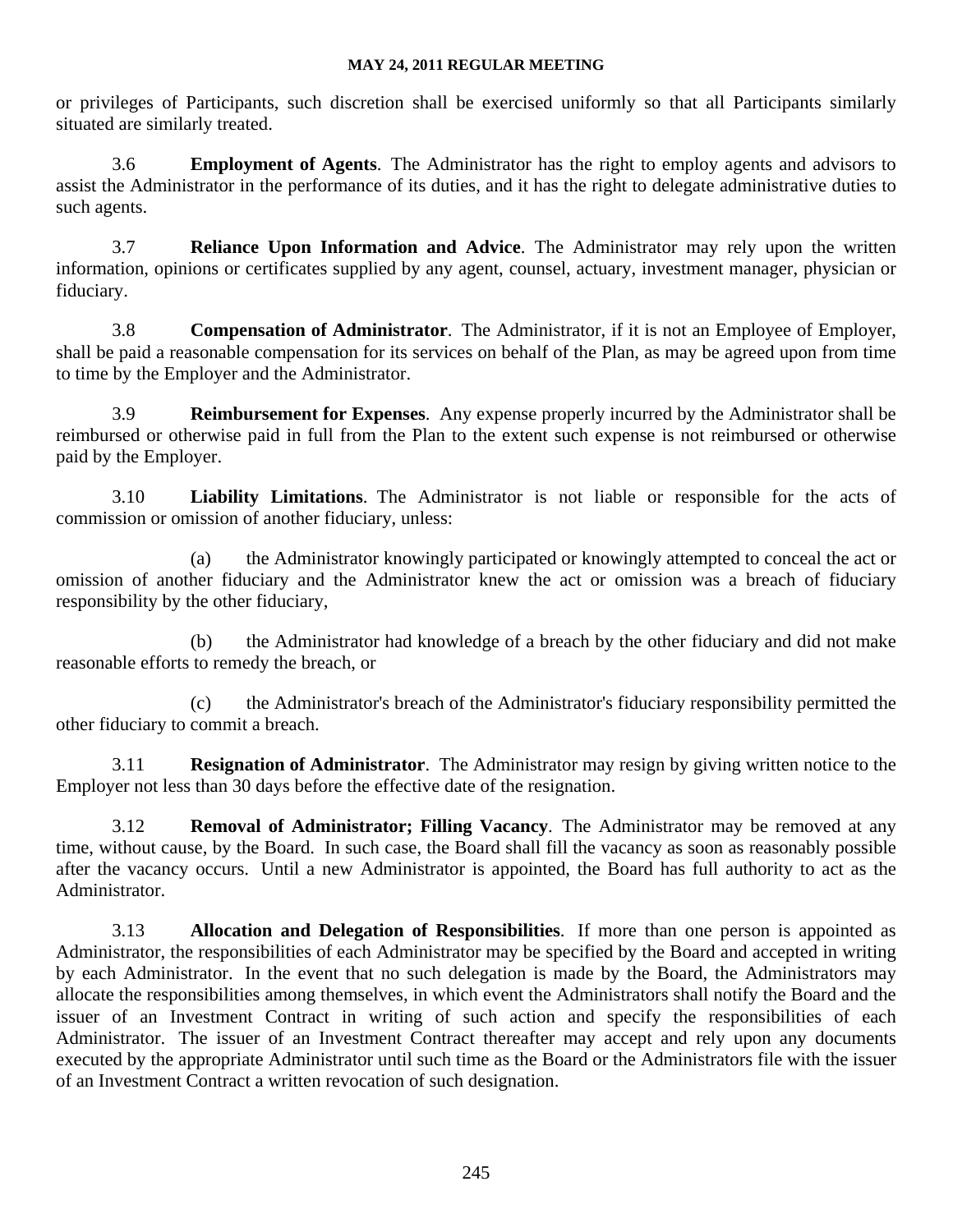3.14 **Majority Actions**. Except where there has been an allocation and delegation of administrative authority pursuant to Section 3.13, if there is more than one Administrator, they shall act by a majority of their number, but they may authorize one or more of them to sign all papers on their behalf.

## **Article 4**

Voluntary Participant Contributions

4.1 **Enrollment for Voluntary Participant Contributions**. An Employee may elect to make voluntary Participant Contributions to the Plan by entering into a Participation Agreement. The amount of voluntary Participant Contributions provided for under a Participation Agreement may not be less than the minimum amount, if any, required under the Investment Contract(s) in which the Participant's Account is invested, and they may not exceed the limits on Contributions set forth in Article 5 below.

4.2 **Deferral Date**. Voluntary Participant Contributions may be made to the Plan for any calendar month only if a Participation Agreement providing for the Contributions has been entered into before the first day of the month. In the case of a new Employee, voluntary Participant Contributions may be made for the calendar month during which the Employee was hired if a Participation Agreement providing for the Contributions is entered into before the date on which the Employee becomes an Employee.

4.3 **Amendment of Participation Agreement**. A Participant Agreement shall remain in effect until modified in writing by the Participant. Subject to the requirements of Section 4.2 and this Section, a Participant may at any time amend his or her Participation Agreement to change the amount of his or her voluntary Participant Contributions, his or her investment designation, and his or her designated Beneficiary. An amendment to a Participation Agreement shall not become effective prior to the date on which it is received by the Administrator. A change in the amount of voluntary Participant Contributions shall take effect as of the next month. A change in investment designation shall take effect at the times uniformly applied by the Administrator and according to the provisions of the Investment Contract(s). A change in a Beneficiary designation shall become effective upon receipt by the Administrator.

4.4 **Leave of Absence**. Unless a Participant's Participation Agreement is otherwise amended, if the Participant is absent from work due to a leave of absence, voluntary Participant Contributions shall continue under the Plan with respect to the Participant to the extent that his or her Compensation continues. If the Participant does not have Compensation during the leave of absence, his or her voluntary Participant Contributions shall resume when the Participant returns to work.

## **Article 5**

Limitations on Contributions

5.1 **Maximum Amount of Contributions**. Except as provided in Sections 5.2 and 5.3 below, the maximum amount of Contributions with respect to a Participant for any taxable year shall not exceed the lesser of:

(a) the Applicable Dollar Amount, as defined in Code section  $457(e)(15)(A)$  and as adjusted for cost-of-living in accordance with Code section 457(e)(15)(B) (the "Applicable Dollar Amount"); or

(b) 100% of the Participant's Includible Compensation.

5.2 **Special Catch-Up**. Notwithstanding Section 5.1, for one or more of the Participant's last three taxable years of employment with the Employer ending before the Participant attains Normal Retirement Age, the ceiling set forth in Section 5.1 shall be the lesser of: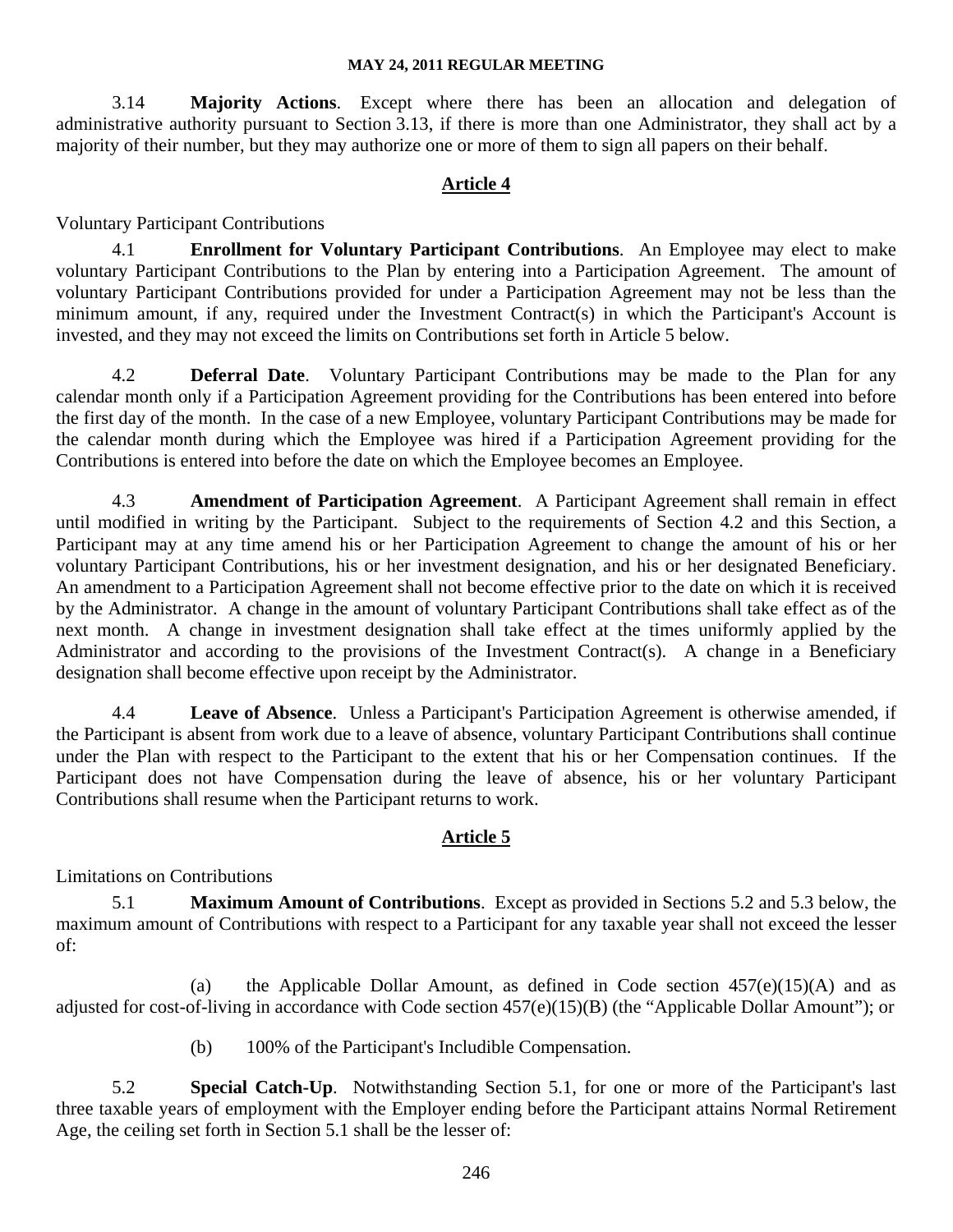(a) twice the Applicable Dollar Amount in effect under Section 5.1(a) above; or

(b) the sum of the Plan ceiling established for purposes of Section 5.1 for the taxable year (determined without regard to this Section), plus so much of the Plan ceiling established for purposes of Section 5.1 for taxable years before the taxable year in question as has not previously been used under Section 5.1 (the "Underutilized Amount"). A prior taxable year shall be taken into account under this subsection (b) only if:

(1) it begins after December 31, 1978,

(2) the Participant was eligible to participate in the Plan during all or any portion

of the taxable year, and

(3) compensation deferred (if any) under the Plan during the taxable year was subject to a plan ceiling established under Regulation section 1.457-2(e)(1).

The provisions of this Section 5.2 may not be utilized by the same Participant more than once, whether or not they are used in less than all of the three taxable years ending before the Participant attains Normal Retirement Age and whether or not the Participant rejoins the Plan or participates in another eligible plan after retirement.

In determining a Participant's Underutilized Amount, the Plan shall take into consideration:

 (i) Prior to 2002, if a Participant made deferrals to the Plan and deferrals to any other Code section 457(b) plan, salary reduction contributions made to Code section 401(k) plans, Code section 403(b) plans, Code section 402(h)(1) simplified employee pension (SARSEP) plans, Code section 408(p) simple retirement accounts, and amounts deferred under any plan for which a deduction is allowed because of a contribution to an organization described in Code section 501(c)(18), such deferrals to the other plans will be taken into account in determining a Participant's Underutilized Amount under Code Section 457(b)(2). In addition, Includible Compensation shall be limited to the limitation in effect in the calendar year in which the deferrals were made. If such deferrals cumulatively exceed the then-applicable dollar amount in Code section 457(b)(2) in the year that such amounts were deferred, then there will be no Underutilized Amount for that year.

 (ii) To the extent that the Employer did not maintain a Code section 457(b) plan, no underutilized limitation is available to a Participant for that prior year.

 (iii) After 2001, only deferrals to Code section 457(b) plans will be taken into account for the purposes of determining the Underutilized Amount.

5.3 **Age 50 Catch-Up Contributions**. The Applicable Dollar Amount described in Section 5.1 (a) is increased for a Participant who has attained age 50 or more by the end of the taxable year. The additional amount permitted by this Section is the applicable dollar amount set forth in Code section 414(v)(2)(B). This Section shall not be applicable for any taxable year in which Section 5.2 applies.

5.4 **Relationship to Other Plans**. An individual may participate in more than one Code section 457(b) plan. If an individual participates in two or more plans, any amount deferred under one plan reduces the amount that may be deferred under another, so that the total amount deferred under all such plans does not exceed the amount which could be deferred under a single plan. If an individual participates in two or more Code section 457(b) plans maintained by different employers, the maximum amount excludable from the gross income of the participant for a taxable year on account of amounts deferred under each plan cannot exceed the Applicable Dollar Amount, except to the extent that the catch-up limitation permitted under Section 5.2 or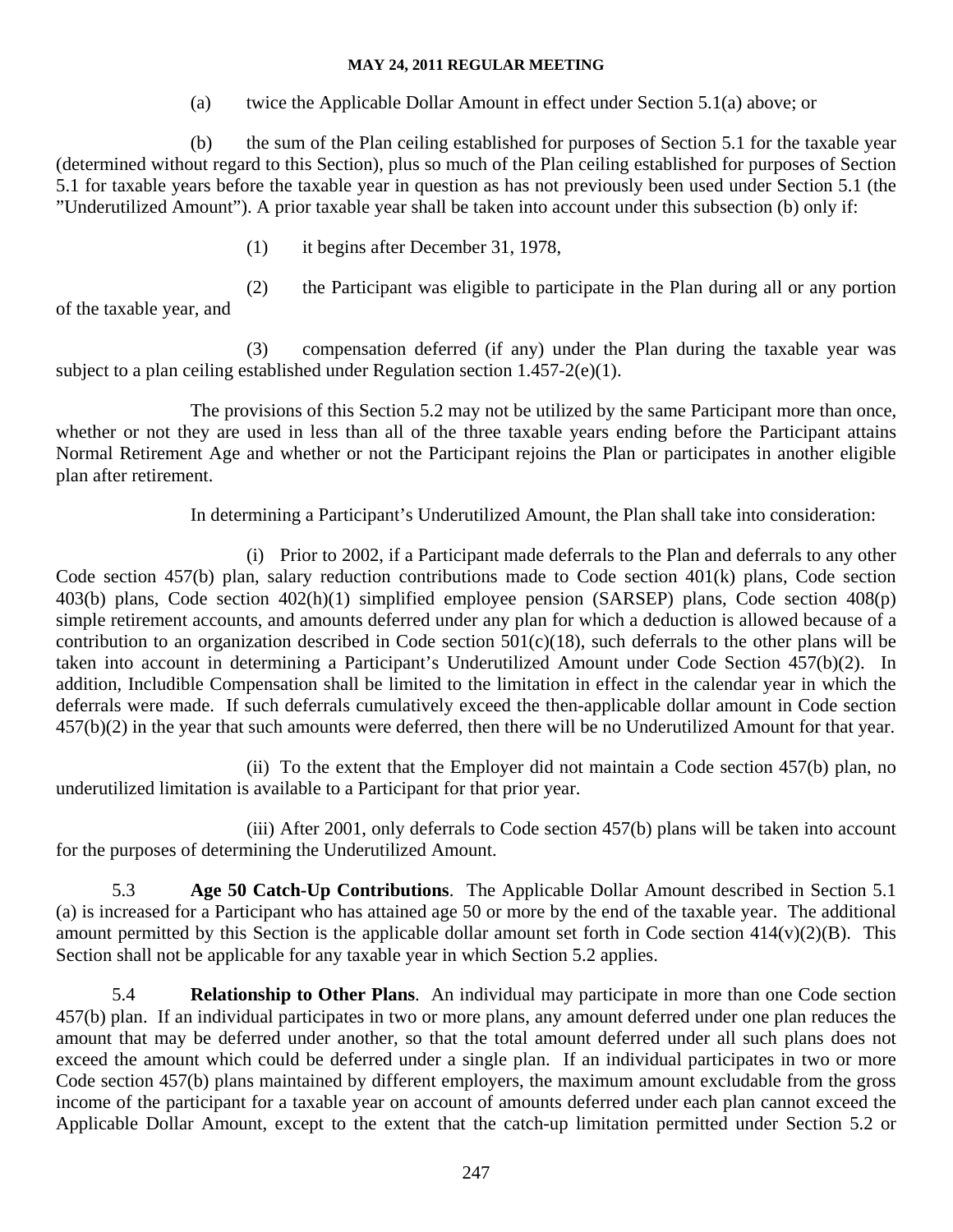Section 5.3 applies. Determinations under this Article 5 involving multiple eligible plans will be made in accordance with the Regulations under Code section 457.

5.5 **Distribution of Excess Deferrals**. Any Excess Deferral with respect to a Participant for a taxable year resulting from this Plan's failure to apply the limitations of this Article 5 will be distributed to the Participant, with allocable net income, as soon as practicable after the Plan determines that the amount is an Excess Deferral.

## **Article 6**

#### Investments

6.1 **Investment of Plan Assets**. Deferred Compensation and Eligible Rollover Distribution amounts shall be deposited in the Investment Contract(s) and shall be invested thereunder in such manner as directed by the Participant or Beneficiary to whose account such amount is credited. The Administrator or its designee shall furnish to Participants and Beneficiaries a written description of the investment choices made available under the Investment Contract(s) and instructions concerning how they may direct the investment of their Accounts among the investment choices provided. Participants and Beneficiaries may change their investment directions in such manner and at such times as announced by the Administrator or its designee. If a Participant or Beneficiary fails to provide proper investment directions for his or her Account, the Administrator may, but shall not be required to, direct the investment of such Account.

6.2 **Adjustments to Accounts**. All interest, dividends, charges for premiums and administrative expenses, and changes in value due to market fluctuations applicable to each Account shall be credited or debited to the Account as they occur or such other reasonable times determined by the Administrator.

6.3 **Plan Assets Held for Exclusive Benefit of Participants**. All assets of the Plan, including all Deferred Compensation and Eligible Rollover Distribution Amounts, property and rights purchased with such amounts, and all income attributable to such amounts, property or rights, shall (until made available to the Participant or Beneficiary) be held in a trust, custodial account or annuity contract described in Code section 457(g) for the exclusive benefit of Participants and their Beneficiaries.

## **Article 7**

## Distribution of Accounts

7.1 **Payment of Deferred Compensation**. Upon a Participant's severance from employment with Employer or death, the Participant's Account shall be payable as a Retirement Distribution (Sections 7.2) through 7.4, below) or as a Death Benefit Distribution (Sections 7.5 through 7.6, below), subject to the provisions of the Plan. In addition to any other provisions of the Plan, any Retirement Distribution or Death Benefit Distribution shall conform to the applicable requirements of Code sections 457(d)(2) and 401(a)(9) and the Regulations issued thereunder.

7.2 **Retirement Distribution**. Upon a Participant's severance from employment with Employer, the Participant shall be entitled to receive his or her Account under any Payout Option, including a single sum distribution, that satisfies the provisions of the Plan. Subject to Section 7.3 below, a Retirement Distribution shall commence as of the date elected by the Participant. Any irrevocable election of a benefit commencement date made by a Participant or Beneficiary prior to January 1, 2002 and defaulted distributions (other than a defaulted distribution to an annuity option) may be voided at the election of the Participant or Beneficiary.

7.3 **Required Beginning Date**. Consistent with the requirements of Code section 401(a)(9)(C), a Retirement Distribution shall begin not later than April 1 of the Year following the Year during which the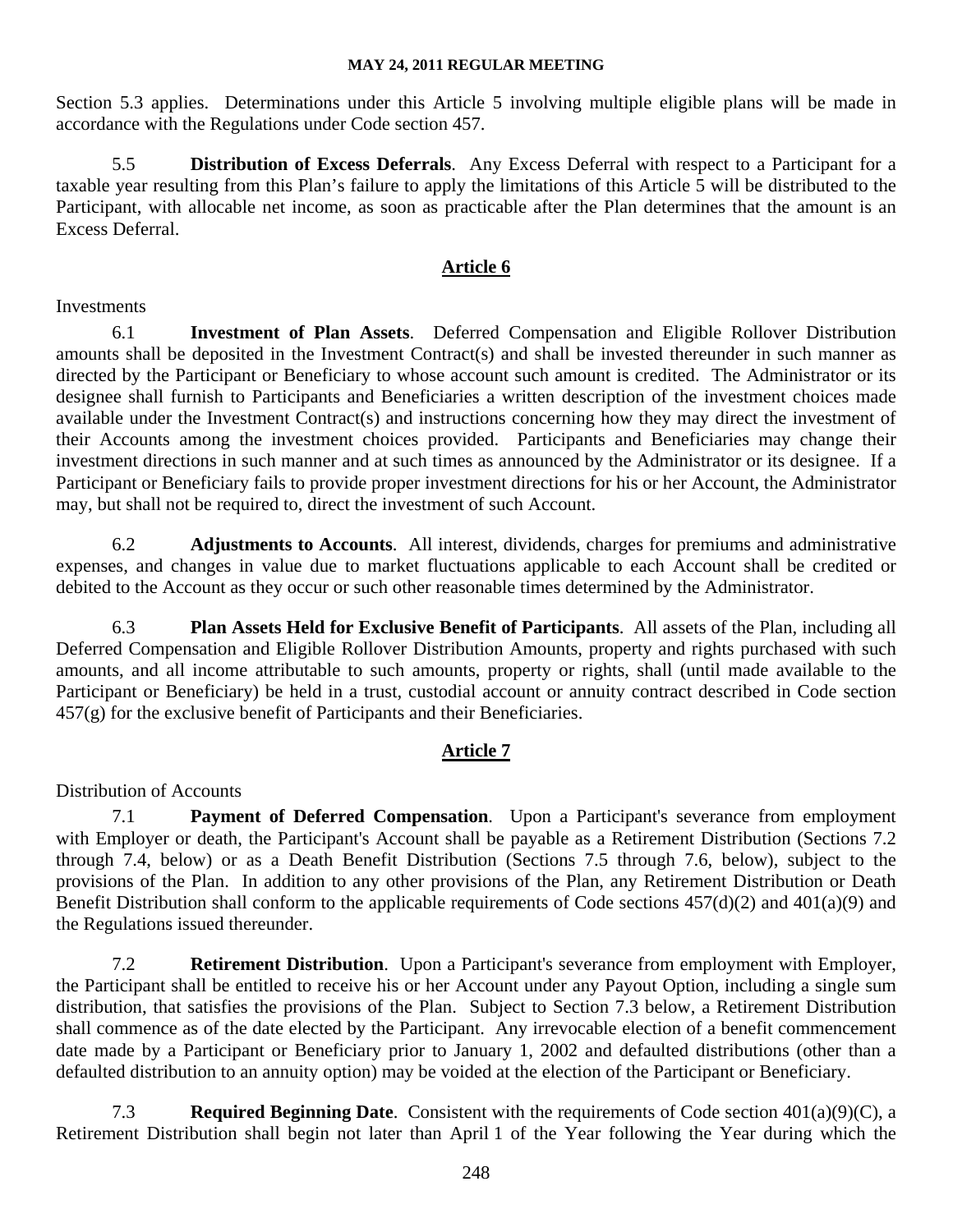Participant attains age 70½, or following the Year during which the Participant has a severance from employment with Employer, whichever occurs later (or the other date required or any other date permitted by Regulations under Code section 401(a)(9)).

7.4 **Required Distribution Amounts**. Any Retirement Distribution shall be made according to a Payout Option that provides, according to Regulations under Code section 401(a)(9) that:

(a) the entire Account will be distributed over the lives or over a period not extending beyond the life expectancy of the Participant and his or her designated Beneficiary, and

(b) the amounts payable with respect to the Participant will be paid at times which are not later than the times required by Code section 401(a)(9)(G) (relating to incidental death benefits).

7.5 **Death Benefit Distribution**. Upon the Participant's death before a distribution has begun under Section 7.2 above (or upon the "primary" Beneficiary's death before a distribution to him or her has begun), each Beneficiary shall be entitled to receive his or her separate account under the Participant's Account under any Payout Option that satisfies the provisions of the Plan. Subject to Section 7.6 below, a Death Benefit Distribution shall commence as of the date elected by the Beneficiary.

7.6 **Required Beginning Date and Distribution Amounts**. Any Death Benefit Distribution shall satisfy the applicable requirements provided below:

(a) *If the Beneficiary is the surviving Spouse*, the distribution shall begin not later than the last day of the Year after the Year in which the Participant would have attained age 70½ (or any later date that may be permitted by Regulations under Code section  $401(a)(9)$ , and the entire Account shall be distributed, in accordance with Regulations under Code section 401(a)(9), over the life or over a period not extending beyond the life expectancy of the Spouse.

(b) *If the Beneficiary is not the surviving Spouse*, the distribution shall begin not later than the last day of the Year after the Year in which the Participant's death occurs (or any later date that is permitted by Regulations under Code section 401(a)(9)), and the entire Account shall be distributed, in accordance with Regulations under Code section  $401(a)(9)$ , over a period not extending beyond the life expectancy of the Beneficiary.

7.7 **Hardship Distribution**. If the Participant is faced before his or her severance from employment with Employer with an unforeseeable emergency that is approved by the Administrator as meeting the requirements of Section 7.8 below, the Participant shall be entitled to receive a distribution (as a cash lump sum) of the amount determined by the Administrator to be the amount that is reasonably needed to satisfy the emergency need.

7.8 **Definition of Unforeseeable Emergency**. An unforeseeable emergency means a severe financial hardship to the Participant resulting from a sudden and unexpected illness or accident of the Participant or of a dependent of the Participant (as defined by Code section 152(a)), loss of the Participant's property due to casualty, or other similar extraordinary and unforeseeable circumstances arising as a result of events beyond the control of the Participant. The need to send the Participant's child to college or the desire to purchase a home shall not be considered an unforeseeable emergency. The determination as to whether an unforeseeable emergency exists shall be based on the facts of each individual case.

A Hardship Distribution shall not be paid to the extent that the financial hardship is or may be relieved through reimbursement or compensation by insurance or otherwise, by borrowing from commercial sources on reasonable commercial terms to the extent that this borrowing would not itself cause a severe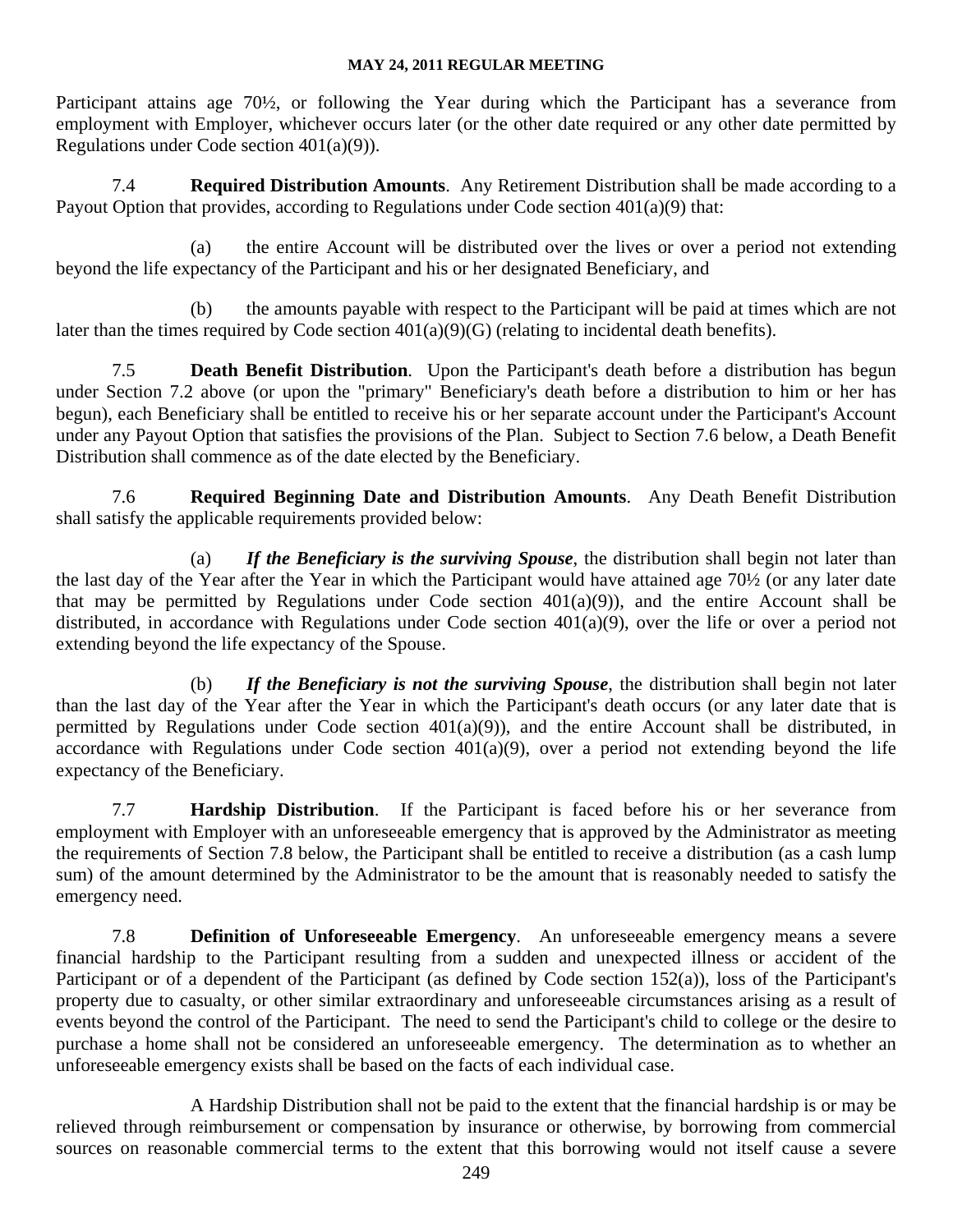financial hardship, by cessation of deferrals under the Plan, or by liquidation of the Participant's other assets (including the assets of the Participant's Spouse and minor children that are reasonably available to the Participant) to the extent that this liquidation would not itself cause severe financial hardship.

7.9 **Life Expectancy**. Any determination of life expectancy for the purposes of the Plan shall be made by using the unisex tables specified in Regulations under Code sections 401(a)(9).

7.10 **Distribution to Minor or Incompetent Beneficiary**. If a distribution is to be made to a minor Beneficiary or to a Beneficiary that the Administrator finds to be unable to care for his or her affairs, the Administrator, in its sole discretion, may direct (if no claim has been made by a duly appointed representative) that any payment(s) be made to the legal guardian of the Beneficiary, or if none, to a parent of the Beneficiary or a responsible adult with whom the Beneficiary maintains his or her residence, or to the custodian for the Beneficiary under the State Gift to Minors Act, or to any person determined by the Administrator to be a proper recipient for the Beneficiary. This payment(s) shall be in full satisfaction of all claims.

7.11 **Inability to Locate Payee**. If a distribution under the Plan cannot be paid because the payee cannot be located, the Administrator shall delay payment for the time provided by the State Unclaimed Property Law and upon the expiration of that time shall pay over any amount as directed by the law.

7.12 **Dispute as to Proper Payee**. If a dispute arises as to the proper payee of any payment(s), the Administrator, in its sole discretion, may withhold or cause to be withheld any payment(s) until the dispute is finally determined by a court of competent jurisdiction or is settled by all the parties concerned.

7.13 **Small Balance Distributions**. Upon proper written request to the Administrator, a Participant may elect to receive a small balance distribution, payable in a lump sum, if the value of the Participant's Account is \$5,000.00 or less, and the Participant has not deferred any amount to the Plan for a period of two years prior to the distribution. A Participant may take a small balance distribution under this Section only once while a Participant in the Plan.

## 7.14 **Plans Transfers and Eligible Rollover Distributions**.

(a) If a Participant terminates employment with Employer and accepts employment with another employer which maintains an eligible deferred compensation plan (as defined in Code Section 457(b)) and the new employer's plan accepts transfers, the Participant may transfer his or her Account from the Plan to the plan maintained by the new employer.

(b) If Employer offers an eligible deferred compensation plan (as defined in Code Section 457(b)) other than this Plan and such other plan accepts transfers, the Participant may transfer his or her Account from this Plan to the other Plan. The Participant's election to make such a transfer shall be filed with the Administrator.

(c) Transfers from other eligible deferred compensation plans (as defined in Code Section 457(b)) to this Plan will be accepted at the Participant's request, if such transfers are in cash or non-annuity products currently offered under the Plan. Any such transferred amount shall not be subject to the limitations of Article 5, provided however, that the actual amount deferred during the calendar year under both plans shall be taken into account in calculating the deferral limitation for that taxable year. For purposes of determining the limitations set forth in Section 5.2, years of eligibility to participate in the prior plan and deferrals under that plan shall be taken into account.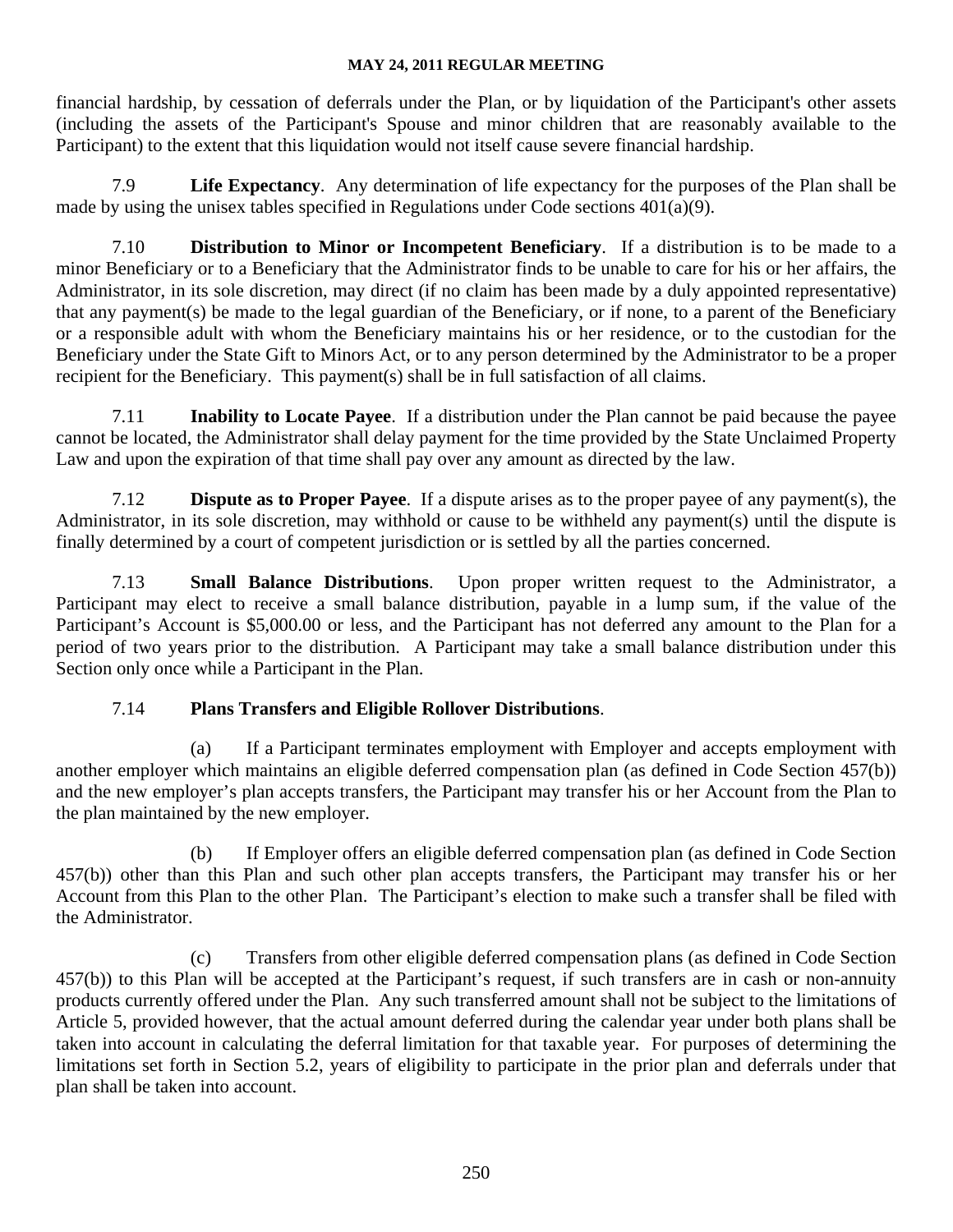(d) The Plan may receive an Eligible Rollover Distribution on behalf of a Participant from an Eligible Retirement Plan provided the Participant demonstrates to the Administrator's satisfaction that the amount is a qualifying Eligible Rollover Distribution under Code Sections 402(c)(4), 403(a)(4), or 408(d)(3).

(e) Subject to Section 7.3 above, a Participant may elect at the time and in the manner prescribed the Administrator, to have any portion of an Eligible Rollover Distribution paid directly to an Eligible Retirement Plan specified by the Participant, provided the Participant presents to the satisfaction of the Administrator a letter of acceptance or other written acknowledgment from the accepting plan that it is an Eligible Retirement Plan qualified to accept the Eligible Rollover Distribution. For distributions made on or after January 1, 2008, a Participant may elect to roll over directly an Eligible Rollover Distribution to a Roth IRA described in Code Section 408A(b).

(f) A Participant may use all or any portion of his or her Account as a direct trustee-totrustee transfer to a Retirement System to purchase permissive service credit or for the repayment of service credits, provided that (1) the Retirement System permits such a transfer, and (2) the Participant demonstrates to the Administrator's satisfaction that the transfer is to a defined benefit governmental plan (as defined in Code Section 414(d)) and the transfer is permissible for the purchase of service credit (as defined in Code Section  $415(n)(3)(a)$  or for the repayment of service credits permissible by Code Section 415(k)(3).

(g) For distributions on or after January 1, 2010, a non-spouse beneficiary who is a "designated beneficiary" under Code Section 401(a)(9)(E) and the Regulations thereunder, by a direct trusteeto-trustee transfer ("direct rollover"), may roll over all or any portion of his or her distribution to an individual retirement account the beneficiary establishes for purposes of receiving the distribution. In order to be able to roll over the distribution, the distribution must otherwise satisfy the definition of an Eligible Rollover Distribution. If a non-spouse beneficiary receives a distribution from the Plan, the distribution is not eligible for a "60-day" rollover. If the Participant's named beneficiary is a trust, the Plan may make a direct rollover to an individual retirement account on behalf of the trust, provided the trust satisfies the requirements to be a designated beneficiary within the meaning of Code Section 401(a)(9)(E). A non-spouse beneficiary may not roll over an amount which is a required minimum distribution, as determined under applicable Regulations and other IRS guidance. If the Participant dies before his or her required beginning date and the non-spouse beneficiary rolls over to an IRA the maximum amount eligible for rollover, the beneficiary may elect to use either the 5-year rule or the life expectancy rule, pursuant to Regulation Section 1.401(a)(9)-3, A-4(c), in determining the required minimum distributions from the IRA that receives the non-spouse beneficiary's distribution.

## 7.15 **Loans to Participants**.

(a) The trustee, custodian or issuer of an annuity contract holding legal title to the assets of the Plan may make loans to Participants and Beneficiaries under the following circumstances: (1) loans shall be made available to all Participants and Beneficiaries on a reasonably equivalent basis; (2) loans shall bear a reasonable rate of interest; (3) loans shall be adequately secured; (4) loans shall provide for periodic repayment over a reasonable period of time; (5) the minimum loan amount, if any, shall be specified in the participant loan program referenced in Subsection (d) below; and (6) no loan shall be made to a Participant or Beneficiary who has an outstanding loan from the Plan at the time.

(b) Loans made pursuant to this Section (when added to the outstanding balance of all other loans made by the Plan to the Participant) may, in accordance with a uniform and nondiscriminatory policy established by the Administrator, be limited to the lesser of: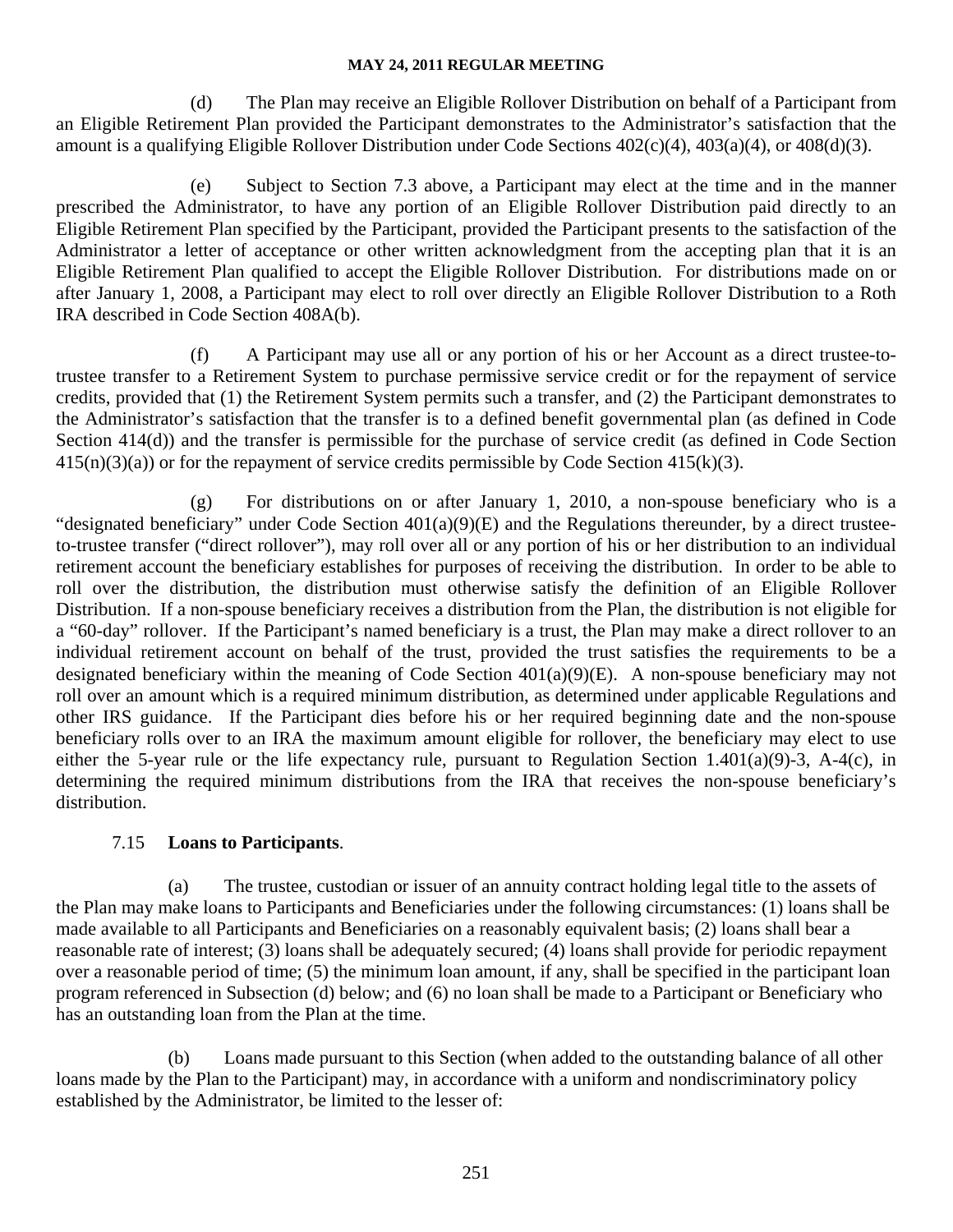(1) \$50,000 reduced by the excess (if any) of the highest outstanding balance of loans from the Plan to the Participant during the one year period ending on the day before the date on which such loan is made, over the outstanding balance of loans from the Plan to the Participant on the date on which such loan was made, or

(2) one-half (1/2) of the present value of the non-forfeitable accrued benefit of the Participant under the Plan. For purposes of this limit, all plans of the Employer shall be considered one plan.

(c) Loans shall provide for level amortization with payments to be made not less frequently than quarterly over a period not to exceed five (5) years. However, loans used to acquire any dwelling unit which, within a reasonable time, is to be used (determined at the time the loan is made) as a "principal residence" of the Participant shall provide for periodic repayment over a reasonable period of time that may exceed five (5) years. For this purpose, a "principal residence" has the same meaning as a "principal residence" under Code Section 1034. Loan repayments may be suspended under this Plan as permitted under Code Section 414(u)(4).

(d) Any loans granted or renewed shall be made pursuant to a Participant loan program. Such loan program shall be established in writing and must include, but need not be limited to, the following:

- (1) the identity of the person or positions authorized to administer the Participant loan program;
- (2) a procedure for applying for loans;
- (3) the basis on which loans will be approved or denied;
- (4) limitations, if any, on the types and amounts of loans offered;
- (5) the procedure under the program for determining a reasonable rate of interest;
- (6) the types of collateral which may secure a Participant loan; and
- (7) the events constituting default and the steps that will be taken to preserve Plan assets.

 Such Participant loan program shall be contained in a separate written document which, when properly executed, is hereby incorporated by reference and made a part of the Plan. Furthermore, such Participant loan program may be modified or amended in writing from time to time without the necessity of amending this Section.

 (e) Notwithstanding anything in this Plan to the contrary, if a Participant or Beneficiary defaults on a loan made pursuant to this Section, then the loan default will be a distributable event to the extent permitted by the Code and Regulations.

## **Article 8**

## Miscellaneous Provisions

8.1 **Amendment of Plan**. Ingham County may at any time amend the Plan. Any amendment shall not reduce the amount credited to any Account as of the date of the amendment, and shall not impair the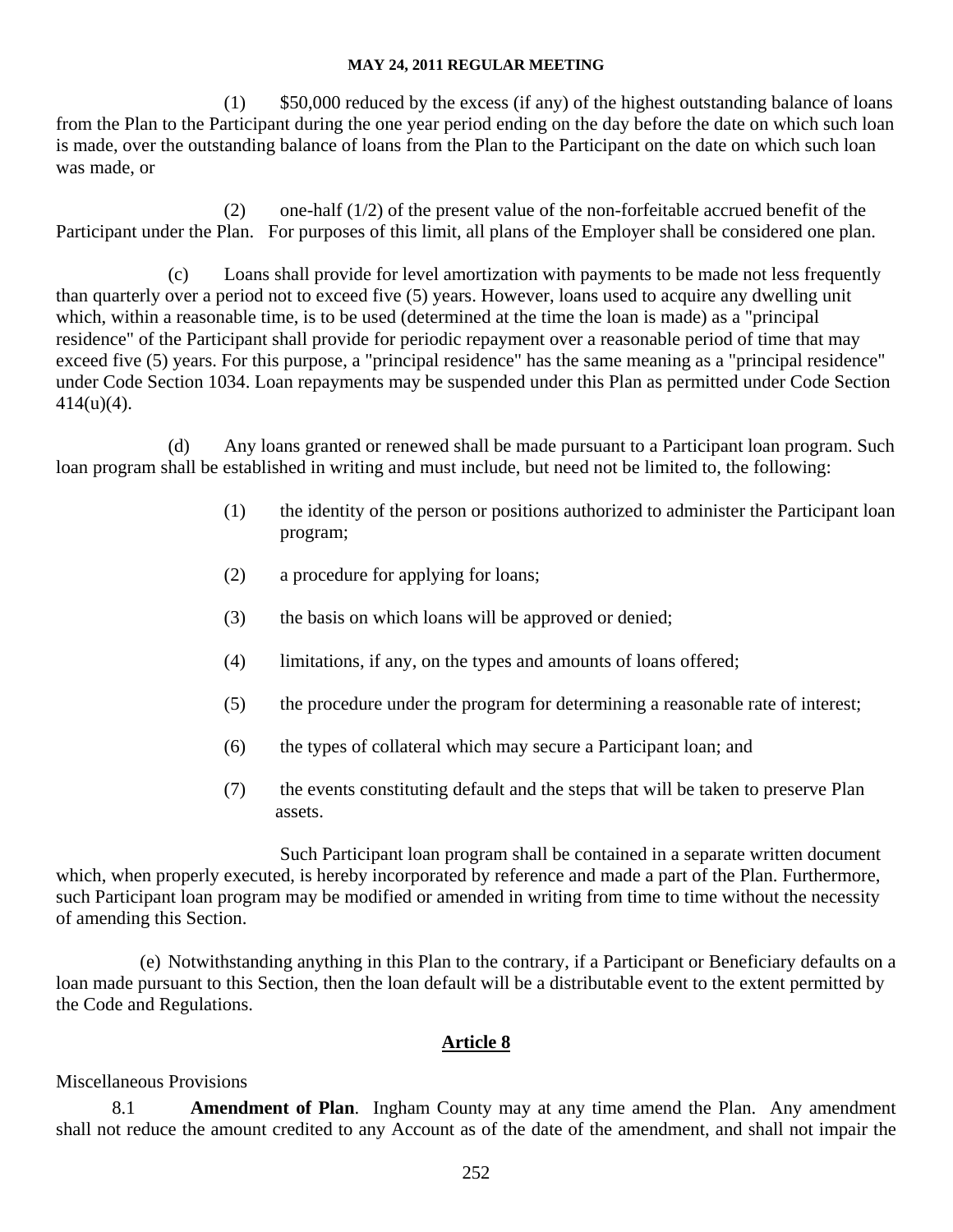rights of any person to any Account, except to the extent required by law. The Administrator shall give Participants notice of any Plan amendment.

8.2 **Termination of Plan**. Ingham County reserves the right to terminate the Plan at any time by action of its Board, subject to any collective bargaining obligations. Upon termination of the Plan, all Accounts shall be paid out to Participants and Beneficiaries as soon as administratively practicable.

8.3 **Anti-alienation**. Except as provided in Sections 7.15 and 8.4, Accounts shall not be subject to assignment or alienation, garnishment, attachment, transfer or anticipation, execution or levy, or other encumbrance of any kind, or transfer by operation of law in the event of a divorce or marital separation or of a bankruptcy or insolvency, except to the extent otherwise required by law. Except as provided in Sections 7.15 and 8.4, a Participant or Beneficiary shall not have any right to commute, sell, assign, pledge, transfer, or otherwise convey, use, or encumber any right to receive any payments under the Plan, which payments and rights are expressly declared to be non-assignable and non-transferable.

8.4 **Recognition of Approved Domestic Relations Orders**. In accordance with Code section  $414(p)(1)$ , as modified by Code section  $414(p)(11)$ , a Participant's benefit may be the subject of a domestic relations order between the Participant and an alternate payee (as defined in Code section 414(p)(8)) if the order is determined to be a Qualified Domestic Relations Order. The Administrator shall adopt reasonable procedures to determine the qualified status of domestic relations orders and to administer the distributions thereunder. Distributions may be made immediately to an alternate payee pursuant to a qualified domestic relations order before the date on which the Participant attains the earliest retirement age, as defined in Code section 414(p)(4)(B). Effective April 6, 2007, a domestic relations order that otherwise satisfies the requirements for a Qualified Domestic Relations Order ("QDRO") will not fail to be a QDRO: (i) solely because the order is issued after, or revises, another domestic relations order or QDRO; or (ii) solely because of the time at which the order is issued, including issuance after the annuity starting date or after the Participant's death.

8.5 **Governing Law**. This Plan is established with the intent that the Plan shall satisfy the requirements of an "eligible deferred compensation plan" under Code section 457(b) maintained by an eligible employer, as defined in Code section  $457(e)(1)(A)$ . The provisions of the Plan shall be interpreted whenever possible in conformity with the requirements of applicable provisions of the Code. Where the applicable law (including but not limited to, the Code) governing the Plan is amended, modified, or interpreted through subsequent legislation or rulings or decisions, the Plan's provisions shall be construed as incorporating any such amendment or modification or interpretation of the applicable law.

This Plan shall satisfy the requirements of any applicable laws of the State of Michigan. This Plan shall be construed and enforced under the laws of the State of Michigan.

8.6 **Headings**. The headings and subheadings and captions and numbering of provisions of the Plan have been inserted merely for convenience of reference, and in no way define or limit the scope or intent of any provisions of the Plan, and are to be ignored in any construction of the provisions of the Plan.

8.7 **Information to be Provided by Participants and Beneficiaries**. Participants and Beneficiaries shall provide the Administrator with any information reasonably required by the Administrator. A Participant or Beneficiary or other person shall not have any rights to or otherwise be entitled to the payment of any Account under the Plan unless such information has been provided to the Administrator.

8.8 **Receipt and Release**. Any payment(s) or any agreement to make payment(s) shall, to the extent of the payment(s) or agreement, be in full satisfaction of all claims. The Administrator may (in its sole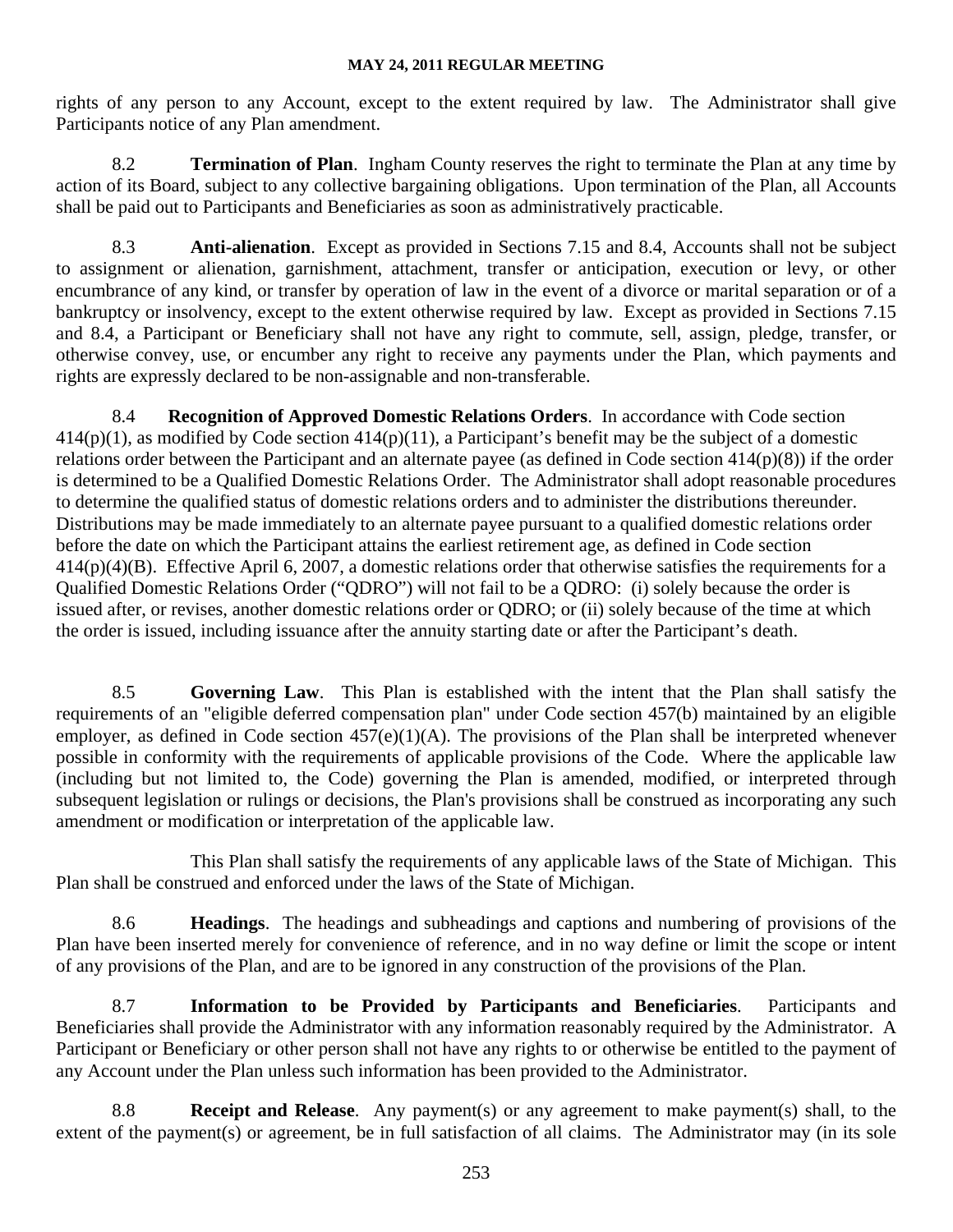discretion), as a condition precedent to making or causing to be made any payment(s), or agreement to make payment(s), or transfer (under Section 7.14 above), require any person or entity to execute a receipt and release.

8.9 **Separability**. If any provision of the Plan is held invalid for any reason, the remaining provisions of the Plan shall be construed and enforced as if the invalid provision had not been included in the Plan, unless such a construction of the Plan would be clearly contrary to the intent of the Plan.

8.10 **Military Service**. Notwithstanding any provision of the Plan to the contrary, contributions, benefits, and service credit with respect to qualified military service shall be provided in accordance with Code section 414(u), effective as of December 12, 1994. For Years beginning on or after January 1, 2009, (i) an individual receiving a differential wage payment, as defined in Code Section 3401(h)(2), shall be treated as an Employee of the Employer making the payment, and (ii) the differential wage payment shall be treated as Includible Compensation. Notwithstanding the preceding sentence, for purposes of the distribution provisions of Article 7 of the Plan, a Participant is treated as having a severance from employment with the Employer during any period the Participant is performing service in the uniform services described in Code Section 3401(h)(2)(A). Effective for Years beginning on or after January 1, 2009, if a Participant elects to receive a distribution by reason of severance from employment, death or disability, the Participant may not make a Contribution to the Plan during the six-month period beginning on the date of the distribution. In the case of a death occurring on or after January 1, 2007, if a Participant dies while performing qualified military service (as defined in Code Section 414(u)), the survivors of the Participant are entitled to any additional benefits (other than benefit accruals related to the period of qualified military service) provided under the Plan as if the Participant had resumed and then terminated employment on account of death.

Executed this day of 2011.

 **INGHAM COUNTY** By: Its:  **INGHAM COUNTY MEDICAL CARE FACILITY** By:

Its:

The following resolution was introduced by County Services and Finance Committees of the:

## **RESOLUTION TO APPROVE THE PURCHASE OF A FIBER OPTIC CONNECTION TO HEALTHY SMILES CLINIC FROM ARIALINK**

## **RESOLUTION #11-162**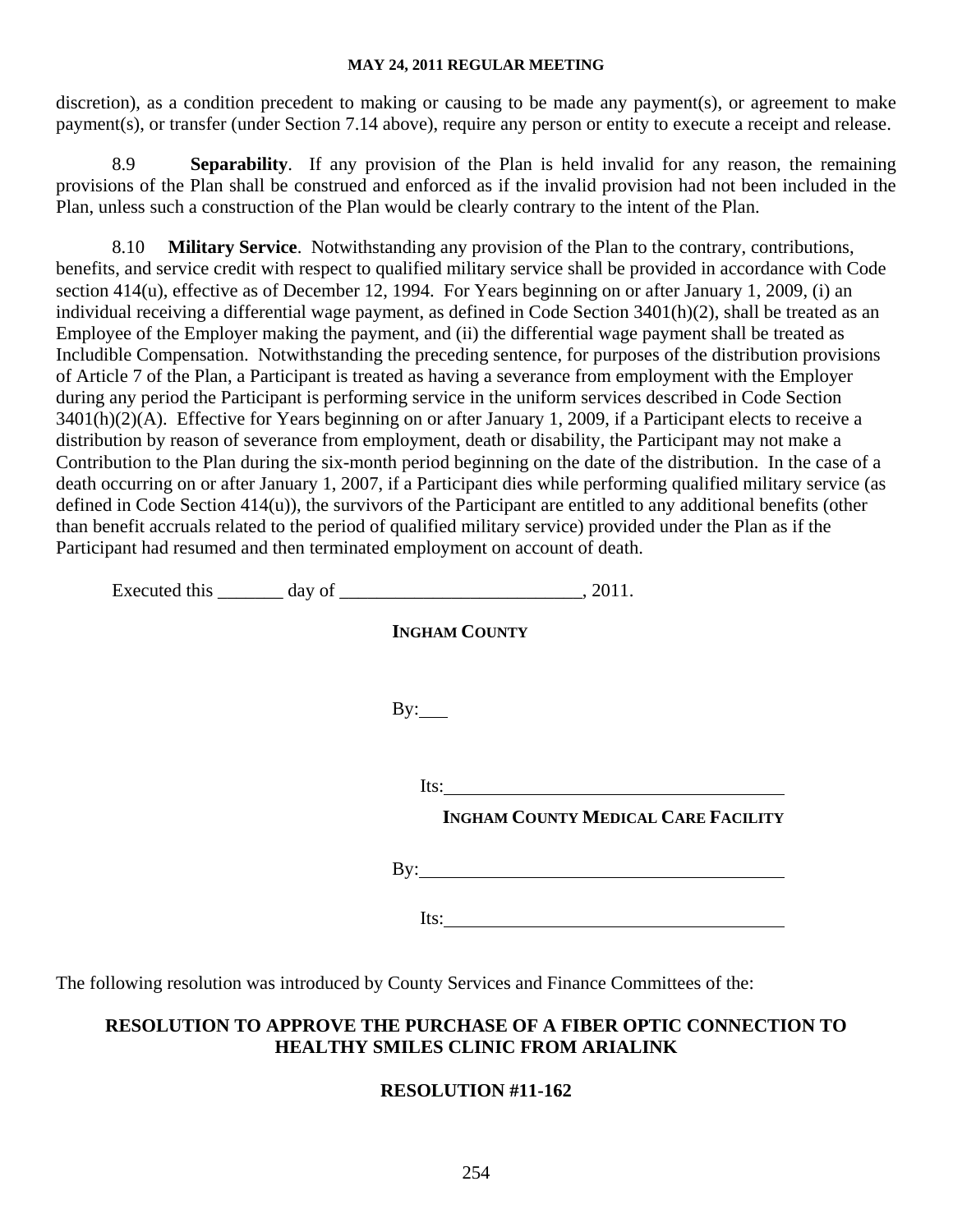WHEREAS, the Healthy Smiles Clinic currently has a T-1 connection to the Ingham County network that has expired and needs to be renewed; and

WHEREAS, the Board of Commissioners approved to replace this T-1 connection with a 2MB AT&T OPT-E-MAN solution under Resolution #10-254 at a cost of \$540.00 per month for a 3-year period; and

WHEREAS, due to unanticipated implementation issues an additional implementation cost of \$6,000.00 would need to occur to install the AT&T solution; and

WHEREAS, MIS originally sought 3 proposals (one being Arialink) and recommended purchasing a replacement 10MB connection from Arialink for the Healthy Smiles Clinic in lieu of the AT&T OPT-E-MAN solution at a cost of \$600.00 per month for a 3-year period plus a \$2,500 one-time installation fee for a total cost of \$24,100; and

WHEREAS, the total cost savings for the Arialink solution will be \$1,340.00 less over the 3-year period.

THEREFORE BE IT RESOLVED, that the Board of Commissioners authorizes the purchase of a 10MB fiber connection to the Healthy Smiles Clinic from Arialink in the amount of \$24,100.

BE IT FURTHER RESOLVED, that the total cost will be paid out of the county's Telephone Communications Fund (636-26600921050).

BE IT FURTHER RESOLVED, that the Controller/Administrator is authorized to make any necessary budget adjustments.

BE IT FURTHER RESOLVED, that the Chairperson of the Ingham County Board of Commissioners and the County Clerk are authorized to sign any contract documents consistent with this resolution and approved as to form by the County Attorney.

**COUNTY SERVICES: Yeas:** De Leon, Copedge, Schor, Vickers, Dragonetti  **Nays**: None **Absent:** Celentino **Approved 5/17/11**

**FINANCE: Yeas:** Schor, Tsernoglou, Nolan, Bahar-Cook, McGrain, Dougan  **Nays**: None **Absent:** None **Approved 5/18/11** 

Adopted as part of the consent agenda.

The following resolution was introduced by the County Services and Finance Committees of the:

## **RESOLUTION TO APPROVE THE RENEWAL OF THE ANNUAL MAINTENANCE FOR THE TRACK-IT CALL MANAGEMENT APPLICATION FROM NUMARA SOFTWARE INCORPORATED**

## **RESOLUTION #11-163**

WHEREAS, Ingham County MIS utilizes the Numara Track-IT application for Help Desk services, IT problem call tracking management, and inventory management of all IT assets in Ingham County; and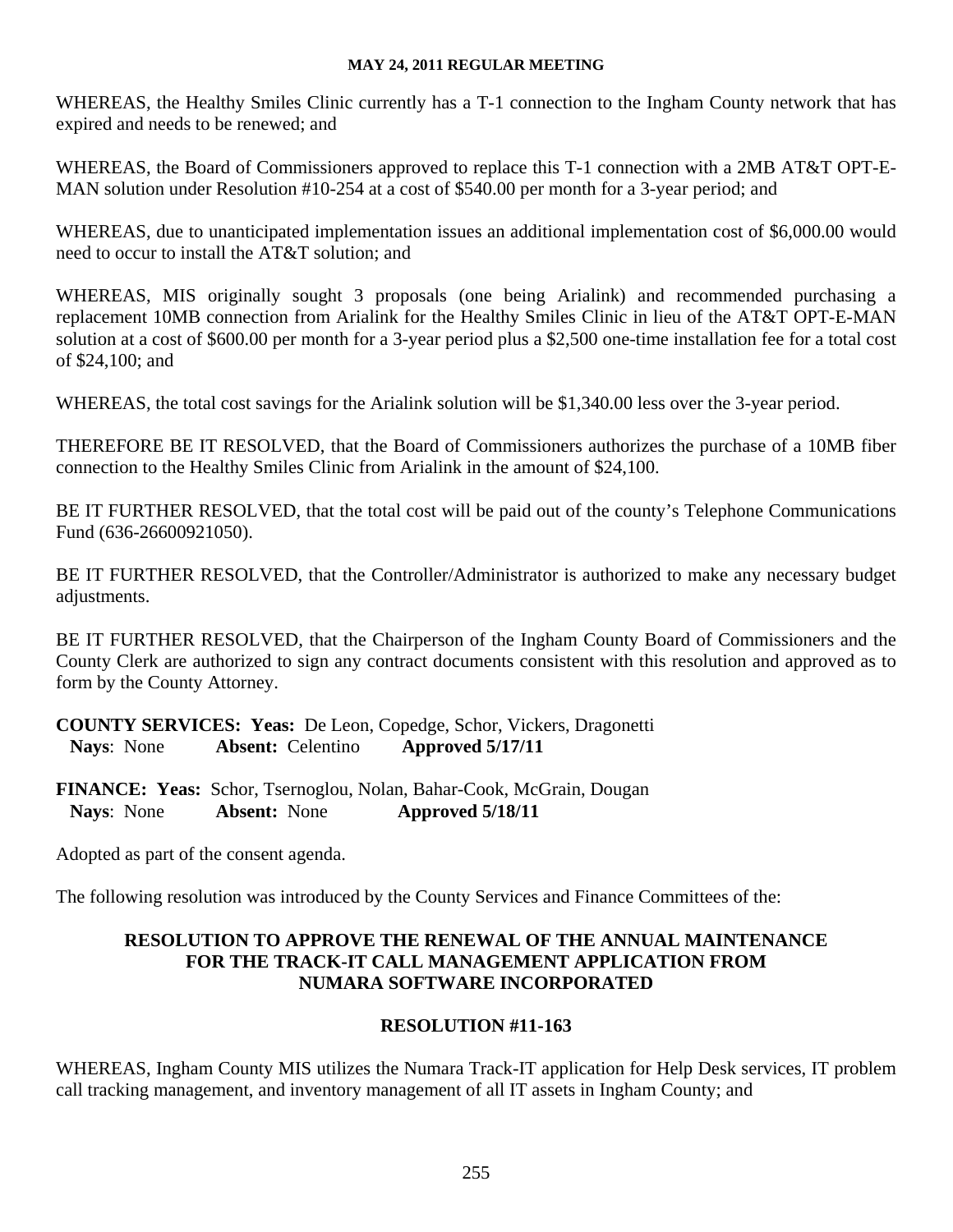WHEREAS, in order to maintain the Track-IT software and receive technical support an annual maintenance agreement is required; and

WHEREAS, the 2010 annual maintenance cost was \$5,286.25; and

WHEREAS, MIS is recommending we purchase a 3-year maintenance agreement at an annual cost of \$4,513.50 for a total cost of \$13,540.50; and

WHEREAS, the annual cost savings is \$772.75 and \$2,318.25 over a 3-year period.

THEREFORE BE IT RESOLVED, that the Board of Commissioners authorizes entering into a 3-year maintenance agreement with Numara Software Incorporated at total annual cost of \$13,540.50 to be paid from the Network Fund (Acct #245-25810-932030).

BE IT FURTHER RESOLVED, that the Controller/Administrator is authorized to make any necessary budget adjustments.

BE IT FURTHER RESOLVED, that the Chairperson of the Ingham County Board of Commissioners and the County Clerk are authorized to sign any contract documents consistent with this resolution and approved as to form by the County Attorney.

**COUNTY SERVICES: Yeas:** De Leon, Copedge, Schor, Vickers, Dragonetti  **Nays**: None **Absent:** Celentino **Approved 5/17/11**

**FINANCE: Yeas:** Schor, Tsernoglou, Nolan, Bahar-Cook, McGrain, Dougan  **Nays**: None **Absent:** None **Approved 5/18/11**

Adopted as part of the consent agenda.

The following resolution was introduced by County Services and Finance Committees of the:

## **RESOLUTION TO APPROVE THE RENEWAL OF THE MUNIS SOFTWARE ANNUAL SUPPORT AGREEMENT FROM TYLER TECHNOLOGIES**

## **RESOLUTION #11-164**

WHEREAS, Ingham County currently utilizes Tyler Technologies MUNIS Software as our county-wide Financial, Budget, Human Resource, and Purchasing application; and

WHEREAS, annual maintenance is required to maintain the system and had been purchased every year since Ingham County purchased the software; and

WHEREAS, the payment totaling \$133,776.63 for annual support is due for the 2011/2012 time period; and

WHEREAS, Resolution #10-357 adopted by the Board of Commissioners regarding our policy on cost increases for service contracts was presented to Tyler Technologies; and

WHEREAS, the annual contract amount proposed by Tyler for 2011/2012 was reduced from a 12% increase to 5%; and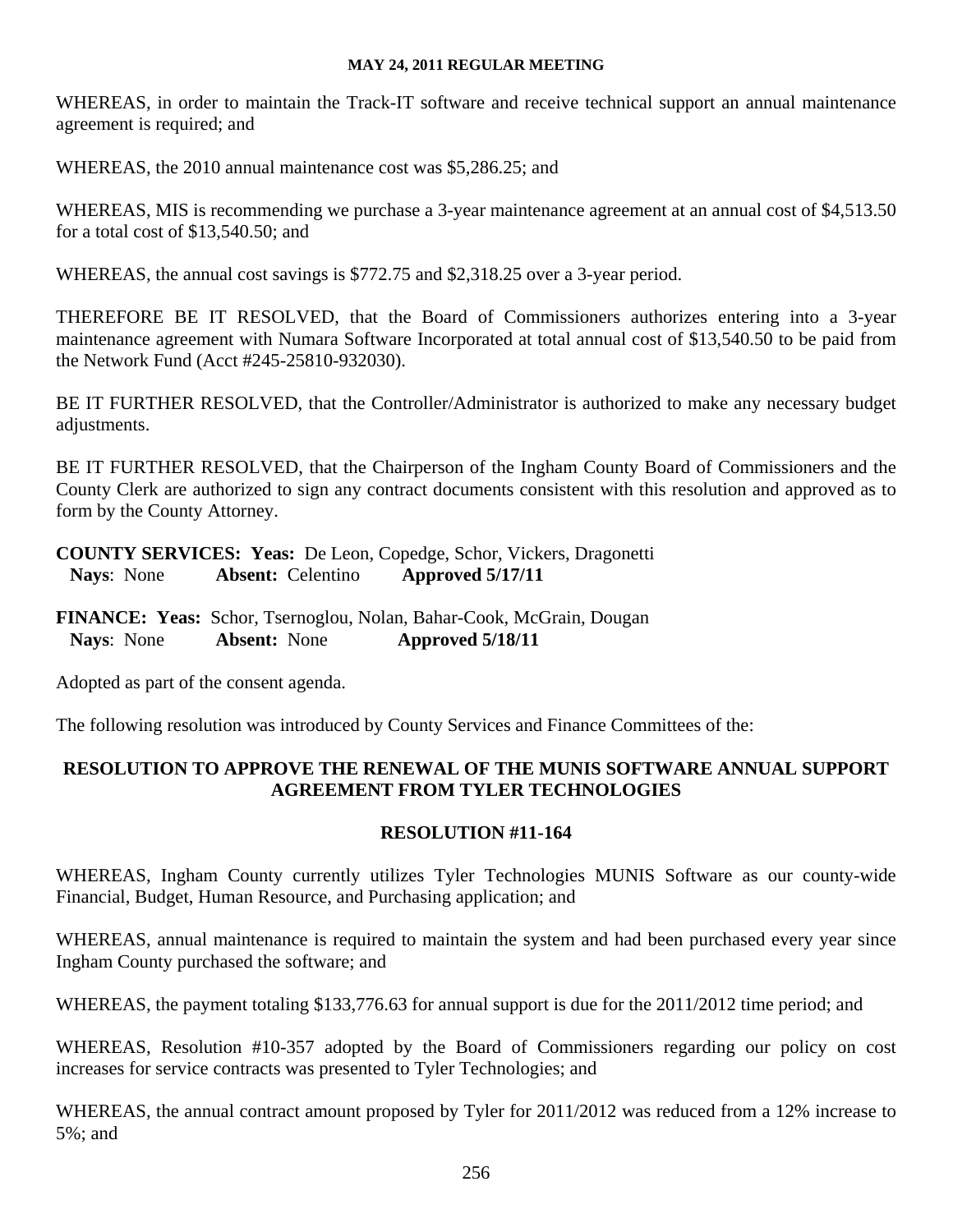WHEREAS, this annual payment has been planned for and budgeted and will provide the needed application support and upgrades needed to maintain our current applications.

THEREFORE BE IT RESOLVED, that the Board of Commissioners authorizes the renewal of the MUNIS software annual support agreement from Tyler Technologies for the time period of June 23, 2011 through June 22, 2012.

BE IT FURTHER RESOLVED, the total cost of \$133,776.63 will be paid from the Equipment/Maintenance Fund (636-95800-932020).

BE IT FURTHER RESOLVED, that the Controller/Administrator is authorized to make any necessary budget adjustments.

BE IT FURTHER RESOLVED, that the Chairperson of the Ingham County Board of Commissioners and the County Clerk are authorized to sign any contract documents consistent with this resolution and approved as to form by the County Attorney.

**COUNTY SERVICES: Yeas:** De Leon, Copedge, Schor, Vickers, Dragonetti  **Nays**: None **Absent:** Celentino **Approved 5/17/11**

**FINANCE: Yeas:** Schor, Tsernoglou, Nolan, Bahar-Cook, McGrain, Dougan  **Nays**: None **Absent:** None **Approved 5/18/11** 

Adopted as part of the consent agenda.

The following resolution was introduced by the Finance Committee of the:

## **RESOLUTION UPDATING VARIOUS FEES FOR COUNTY SERVICES**

## **RESOLUTION #11-165**

WHEREAS, the Board of Commissioners set various fees for county services in Resolution #02-155 based on information and recommendations of the *Maximus Cost of Services Analysis* completed in 2002; and

WHEREAS, the Board of Commissioners also established the percent of the cost of providing the services which should be recovered by such fees, referred to in this process as a "target percent"; and

WHEREAS, the Board of Commissioners has directed the Controller/Administrator's Office to establish a process for the annual review of these fees and target percents; and

WHEREAS, this process begins with the calculation of a cost increase factor, which is equal to the previous three year average increase in general fund adopted budget for the appropriate departments; and

WHEREAS, this cost increase factor is applied to the previous year's calculated cost and multiplied by the target percent and in most cases rounded to the lower full dollar amount in order to arrive at a preliminary recommended fee for the upcoming year; and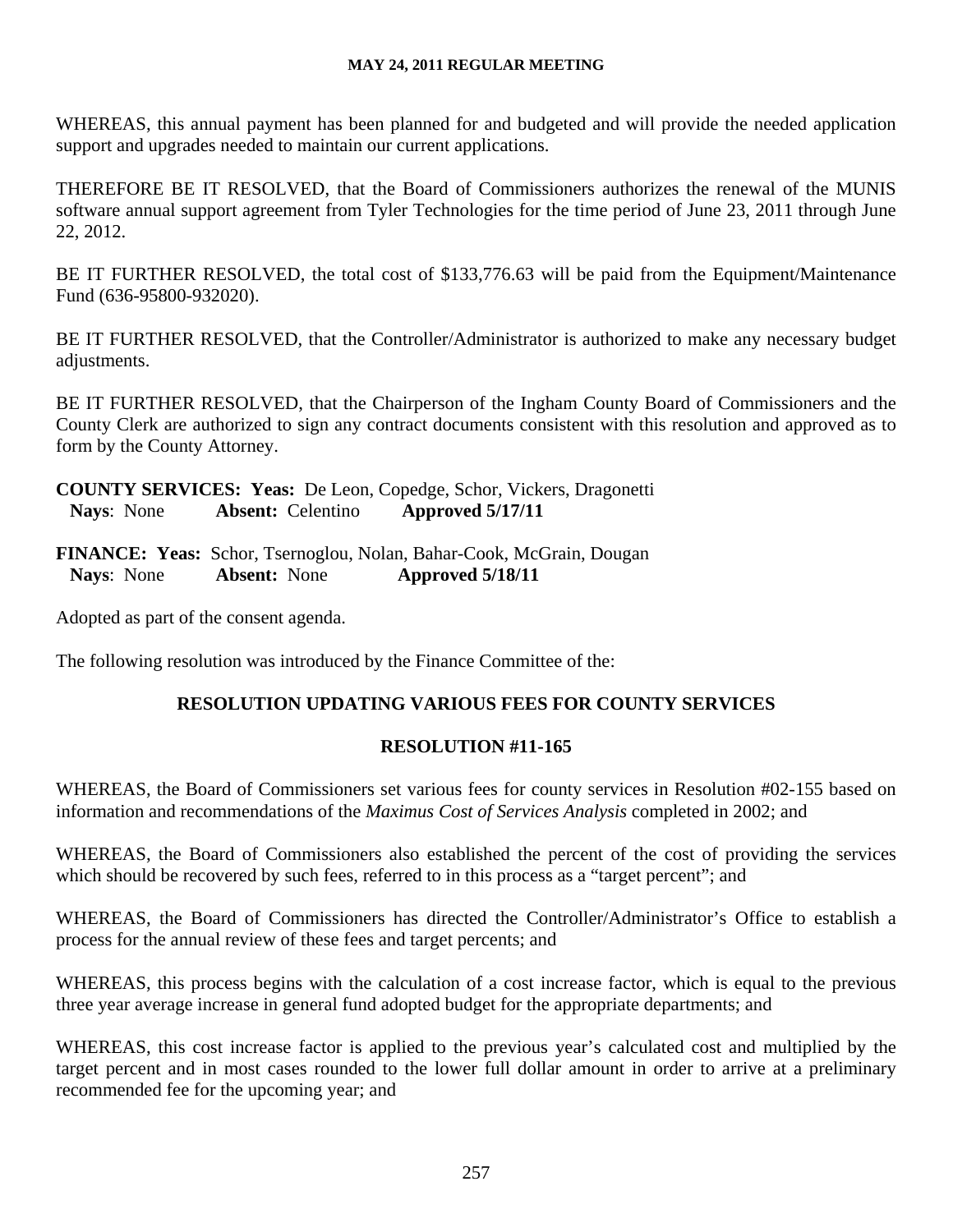WHEREAS, in cases where the calculated cost multiplied by target percent is much higher than the current fee, the fee will be recommended to increase gradually each year until the full cost multiplied by target percent is reached, in order to avoid any drastic increases in fees; and

WHEREAS, in cases where the calculated cost multiplied by target percent is lower than the current fee, no fee increase will be recommended for that year; and

WHEREAS, after initial recommendations are made by the Controller/Administrator, these recommendations are distributed to the affected offices and departments, in order to receive their input; and

WHEREAS, after reviewing the input from the affected offices and departments, the Controller/Administrator makes final recommendations to the Board of Commissioners; and

WHEREAS, the Controller/Administrator's Office has finished its annual review of these fees and recommended increases where appropriate based on increased costs of providing services supported by these fees and the percent of the cost of providing the services which should be covered by such fees as established by the Board of Commissioners; and

WHEREAS, the Board of Commissioners has reviewed the Controller/Administrator's recommendations including the target percentages, along with recommendations of the various county offices, departments, and staff.

THEREFORE BE IT RESOLVED, that the Board of Commissioners authorizes or encourages the following fee increases in Attachments A and B at the rates established effective January 1, 2012 with the exception of the Health Department and Friend of the Court, where new rates will be effective October 1, 2011.

BE IT FURTHER RESOLVED, that the fees within major Health Department services are not included on the attachments and were not set by the policy above, but rather through policy established in Resolutions #05-166 and #05-242.

**FINANCE: Yeas:** Schor, Tsernoglou, Nolan, Bahar-Cook, McGrain, Dougan  **Nays**: None **Absent:** None **Approved 5/18/11**

## **Comm. Dougan voted no on the Point of Sale Fees**

Moved by Commissioner Schor, supported by Commissioner De Leon to adopt the resolution.

Commissioner Vickers requested a consideration of a separate vote on the Point of Sale and Demand Program items.

Motion to adopt the resolution excluding Point of Sale and Demand Program items carried unanimously. Absent: Commissioner Mc Grain.

Point of Sale and Demand Program fees adopted on a roll call vote with Commissioners Dougan, Dragonetti, Holman, Schafer and Vickers voting no, all others voting yes. Absent: Commissioner Mc Grain.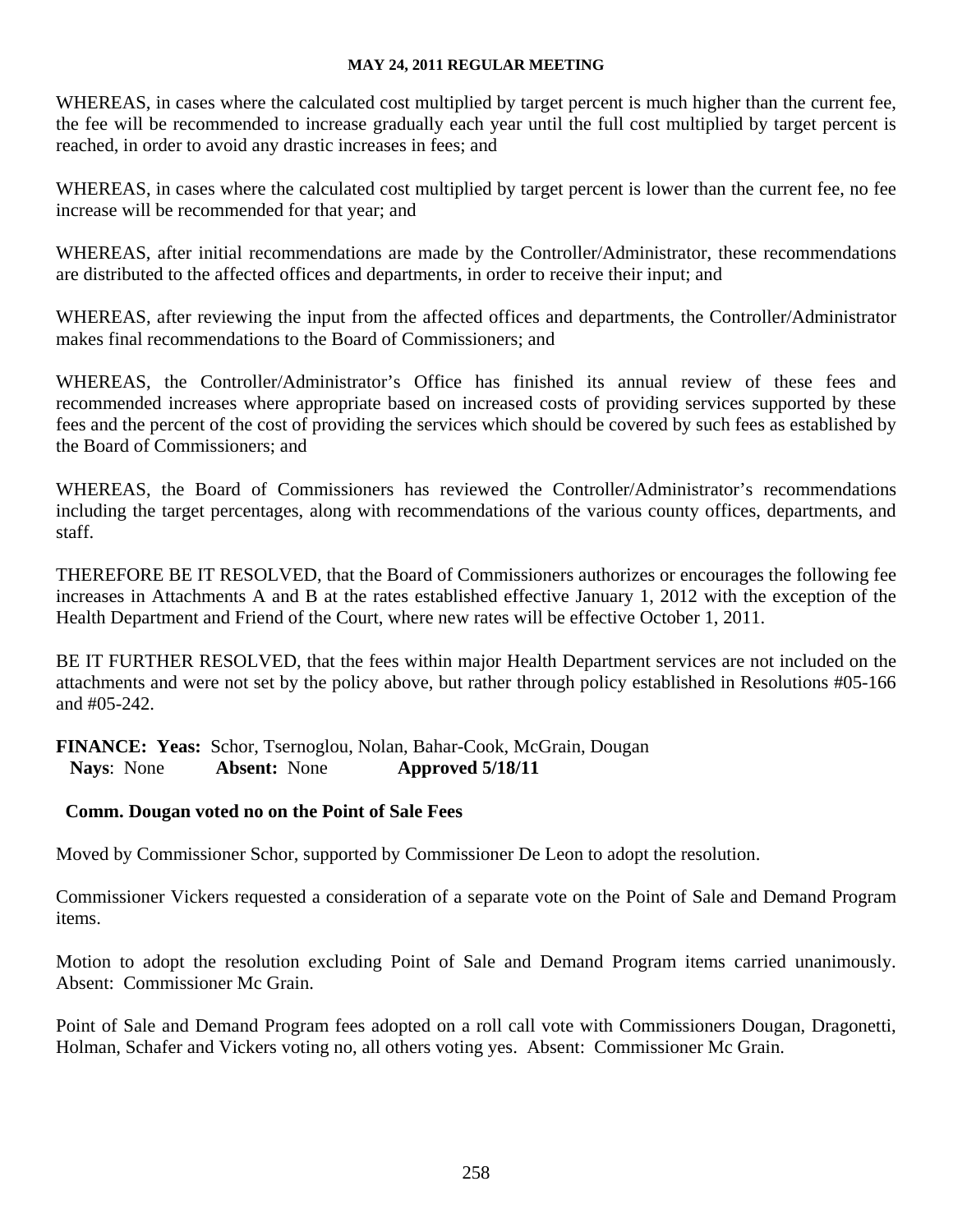#### **ATTACHMENT A: FEES WHICH ARE ADJUSTED**

| Loc of Svc  | Fee Description                       | 2011 Fee   | 2012 Fee   | Target<br>Percent |
|-------------|---------------------------------------|------------|------------|-------------------|
| Drain Comm. | <b>Plat Drain Administration Fee</b>  | \$2,000.00 | \$2,100.00 | 75%               |
| Drain Comm. | Soil Erosion Permit-Residential-9 mo. | \$220.00   | \$230.00   | 75%               |
| Parks       | Administrative-Returned Check Fee     | \$15.00    | \$30.00    | 100%              |
| Parks       | Memorials Service - Bench             | \$400.00   | \$500.00   | 100%              |
| Parks       | Shelters - 40 Person Capacity         |            |            |                   |
| Parks       | <b>Baldwin Riverview</b>              | \$45.00    | \$50.00    | 100%              |
| Parks       | Shelters - 60 Person Capacity         |            |            |                   |
| Parks       | Lake Lansing South Lakeview           | \$50.00    | \$75.00    | 100%              |
| Parks       | Lake Lansing North Oak Knoll          | \$50.00    | \$75.00    | 100%              |
| Parks       | Lake Lansing North Sandhill           | \$50.00    | \$75.00    | 100%              |
| Parks       | <b>Hawk Island Kestrel</b>            | \$50.00    | \$75.00    | 100%              |
| Parks       | Hawk Island 1/2 of Peregrine          | \$50.00    | \$75.00    | 100%              |
| Parks       | <b>Burchfield Deer Run</b>            | \$50.00    | \$60.00    | 100%              |
| Parks       | <b>Burchfield Pine Knoll</b>          | \$50.00    | \$60.00    | 100%              |
| Parks       | <b>Burchfield Southridge</b>          | \$50.00    | \$75.00    | 100%              |
| Parks       | Potter Park Penquin Cove              | \$50.00    | \$75.00    | 100%              |
| Parks       | Shelters - 80 Person Capacity         |            |            |                   |
| Parks       | Potter Park Eagle Landing             | \$75.00    | \$100.00   | 100%              |
| Parks       | Shelters - 120 Person Capacity        |            |            |                   |
| Parks       | Lake Lansing - North - 1/2 of Main    | \$80.00    | \$100.00   | 100%              |
| Parks       | Hawk Island Peregrine                 | \$100.00   | \$125.00   | 100%              |
| Parks       | Burchfield 1/2 of North Bluff         | \$80.00    | \$100.00   | 100%              |
| Parks       | Burchfield 1/2 of Woodsong            | \$80.00    | \$100.00   | 100%              |
| Parks       | Shelters - 150 Person Capacity        |            |            |                   |
| Parks       | Lake Lansing - South - 1/2 of Main    | \$80.00    | \$100.00   | 100%              |
| Parks       | Potter Park 1/2 of Tiger Den          | \$80.00    | \$100.00   | 100%              |
| Parks       | Shelters - 240 Person Capacity        |            |            |                   |
| Parks       | Lake Lansing - North - Main           | \$150.00   | \$175.00   | 100%              |
| Parks       | <b>Burchfield - North Bluff</b>       | \$150.00   | \$175.00   | 100%              |
| Parks       | Burchfield - Woodsong                 | \$150.00   | \$175.00   | 100%              |
| Parks       | Shelters - 300 Person Capacity        |            |            |                   |
| Parks       | Lake Lansing - South - Main           | \$150.00   | \$175.00   | 100%              |
| Parks       | <b>Burchfield - Overlook</b>          | \$150.00   | \$175.00   | 100%              |
| Parks       | Potter Park - Tiger Den               | \$150.00   | \$175.00   | 100%              |
| Parks       | Shelters - 375 Person Capacity        |            |            |                   |
| Parks       | Hawk Island - Red Tail                | \$200.00   | \$250.00   | 100%              |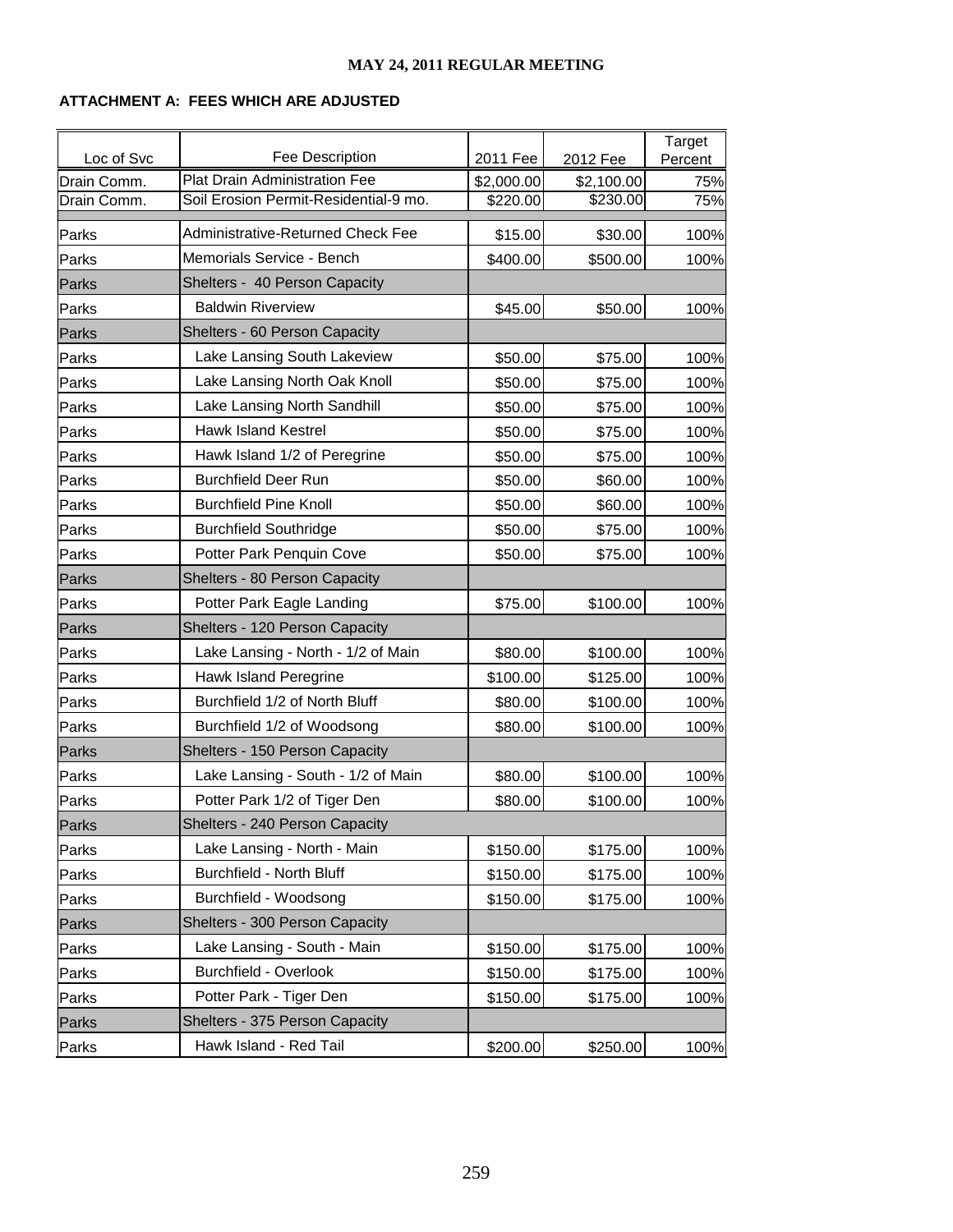|              |                                                                  |          |          | Target  |
|--------------|------------------------------------------------------------------|----------|----------|---------|
| Loc of Svc   | Fee Description                                                  | 2011 Fee | 2012 Fee | Percent |
| Parks        | <b>Boating Fees</b>                                              |          |          |         |
| Parks        | In-Park Canoe/Kayak - 1st hr                                     | \$4.00   | \$5.00   | 100%    |
| Parks        | In-Park Canoe/Kayak - 2nd hr                                     | \$4.00   | \$5.00   | 100%    |
| Parks        | Canoe/Kayak Trips - McNamara                                     | \$10.00  | \$12.00  | 100%    |
| Parks        | Canoe/Kayak Trips - Bunker Rd                                    | \$12.00  | \$18.00  | 100%    |
| Parks        | Canoe/Kayak Trips - Eaton Rapids                                 | \$15.00  | \$25.00  | 100%    |
| Parks        | Pedal Boat - Weekdays - per 1/2 hr                               | \$4.50   | \$5.00   | 100%    |
| Parks        | Pedal Boat - Wkds/Holidays - per 1/2 hr                          | \$5.50   | \$6.00   | 100%    |
| Parks        | Row Boat - 1st hour- fee per hour                                | \$4.00   | \$5.00   | 100%    |
| Parks        | Row Boat - 2nd hour - fee per hour                               | \$4.00   | \$5.00   | 100%    |
| Parks        | Ski Rental (Burchfield only)                                     |          |          |         |
| Parks        | Moonlight Ski - Adult                                            | \$6.00   | \$10.00  | 100%    |
| <b>PARKS</b> | <b>NEW FEES</b>                                                  |          |          |         |
| <b>Parks</b> | <b>Boating Fees (1)</b>                                          |          |          |         |
|              | Abandonment Recovery Fee                                         | N/A      | \$40.00  | 100%    |
|              | Late Fee (arriving 1/2 hour or later after<br>boathouse closing) | N/A      | \$20.00  | 100%    |
| <b>Parks</b> | Disc Golf (2)                                                    |          |          |         |
| Parks        | 12 & Under                                                       | N/A      | \$0.00   | 100%    |
| Parks        | Day Pass                                                         | N/A      | \$4.00   | 100%    |
| Parks        | Season Pass                                                      | N/A      | \$40.00  | 100%    |
| Parks        | Tournament*                                                      | N/A      |          | 100%    |
| <b>Parks</b> | Dog Park (3)                                                     |          |          |         |
| Parks        | <b>Regular Pass</b>                                              | N/A      | \$30.00  | 100%    |
| Parks        | Student (college ID)                                             | N/A      | \$15.00  | 100%    |
| Parks        | Senior (+60)                                                     | N/A      | \$15.00  | 100%    |
| Parks        | Veteran                                                          | N/A      | \$15.00  | 100%    |
| Parks        | <b>Replacement FOB</b>                                           | N/A      | \$5.00   | 100%    |
| <b>Parks</b> | <b>Special Event Fees (4)</b>                                    |          |          |         |
| Parks        | Non-Profit Youth Groups                                          | N/A      | \$0.00   | 100%    |
| Parks        | 1-100 Participants                                               | N/A      | \$200.00 | 100%    |
| Parks        | 101-200 Participants                                             | N/A      | \$300.00 | 100%    |
| Parks        | 201-300 Participants                                             | N/A      | \$400.00 | 100%    |
| Parks        | 301-400 Participants                                             | N/A      | \$500.00 | 100%    |
|              | 401-500 Participants                                             | N/A      | \$600.00 | 100%    |
| Parks        | 500+ Participants                                                | N/A      | \$700.00 | 100%    |
| <b>Parks</b> | Parking (5)                                                      |          |          |         |
| Parks        | 2nd Vehicle Annual Pass                                          | N/A      | \$15.00  | 100%    |
| <b>Parks</b> | Snow Tube Rental - Burchfield (6)                                |          |          |         |
| Parks        | Burchfield - Tube Rental (2 hours)                               | N/A      | \$1.00   | 100%    |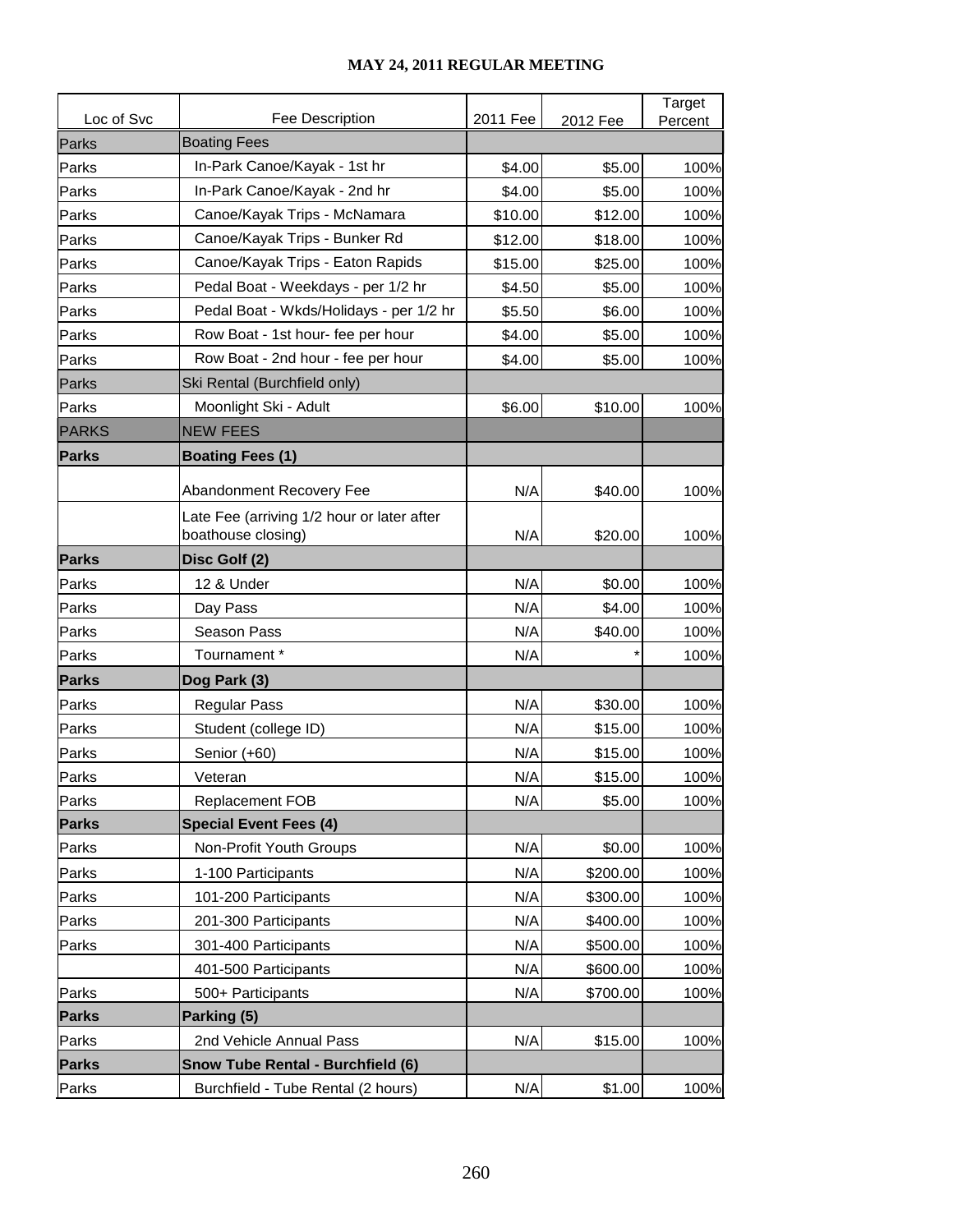|                       |                                                                         |              |              | Target  |
|-----------------------|-------------------------------------------------------------------------|--------------|--------------|---------|
| Loc of Svc            | Fee Description                                                         | 2011 Fee     | 2012 Fee     | Percent |
| <b>Parks</b>          | <b>Hawk Island Tubing Hill (7)</b>                                      |              |              |         |
| <b>Parks</b>          | Operational Rates (Mon-Fri 4-9 pm. Sat-Sun 10am-<br>9pm)                |              |              |         |
| Parks                 | Adult Pass (all day)                                                    | N/A          | \$7.00       | 100%    |
| Parks                 | Child Pass (12&under)                                                   | N/A          | \$5.00       | 100%    |
| Parks                 | Family Pass (2adults, 2 children)                                       | N/A          | \$20.00      | 100%    |
| Parks                 | Group Rate (20-100 people)                                              | N/A          | \$5/person   | 100%    |
| Parks                 | Non-Operational Rates (Reservation Only)                                |              |              |         |
| Parks                 | Group Rate (1-50 people) 2 hours                                        | N/A          | \$250.00     | 100%    |
| Parks                 | Group Rate (50+ people) 2 hours                                         | N/A          | \$350.00     | 100%    |
| Parks                 | Per additional hours                                                    | N/A          | \$100.00     | 100%    |
| Treasurer             | Tax service fee                                                         | \$3.00       | \$4.00       | 100%    |
|                       |                                                                         |              |              |         |
| Animal Control        | Boarding Fee for Dangerous Animals                                      | \$25.00      | \$30.00      | 75%     |
| Animal Control        | Boarding Fee per day-others                                             | \$15.00      | \$20.00      | 75%     |
| <b>Animal Control</b> | Euthanasia Fee                                                          | \$75.00      | \$100.00     | 100%    |
|                       |                                                                         |              |              |         |
| Animal Control        | Bordatella Vaccination on redeemed dogs                                 | \$5.00       | \$6.00       | 100%    |
| Pros Atty             | Diversion - Service Fee- Felony Offender                                | \$750.00     | \$760.00     | 50%     |
| <b>Pros Atty</b>      | Costs for eligible convictions - Trial                                  | \$150.00     | \$200.00     | 10%     |
| Comm. Health          | Conting Ed. Fee Diseased Control/Imm.                                   | \$13.00      | \$14.00      | 100%    |
| Comm. Health          | <b>INS Vaccination Verif Form I-693</b>                                 | \$33.00      | \$35.00      | 100%    |
| Imm. Clinic           | <b>Internat'l Travel Consult</b>                                        | \$55.00      | \$57.00      | 100%    |
| Imm. Clinic           | Influenza - Mass Vacc. Clinic                                           | market price | market price | 75%     |
| lMed Examiner         | <b>Cremation Permits</b>                                                | \$23.00      | \$26.00      | 100%    |
| <b>Med Examiner</b>   | Autopsy Report Copies (family)                                          | \$15.00      | \$17.00      | 100%    |
| <b>Med Examiner</b>   | Autopsy Report Copies (others)                                          | \$39.00      | \$44.00      | 100%    |
| <b>OYC</b>            | Consultation Request (per hr.)                                          | \$61.00      | \$67.00      | 100%    |
| <b>OYC</b>            | Agency Train. Request- Base, 1.5 hr.                                    | \$180.00     | \$200.00     | 100%    |
| <b>OYC</b>            | Agency Train. Request- Base, 2.5 hr.                                    | \$300.00     | \$330.00     | 100%    |
| <b>OYC</b>            | Agency Train. Request- Base, 3.0 hr.                                    | \$370.00     | \$400.00     | 100%    |
| <b>OYC</b>            | Agency Train. Request- Base, 5.0 hr.                                    | \$620.00     | \$650.00     | 100%    |
|                       | Agency Train. Request- Base, 1.5 hr,                                    |              |              |         |
| <b>OYC</b>            | each add.                                                               | \$13.00      | \$14.00      | 100%    |
| <b>OYC</b>            | Agency Train. Request- Base, 2.5 hr,<br>each add.                       | \$18.00      | \$20.00      | 100%    |
|                       | OYC-Advertised Train.- 1.0-2.0 hr./per                                  |              |              |         |
| <b>OYC</b>            | person (min. 15 attending)                                              | \$24.00      | \$22.00      | 100%    |
|                       | OYC-Advertised Train.- 2.5 - 4.5 hrs./per                               |              |              |         |
| <b>OYC</b>            | person (min. 15 attending)<br>OYC-Advertised Train.- 5.0 - 7.0 hrs./per | \$30.00      | \$28.00      | 100%    |
| <b>OYC</b>            | person (min. 15 attending).                                             | \$61.00      | \$60.00      | 100%    |
| OYC                   | person                                                                  | \$93.00      | \$100.00     | 100%    |
| <b>OYC</b>            | OYC - Admin Train. - 16 hrs./per person                                 | \$170.00     | \$130.00     | 100%    |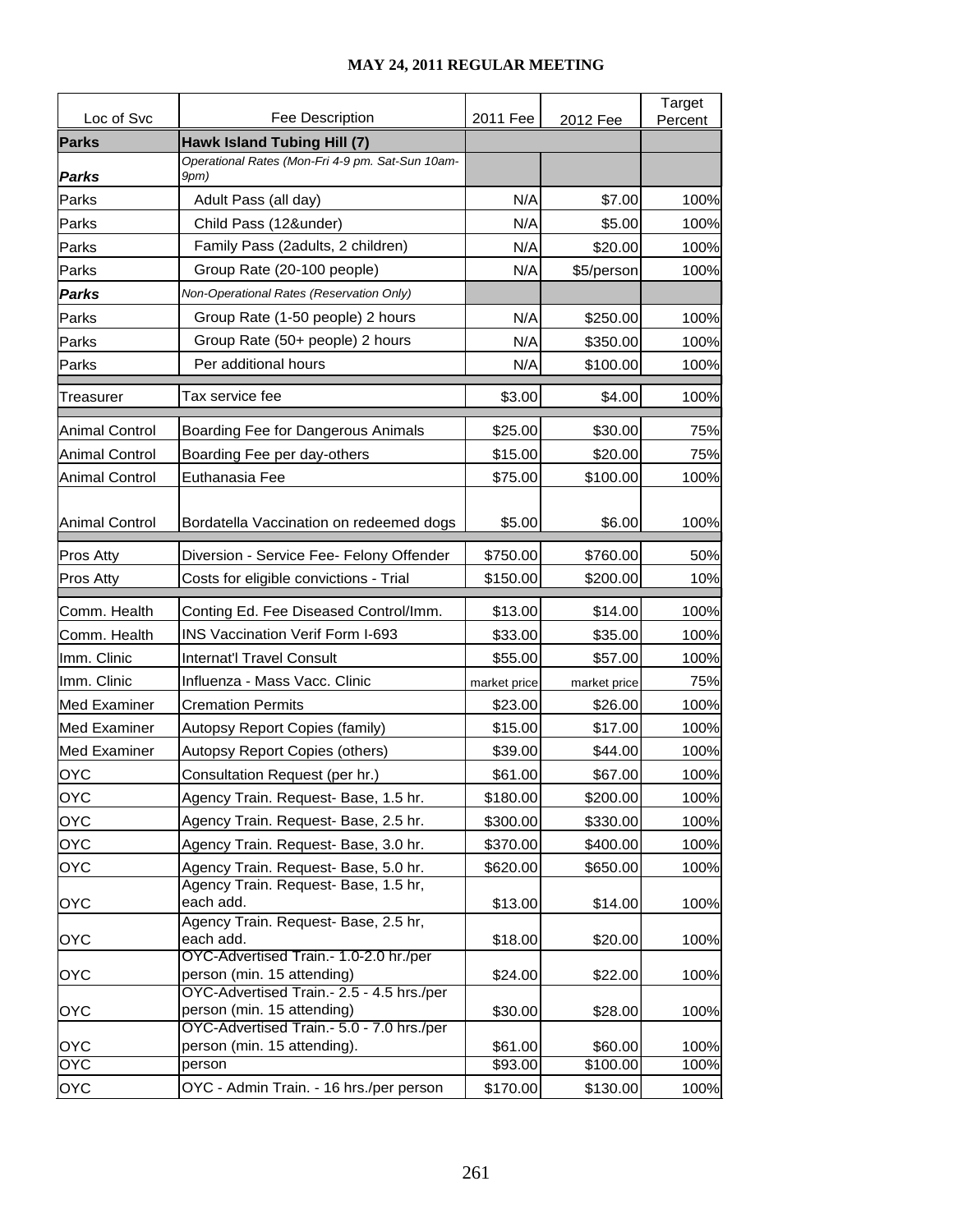| Loc of Svc  | Fee Description                                                         | 2011 Fee   | 2012 Fee   | Target<br>Percent |
|-------------|-------------------------------------------------------------------------|------------|------------|-------------------|
| Env. Health | <b>FIXED FOOD SERVICE ESTAB</b>                                         |            |            |                   |
| Env. Health | FSE Initial License incl.2 hrs Plan Rev                                 | \$1,200.00 | \$1,300.00 | 50%               |
| Env. Health | <b>FSE Initial Restricted License</b>                                   | \$620.00   | \$650.00   | 50%               |
|             |                                                                         |            |            |                   |
| Env. Health | <b>FSE Initial License (Mobile)</b>                                     | \$430.00   | \$460.00   | 50%               |
| Env. Health | FSE Renewal Lic -At least \$750,000                                     | \$1,000.00 | \$1,050.00 | 50%               |
| Env. Health | FSE Renewal Lic-\$500,000 to less than<br>\$750,000                     | \$840.00   | \$880.00   | 50%               |
| Env. Health | FSE Renewal Lic-\$250,000 to less than<br>\$500,000                     | \$650.00   | \$685.00   | 50%               |
| Env. Health | FSE Renewal Lic-Less than \$250,000                                     | \$450.00   | \$480.00   | 50%               |
| Env. Health | FSE Non-profit License Renewal                                          | \$230.00   | \$240.00   | 25%               |
| Env. Health | Fixed Food Svc Estab Nonprofit - INITIAL<br>License incl. 2 hr plan rev | \$440.00   | \$650.00   | 25%               |
| Env. Health | <b>Reinstatemt of Susp FSE</b>                                          | \$560.00   | \$580.00   | 100%              |
| Env. Health | Surchrge-Fail submit plans/chg own                                      | \$540.00   | \$575.00   | 100%              |
| Env. Health | Critical Follow-up Inspection fee                                       | \$130.00   | \$135.00   | 100%              |
| Env. Health | * Special food svc estab surchrg 2nd step<br>of formal hearing          | \$231.00   | \$500.00   | 100%              |
| Env. Health | * Special food svc estab surchrg 3rd step<br>of formal hearing          | \$473.00   | \$1,000.00 | 100%              |
| Env. Health | FSE Seasonal Renewal - Gross sales exc.<br>\$750,000                    | \$600.00   | \$650.00   | 50%               |
| Env. Health | FSE Seasonal renewal - at least<br>\$500,000, less \$750,000            | \$500.00   | \$530.00   | 50%               |
| Env. Health | <b>FSE Seasonal Renewal -at least</b><br>\$250,000, less \$500,000      | \$390.00   | \$410.00   | 50%               |
| Env. Health | FSE Seasonal renewal -less than<br>\$250,000                            | \$275.00   | \$290.00   | 50%               |
| Env. Health | FSE - DOE Schools Program - Production<br>Kitchen                       | \$490.00   | \$520.00   | 50%               |
| Env. Health | FSE - DOE Schools Program - Satellite<br>Kitchen                        | \$310.00   | \$330.00   | 50%               |
|             |                                                                         |            |            |                   |
| Env. Health | Change of Ownership of FSE<br>Initl Lic Fee Exmpt(plan revw only) Govt  | \$360.00   | \$385.00   | 50%               |
| Env. Health | hrly rate for 2 hrs.                                                    | \$105.00   | \$220.00   | 50%               |
| Env. Health | FSE - late renewal - additional                                         | \$125.00   | \$130.00   | 100%              |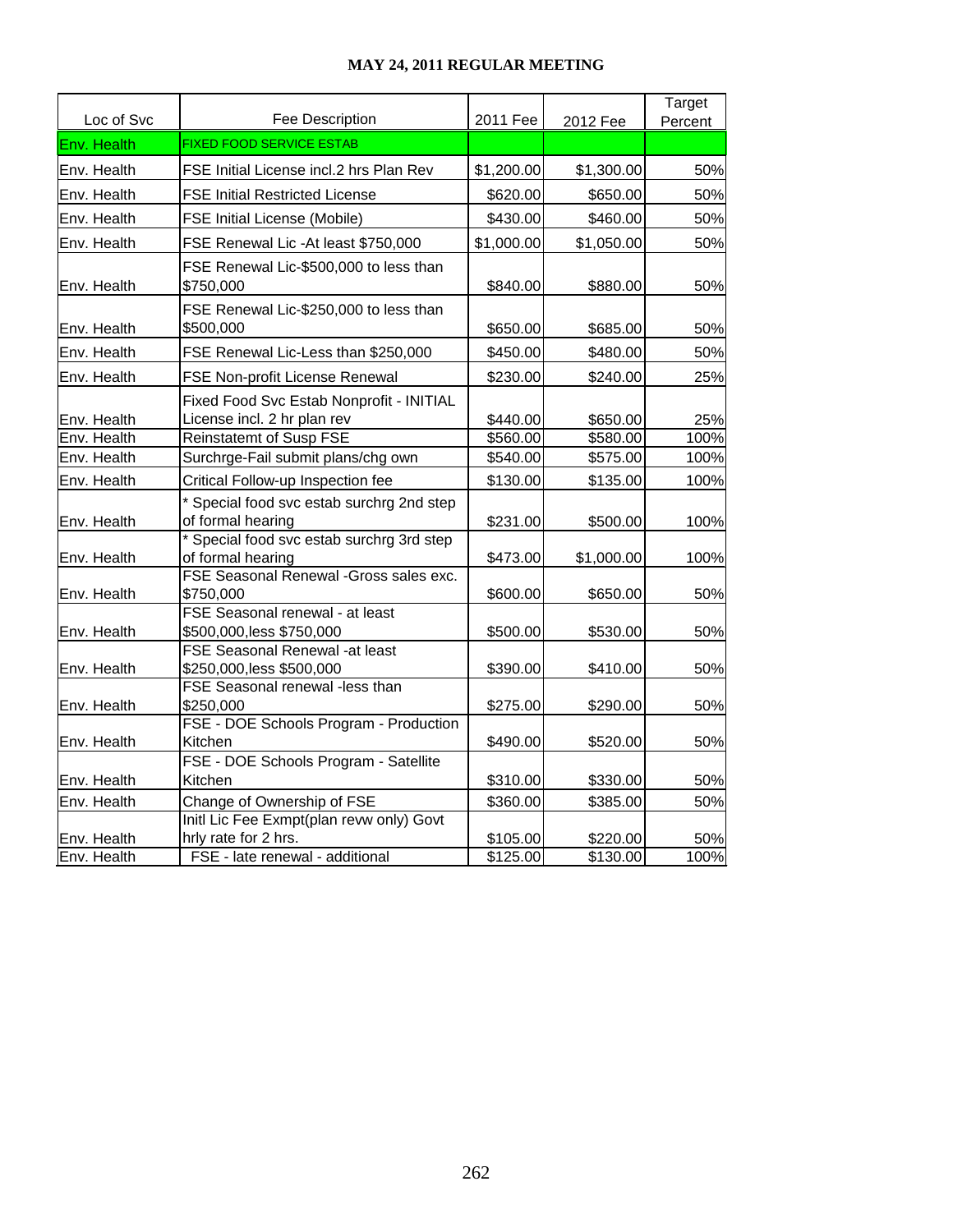| Loc of Svc  | Fee Description                                               | 2011 Fee | 2012 Fee | Target<br>Percent |
|-------------|---------------------------------------------------------------|----------|----------|-------------------|
| Env. Health | <b>STFU</b>                                                   |          |          |                   |
| Env. Health | Initial STFU license Incl. Plan Rev                           | \$330.00 | \$321.00 | 50%               |
| Env. Health | STFU late inspection request<br>(150% of cost is the penalty) | \$210.00 | \$150.00 | 150%              |
| Env. Health | STFU in season inspection                                     | \$90.00  | \$101.00 | 50%               |
| Env. Health | <b>STFU Renewal</b>                                           | \$110.00 | \$101.00 | 50%               |
| Env. Health | <b>TEMPORARY LICENSE</b>                                      |          |          |                   |
| Env. Health | Temp FSE - Non-Profit                                         | \$105.00 | \$110.00 | 25%               |
| Env. Health | Temp Nonprf FSE-Ops Beg Bef Licg<br>(double)                  | \$200.00 | \$220.00 | 25%               |
| Env. Health | Temp FSE- Preparation Type -For Profit                        | \$215.00 | \$225.00 | 50%               |
| Env. Health | Temp FSE-Ops Began Before Licg<br>(double)                    | \$420.00 | \$450.00 | 50%               |
| Env. Health | Temp FSE-each add'l lic.after 2 at 1 loc                      | \$69.00  | \$73.00  | 50%               |
| Env. Health | Temp Event Inspection Request-Late Fee-<br>profit             | \$400.00 | \$430.00 | 100%              |
| Env. Health | <b>VENDING</b>                                                |          |          |                   |
| Env. Health | Vending:1-3 Licensable Mach. in Same<br>Loc.                  | \$78.00  | \$80.00  | 50%               |
| Env. Health | Vending: 4-6 Licensable Mach. in Same<br>Loc.                 | \$100.00 | \$105.00 | 50%               |
|             | Vending: 7-10 Licensable Mach. in Same                        |          |          |                   |
| Env. Health | Loc.                                                          | \$135.00 | \$140.00 | 50%               |
| Env. Health | Larger Loc (Add'l Machine > 10)                               | \$6.00   | \$7.00   | 50%               |
| Env. Health | Surcharge-Failure to apply-vending lic                        | \$180.00 | \$190.00 | 100%              |
| Env. Health | <b>POOL</b>                                                   |          |          |                   |
| Env. Health | <b>Public Pool Inspection</b>                                 | \$210.00 | \$220.00 | 100%              |
| Env. Health | Each add'l pool at same location                              | \$105.00 | \$110.00 | 100%              |
| Env. Health | Pool Reinspection (after violation)                           | \$105.00 | \$110.00 | 100%              |
| Env. Health | <b>DHS LICENSING</b>                                          |          |          |                   |
| Env. Health | DHS Licensing Inspection - municipal                          | \$200.00 | \$205.00 | 100%              |
| Env. Health | DHS Licensing Inspection - well & septic                      | \$330.00 | \$345.00 | 100%              |
| Env. Health | DHS Licensing - well & septic only                            | \$130.00 | \$135.00 | 100%              |
| Env. Health | DHS Licensing re-inspection hrly                              | \$105.00 | \$110.00 | 100%              |
| Env. Health | DHS Initial Licensing Plan Review                             | \$380.00 | \$395.00 | 100%              |
| Env. Health | <b>BODY ART (TATTOO)</b>                                      |          |          |                   |
| Env. Health | Body Art Business Initial License                             | \$780.00 | \$550.00 | 100%              |
| Env. Health | Body Art License Renewal                                      | \$400.00 | \$175.00 | 100%              |
| Env. Health | Body Art w/o initial license/reinstatement of<br>revoked      | \$525.00 | \$550.00 | 100%              |
| Env. Health | Body Art non-compl w/ inspection-hrly                         | \$105.00 | \$110.00 | 100%              |
| Env. Health | Reinstmt of Susp Body Art License (fine)                      | \$195.00 | \$210.00 | 100%              |
| Env. Health | Body Art Initial License after July 1                         | N/A      | \$275.00 | 100%              |
| Env. Health | Body Art Temp License (1-14 days)                             | N/A      | \$100.00 | 100%              |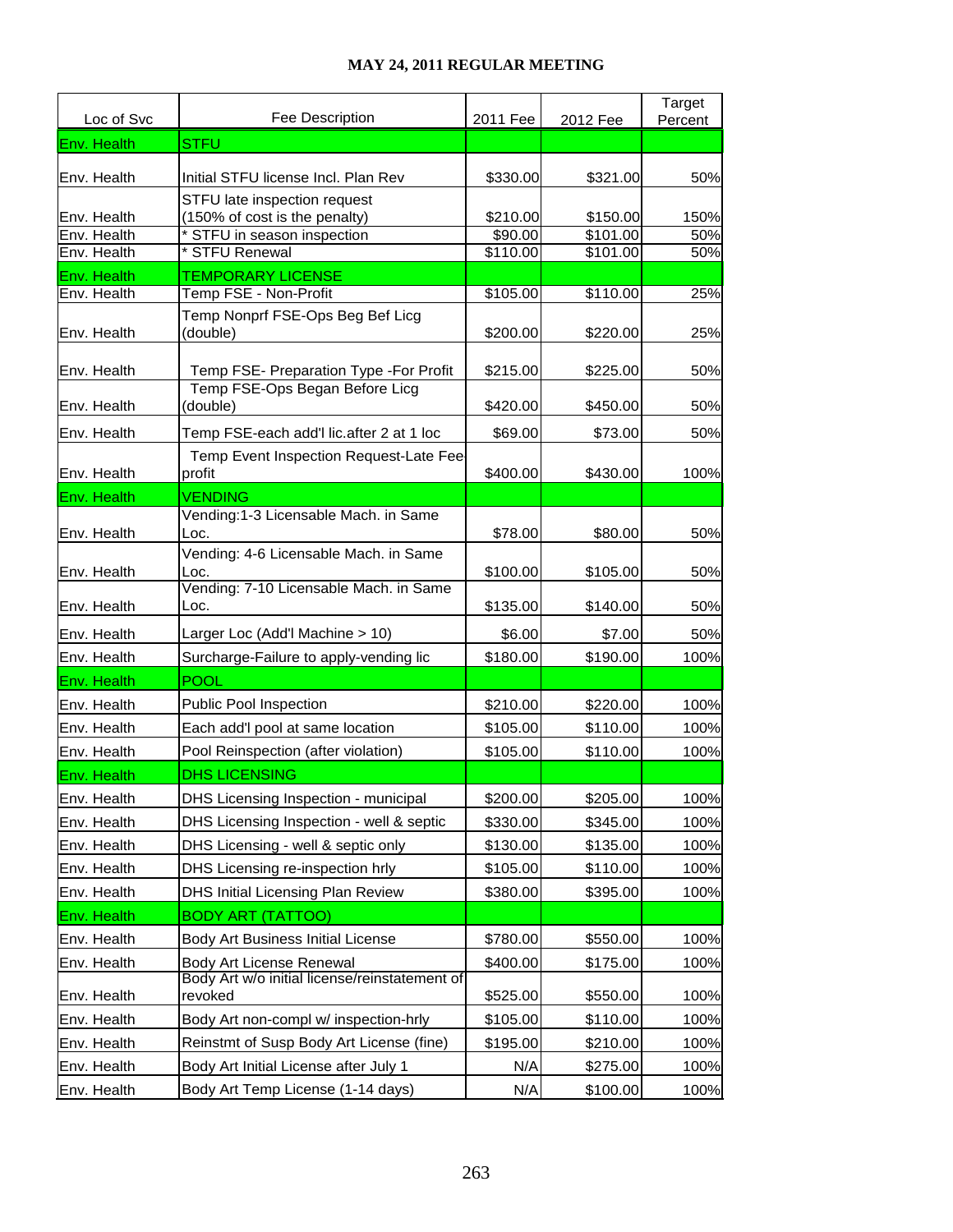| Loc of Svc  | Fee Description                                                                | 2011 Fee | 2012 Fee | Target<br>Percent |
|-------------|--------------------------------------------------------------------------------|----------|----------|-------------------|
| Env. Health | <b>DEMAND PROGRAM</b>                                                          |          |          |                   |
| Env. Health | Sewage Only                                                                    | \$540.00 | \$770.00 | 100%              |
| Env. Health | Well Only                                                                      | \$540.00 | \$575.00 | 100%              |
| Env. Health | <b>Vacant Land Evaluation</b>                                                  | \$520.00 | \$555.00 | 100%              |
| Env. Health | On-Site Sewage repair/replace                                                  | \$520.00 | \$770.00 | 100%              |
| Env. Health | Repair - Well                                                                  | \$190.00 | \$200.00 | 100%              |
| Env. Health | Altern On-site Sewage Syst Plan Revw                                           | \$400.00 | \$420.00 | 100%              |
| Env. Health | Subdivision Evaluation of Preliminary Plat                                     | \$210.00 | \$340.00 | 100%              |
| Env. Health | Munic Requ Eval. of Well/Septic                                                | \$105.00 | \$110.00 | 100%              |
| Env. Health | Septic or Well ownershp trsfr, not installed<br>at time of transfer            | \$175.00 | \$185.00 | 100%              |
| Env. Health | Septic tank repair/replacemt inspection                                        | \$265.00 | \$285.00 | 100%              |
| Env. Health | <b>BATHING BEACHES</b>                                                         |          |          |                   |
| Env. Health | <b>Bathing Area Operational Permit</b>                                         | \$210.00 | \$225.00 | 100%              |
| Env. Health | Reinstmt of bathing area permit                                                | \$105.00 | \$110.00 | 100%              |
| Env. Health | Sanitary Surv for Prop. Bathg Beach                                            | \$420.00 | \$450.00 | 100%              |
| Env. Health | <b>CAMPGROUNDS</b>                                                             |          |          |                   |
| Env. Health | Campground Inspection 0-99 Sites                                               | \$140.00 | \$150.00 | 100%              |
| Env. Health | Campground Inspection 100-199 Sites                                            | \$215.00 | \$225.00 | 100%              |
| Env. Health | Campground Inspection 200+ Sites                                               | \$280.00 | \$300.00 | 100%              |
| Env. Health | Campground 0-99 sites -after July 1 fine<br>for late inspection -150%          | \$210.00 | \$225.00 | 100%              |
| Env. Health | Campground 100-199 Sites after July 1<br>fine for late inspection 150%         | \$322.00 | \$340.00 | 100%              |
| Env. Health | Campground 200+ Sites after July 1 fine<br>for late inspection 150%            | \$420.00 | \$450.00 | 100%              |
| Env. Health | Campground 0-99 Sites after Sept 1 fine<br>for late inspection 200%            | \$280.00 | \$300.00 | 100%              |
| Env. Health | Campground 100-199 Sites after Sept 1<br>fine for late inspection 200%         | \$430.00 | \$450.00 | 100%              |
| Env. Health | Campground 200+ Sites fine for late<br>inspection after Sept 1 -200%           | \$560.00 | \$600.00 | 100%              |
| Env. Health | <b>MISC EH PROGRAMS</b>                                                        |          |          |                   |
| Env. Health | Collection of water samples for Type II<br>Non-Community Water Sampling per hr | \$105.00 | \$110.00 | 100%              |
| Env. Health | Type II Non Community - Sanitary Survey                                        | \$420.00 | \$440.00 | 100%              |
| Env. Health | Board of Health appeal fee                                                     | \$119.00 | \$125.00 | 100%              |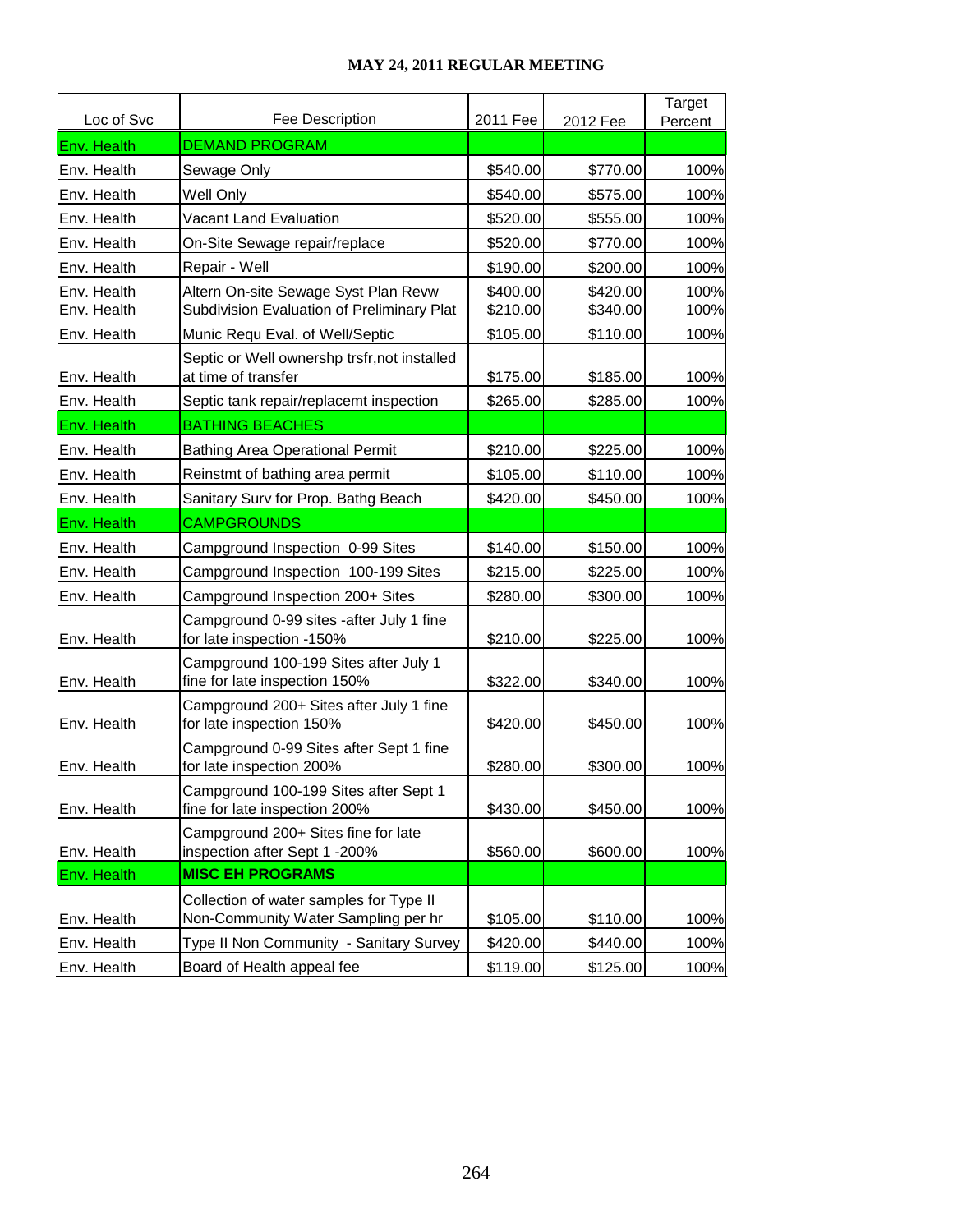| Loc of Svc   | Fee Description                                                                                           | 2011 Fee | 2012 Fee | Target<br>Percent |
|--------------|-----------------------------------------------------------------------------------------------------------|----------|----------|-------------------|
| Env. Health  | <b>POINT OF SALE PROGRAM</b>                                                                              |          |          |                   |
| Env. Health  | Point of Sale- appl processing fee                                                                        | \$180.00 | \$195.00 | 100%              |
| Env. Health  | Point of Sale- on site evaluation well &<br>waste treatment system by ICHD                                | \$360.00 | \$395.00 | 100%              |
| Env. Health  | Point of Sale - Waste Treatment<br>Inspection by ICHD (excludes pumping<br>fees) (Municipal water system) | \$210.00 | \$230.00 | 100%              |
| Env. Health  | Point of Sale - Well Inspection by ICHD<br>(incl water samples for bacteria and partial<br>chemicals)     | \$150.00 | \$165.00 | 100%              |
| Env. Health  | Point of Sale- Extension Evaluations                                                                      | \$105.00 | \$110.00 | 100%              |
| Env. Health  | Point of Sale- Annl Inspector renwl fee                                                                   | \$120.00 | \$130.00 | 100%              |
| Env. Health  | <b>TOBACCO</b>                                                                                            |          |          |                   |
| Env. Health  | License- Tobacco Sales- 1yr.- Retailer-<br>East Lansing                                                   | \$251.00 | \$260.00 | 100%              |
| Env. Health  | License- Tobacco Sales- 1yr.- Retailer-<br>Non-East Lansing                                               | \$290.00 | \$300.00 | 100%              |
| Env. Health  | License- Tobacco Sales-1yr-Vend. Mach                                                                     | \$290.00 | \$310.00 | 100%              |
| Env. Health  | <b>Tobacco - Temporary Sampling Permit</b>                                                                | \$115.00 | \$125.00 | 100%              |
| Env. Health  | <b>Tobacco - Temporary Sampling Permit Fee</b><br>- Late Notice Fee (Less than 30 days<br>before event)   | N/A      | \$185.00 | 100%              |
| Env. Health  | License- Tobacco Sales- 1yr.- Retailer-<br>East Lansing - Late Fee(9)                                     | N/A      | \$390.00 | 100%              |
| Env. Health  | License- Tobacco Sales- 1yr.- Retailer-<br>Non-East Lansing -Late Fee                                     | N/A      | \$470.00 | 100%              |
| Env. Health  | Tobacco Change of Ownership Fee - Non<br>East Lansing                                                     | N/A      | \$145.00 | 100%              |
| Env. Health  | Tobacco Change of Ownership Fee-<br>E.Lansing                                                             | N/A      | \$125.00 | 100%              |
| Env. Health  | Tobacco Failure to change ownership                                                                       | N/A      | \$180.00 | 100%              |
| Vet. Affairs | <b>County User Fee</b>                                                                                    | \$22.06  | \$24.34  | 100%              |

\* respective to "Special Event" fees per number of people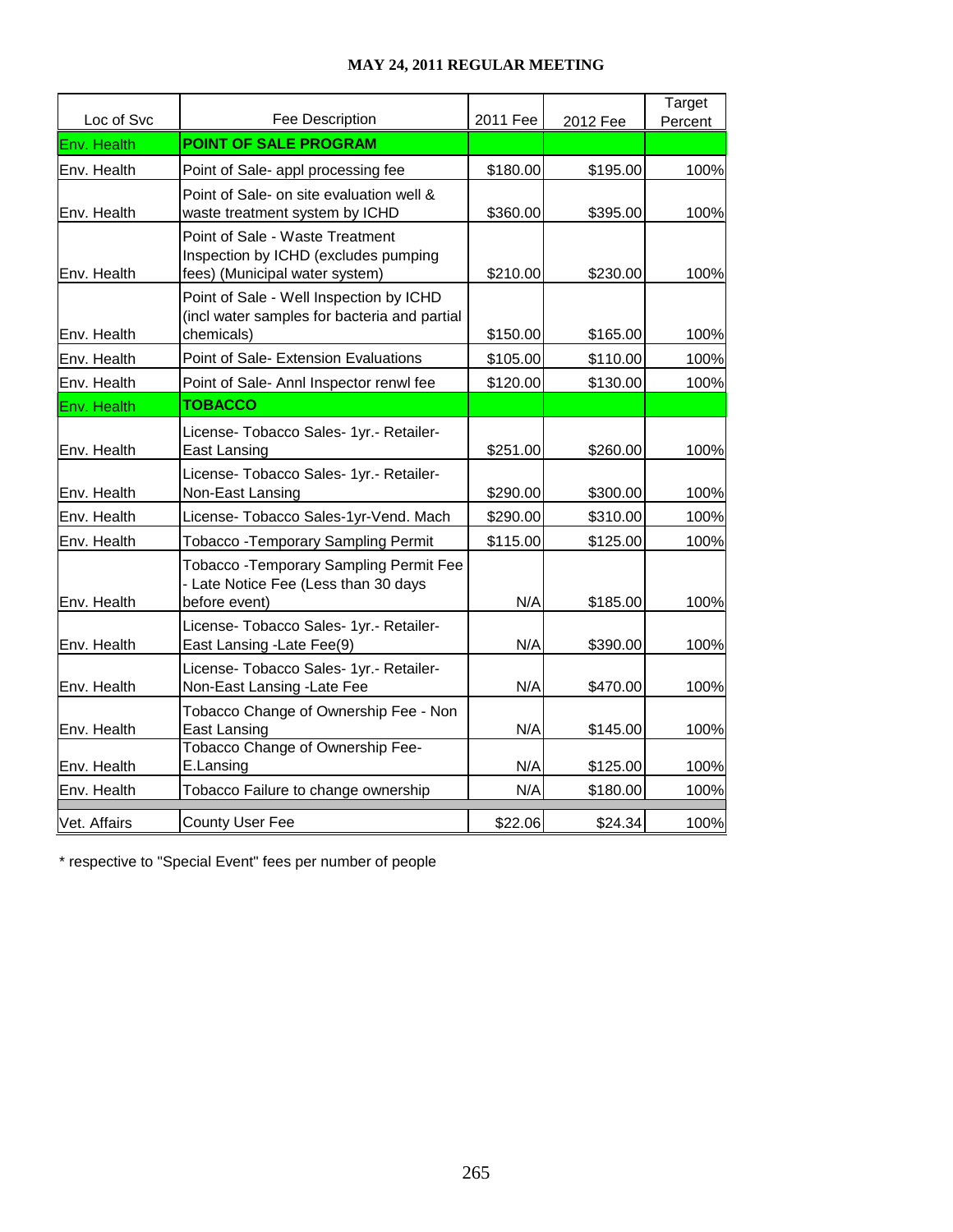#### **ATTACHMENT B: FEES FOR WHICH AN ADJUSTMENT IS RECOMMENDED**

| Loc of Svc             | Fee Description          | 2011 Fee | 2012 Fee | Target<br>Percent |
|------------------------|--------------------------|----------|----------|-------------------|
| <b>All Courts</b>      | <b>Work Release</b>      | \$24.00  | \$25.00  | 100%              |
| <b>Circuit Court</b>   | <b>Felony Case Costs</b> | \$575.00 | \$600.00 | 100%              |
| <b>Circuit Court</b>   | Show Cause - Probation   | \$75.00  | \$100.00 | 100%              |
| <b>Family Division</b> | <b>Delinquency Costs</b> | \$175.00 | \$200.00 | 100%              |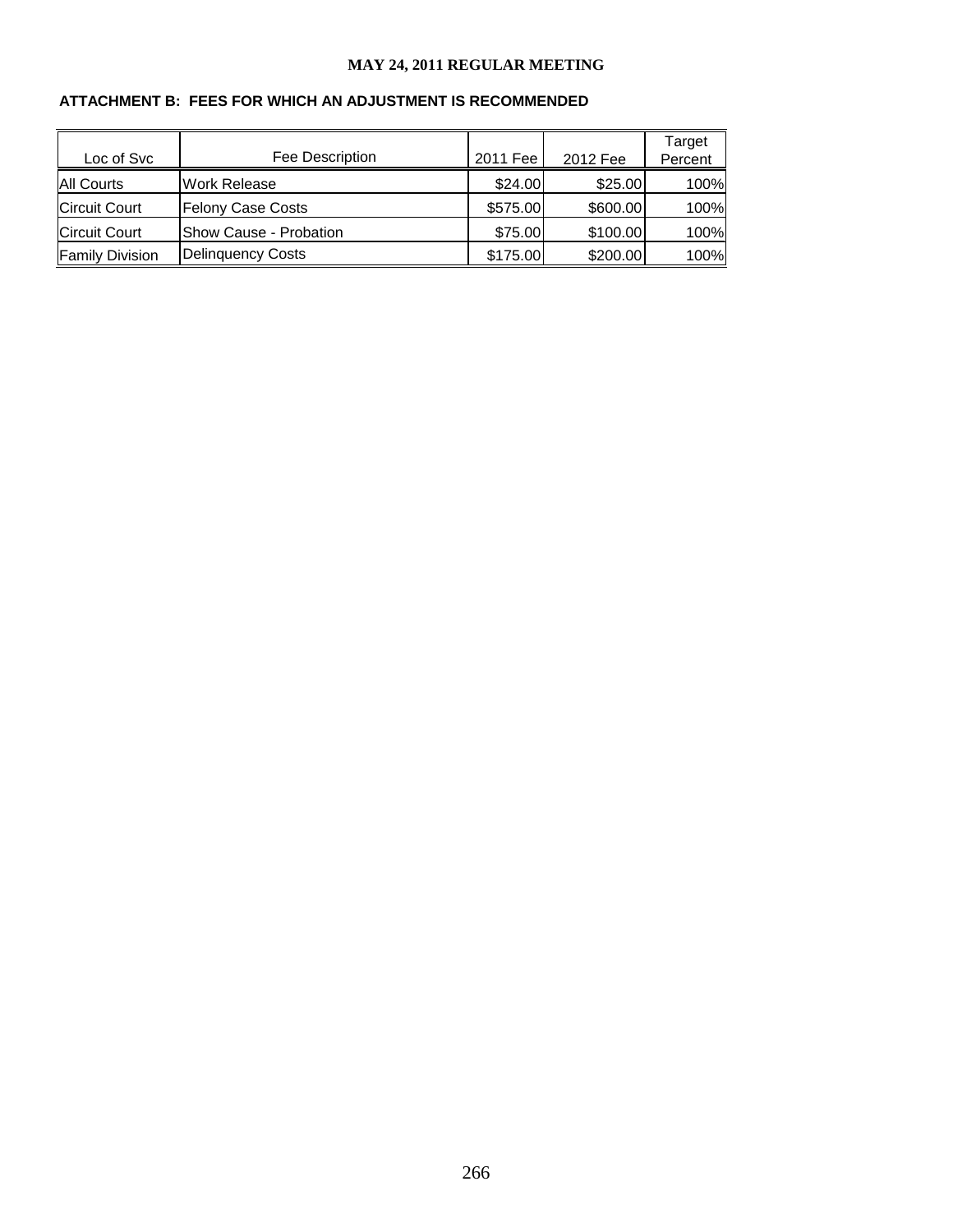The following resolution was introduced by the Human Services and Finance Committees of the:

## **RESOLUTION AUTHORIZING THE TRANSFER OF FUNDS TO THE MID-SOUTH SUBSTANCE ABUSE COMMISSION AND A 2011 CONTRACT FOR ACCOUNTING WITH RESPECT THERETO**

## **RESOLUTION #11-166**

WHEREAS, MCL 211.24(e), commonly known as the State Liquor Tax Law, allowed Ingham County the option of retaining the entire amount of liquor tax revenue provided that these monies be used to offset property tax revenues by an equal amount, or the option of retaining one-half of the revenues and distributing the other half to the County's designated coordinating agency for substance abuse prevention and treatment; and

WHEREAS, the Ingham County Board of Commissioners, during the 2011 budget process, chose to retain onehalf of these liquor tax revenues for the General Fund and is now required to distribute the other one-half of these revenues to the designated coordinating agency, the Mid-South Substance Abuse Commission, to use said funds for substance abuse prevention and treatment programs in Ingham County; and

WHEREAS, the Statute requires the Mid-South Substance Abuse Commission to use said funds for substance abuse prevention and treatment programs in Ingham County; and

WHEREAS, the Department of Treasury has recommended certain accounting and/or auditing procedures to be used with respect thereto.

THEREFORE BE IT RESOLVED, that a contract be entered into with the Mid-South Substance Abuse Commission in an amount not to exceed \$780,538, for the time period of January 1, 2011 through December 31, 2011, which provides that the Mid-South Substance Abuse Commission will provide Ingham County with substance abuse services and accounting and audit reports consistent with the requirements of the Michigan Department of Treasury, demonstrating its use of funds received from Ingham County from liquor tax revenues, which use shall be in accordance with the requirements of MCL 211.24(e).

BE IT FURTHER RESOLVED, that the Controller/Administrator is authorized to make any necessary budget adjustments.

BE IT FURTHER RESOLVED, that the Chairperson of the Ingham County Board of Commissioners and the County Clerk are authorized to sign any necessary contract documents consistent with this resolution and approved as to form by the County Attorney.

**HUMAN SERVICES: Yeas:** Tennis, McGrain, Nolan, Vickers, Dougan  **Nays**: None **Absent:** Koenig **Approved 5/16/11**

**FINANCE: Yeas:** Schor, Tsernoglou, Nolan, Bahar-Cook, McGrain, Dougan  **Nays**: None **Absent:** None **Approved 5/18/11** 

Adopted as part of the consent agenda.

The following resolution was introduced by the Human Services and Finance Committees of the:

## **RESOLUTION TO AUTHORIZE ACCEPTANCE OF THE MENTAL HEALTH MINI-GRANT – CHILD & ADOLESCENT HEALTH CENTERS**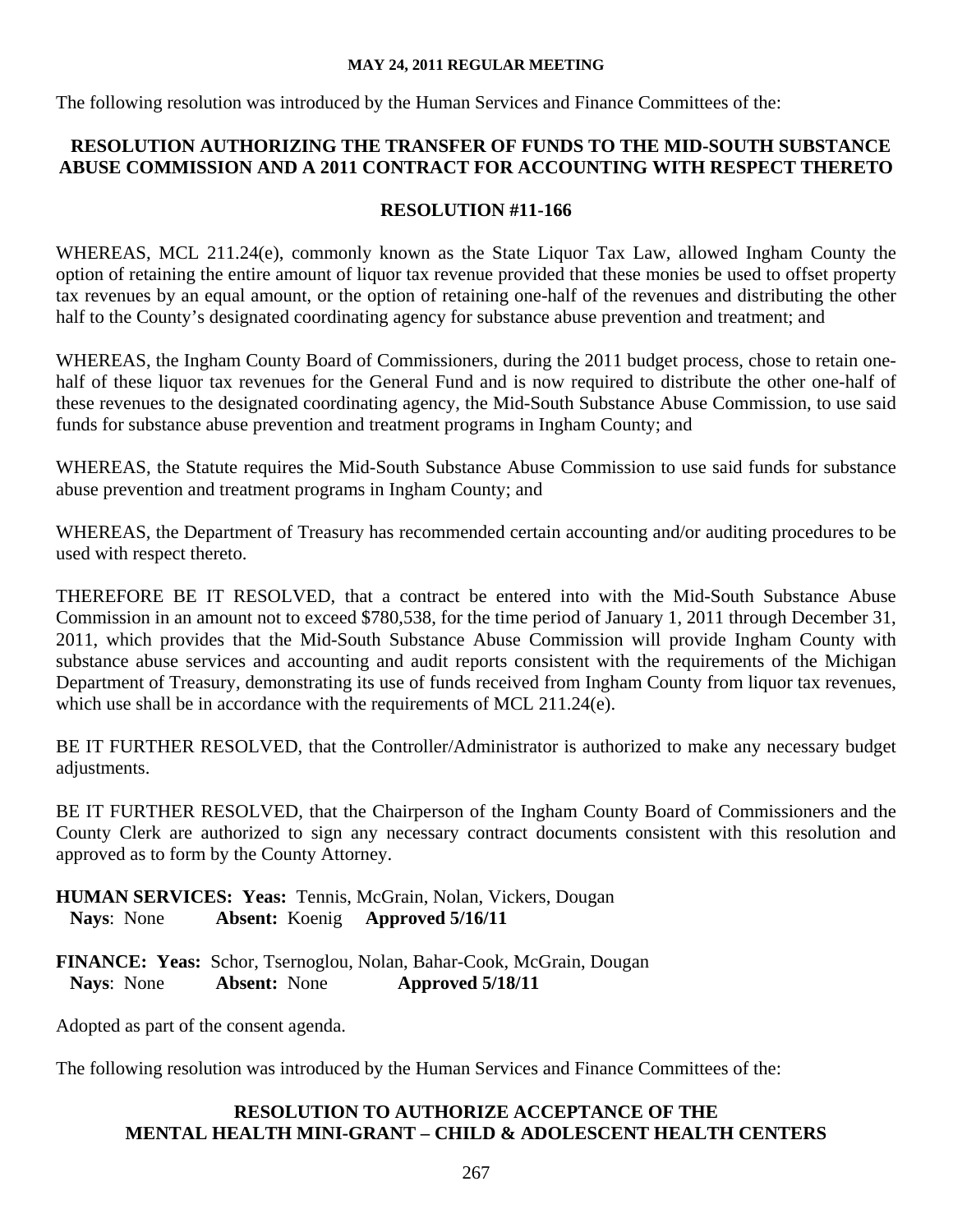## **FROM THE MICHIGAN DEPARTMENT OF COMMUNITY HEALTH AND THE MUSKEGON AREA INTERMEDIATE SCHOOL DISTRICT**

#### **RESOLUTION #11-167**

WHEREAS, the Ingham County Health Department applied for and received a \$60,000 grant through the Michigan Department of Community Health; and

WHEREAS, this grant is funded to provide anti-bullying and violence prevention education at Otto Community Health Center and at Gardner Middle School and to provide suicide prevention classes at Willow Health Center; and

WHEREAS, in order to carry out the grant required functions the ICHD must purchase two computers, not to exceed \$5,000, provide overnight travel accommodations for staff who will attend a four day training in Ann Arbor, not to exceed \$3,000, and bring in outside consultants to provide professional development, not to exceed \$2,000; and

WHEREAS, the Muskegon Area Intermediate School District, on behalf of the Michigan Department of Community Health, has provided a contract in the amount of \$60,000 for the project; and

WHEREAS, the Ingham County Community Health Center Board, as the Board of Commissioners FQHC Coapplicant Board, has reviewed and recommends the acceptance of this Mental Health Mini-Grant award; and

WHEREAS the Health Officer recommends that the Board of Commissioners authorizes and accepts this award in the amount of \$60,000 for the grant period of April 1, 2011 through September 30, 2011.

THEREFORE BE IT RESOLVED, the Ingham County Board of Commissioners accepts the \$60,000 award and authorizes an agreement with the Muskegon Area Intermediate School District for the period of April 1, 2011 through September 30, 2011.

BE IT FURTHER RESOLVED, that two computers, are authorized for purchase in an amount not to exceed \$5,000, utilizing grant funds.

BE IT FURTHER RESOLVED, grant funded contracts with consultants to provide professional development are authorized, not to exceed \$2,000.

BE IT FURTHER RESOLVED, that the Controller/Administrator is authorized to make the necessary budget adjustments, and the Purchasing Department is authorized to issue any necessary purchase orders or purchase items needed.

BE IT FURTHER RESOLVED, that the County Clerk and the Chairperson of the Board of Commissioners are hereby authorized to sign the necessary contract documents on behalf of the County after approval as to form by the County Attorney.

**HUMAN SERVICES: Yeas:** Tennis, McGrain, Koenig, Nolan, Vickers, Dougan  **Nays**: None **Absent:** None **Approved 5/16/11**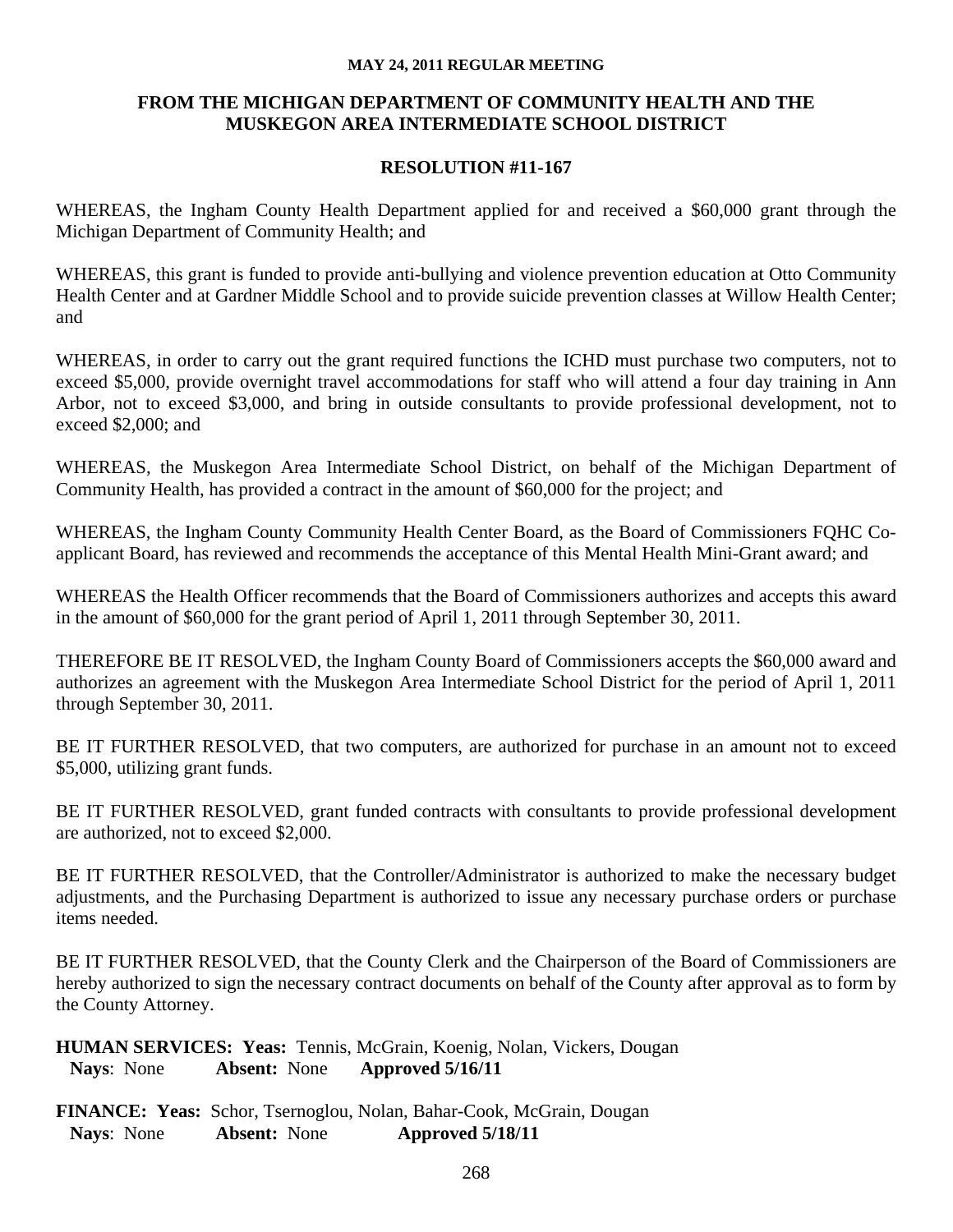Adopted as part of the consent agenda.

The following resolution was introduced by the Judiciary and Finance Committees of the:

## **RESOLUTION TO APPROVE THE PURCHASE OF COURTROOM TECHNOLOGY FROM TEL SYSTEMS FOR THE CIRCUIT COURT**

## **RESOLUTION #11-168**

WHEREAS, the Circuit Court has a need to add new video conferencing equipment in Judge Draganchuk's and Judge Canady's Courtrooms; and

WHEREAS, these upgrades will allow the Court to provide better customer service by utilizing state-of-the-art technology; and

WHEREAS, the Circuit Court along with other Ingham County Courts, in conjunction with Purchasing and Management Information Services (MIS) sought proposals for similar technology for other Courtrooms and Hearing Rooms; and

WHEREAS, an Evaluation Committee comprised of Circuit Court, District Court, Probate Court, Friend of the Court, Family Court, Purchasing and MIS reviewed proposals for the technology for the other Courtrooms and Hearing Rooms; and

WHEREAS, the same technology would be used for these two Courtrooms; and

WHEREAS, the total costs will be paid out of the Circuit Court budgeted CIP funds (\$40,000) and the equipment revolving fund (\$641.50).

THEREFORE BE IT RESOLVED, that the Board of Commissioners authorizes entering into a contract with TeL Systems, at a cost of \$40,641.50 for the purpose of supplying and installing video conferencing equipment courtroom technology.

BE IT FURTHER RESOLVED, that the Chairperson of the Ingham County Board of Commissioners and the County Clerk are authorized to sign any contract / purchase documents consistent with this resolution and approved as to form by the County Attorney.

**JUDICIARY: Yeas:** Bahar-Cook, Koenig, Holman, Tennis, Tsernoglou  **Nays**: None **Absent:** Schafer **Approved 5/12/11**

**FINANCE: Yeas:** Schor, Tsernoglou, Nolan, Bahar-Cook, McGrain, Dougan Nays: None **Absent:** None **Approved 5/18/11 Nays**: None **Absent:** None **Approved 5/18/11**

Adopted as part of the consent agenda.

The following resolution was introduced by the Judiciary Committee of the:

## **RESOLUTION HONORING KEVIN THOMPSON RESOLUTION #11-169**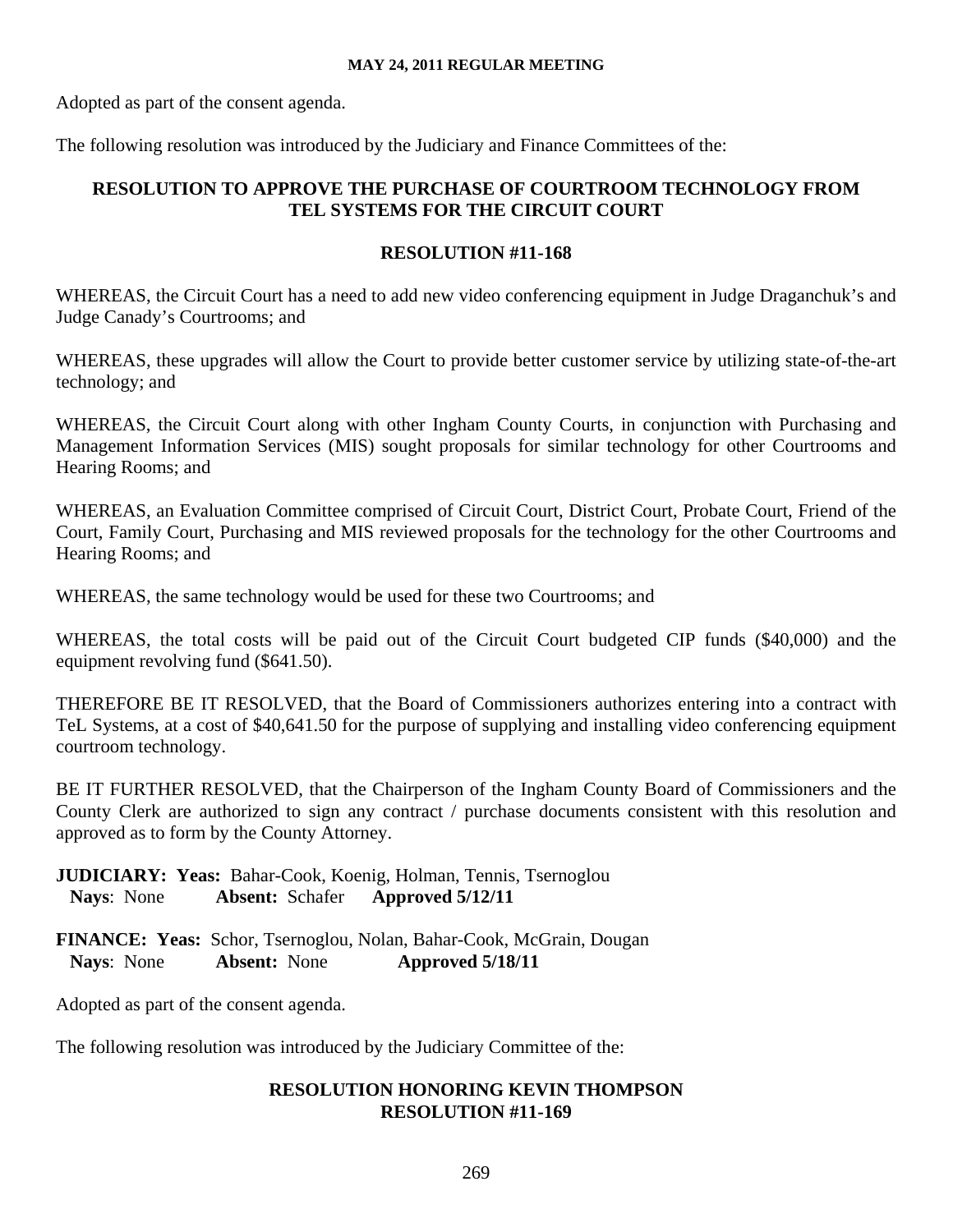WHEREAS, Kevin Thompson is a senior at Lansing's Everett High School where he has taken Advanced Placement World Literature, European History and Government, he is a member of the School Quiz Bowl team and has appeared on Quizbusters; and

WHEREAS, Kevin is a 3rd year student of Tae Qwon Do and has a Senior Red Belt, he is also a member of Everett High School's JV Baseball team; and

WHEREAS, Kevin has been accepted in the Lyman Briggs Residential College, and plans to study to be a veterinarian; and

WHEREAS, Kevin was an active member of Pack 430 from Attwood Elementary School where he earned his Arrow of Light in 2004, he then moved up to Troop 411 in the spring of 2004, where he is still active, holding the positions of Assistant Patrol Leader, Patrol Leader, Assistant Senior Patrol Leader, Senior Patrol Leader and most recently Instructor; and

WHEREAS, as a member of Boy Scout Troop 411, chartered to Christ United Methodist Church, with the help of Ingham County Parks/Potter Park Zoo, family and friends Kevin completed an eagle project consisting of designing and building an Interactive Scale Model Eagles Nest at Potter Park Zoo; and

WHEREAS, Kevin has earned the highest rank attainable in Scouting, the Eagle Scout; and

WHEREAS, to achieve the Eagle rank, a scout must demonstrate leadership and citizenship while earning 21 merit badges before reaching the age of 18.

THEREFORE BE IT RESOLVED, that the Ingham County Board of Commissioners congratulates Kevin Thompson for earning the rank of Eagle Scout and extends its sincere appreciation to Kevin for serving as a positive role model for the youth in our community.

**JUDICIARY: Yeas:** Bahar-Cook, Koenig, Holman, Tennis, Tsernoglou  **Nays**: None **Absent:** Schafer **Approved 5/12/11**

Adopted as part of the consent agenda.

The following resolution was introduced by the Judiciary and Finance Committees of the:

## **RESOLUTION TO AMEND THE STATE COURT ADMINISTRATIVE OFFICE ACCESS AND VISITATION GRANT AGREEMENT**

## **RESOLUTION #11-170**

WHEREAS, Resolution #10-371 authorized the Ingham County Board of Commission to accept a one year agreement effective October 1, 2010 ending September 30, 2011, in the amount of \$7675.00, from the State Court Administrative Office for purposes of facilitating noncustodial parents' access to visitation with their children through supervised parenting time and neutral drop-off and pick up services.

WHEREAS, the State Court Administrative Office has increased the Access and Visitation Contract by \$5,000 resulting in a total contract amount of \$12,675.

THEREFORE BE IT RESOLVED, the Ingham County Board of Commissioners authorizes amending the original contract with The State Court Administrative Office by increasing it from \$7675.00 to \$12,675, and to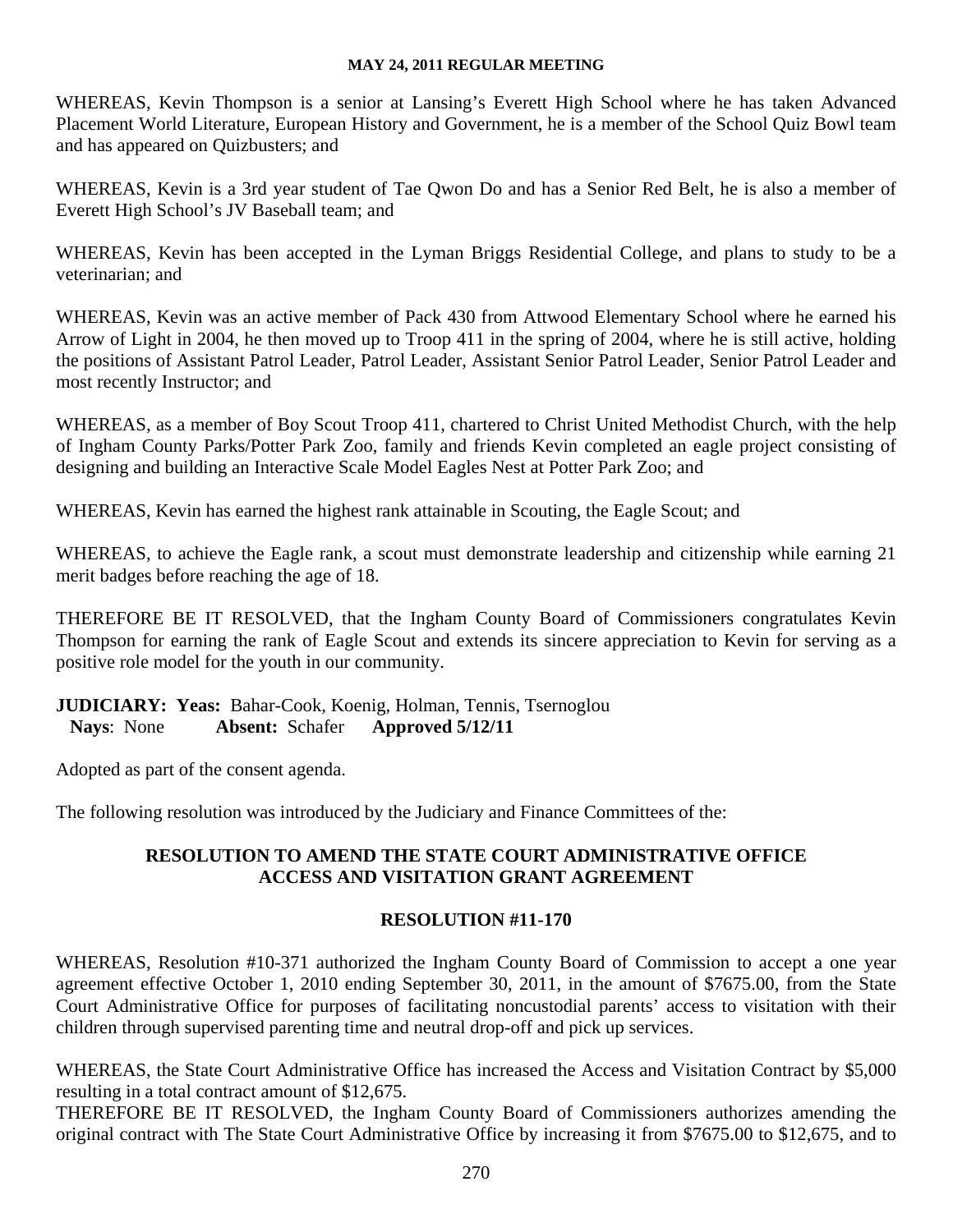promote facilitating noncustodial parents' access to visitation with their children through supervised parenting time and neutral drop-off and pick up services for the time period of October 1, 2010 through September 30, 2011.

BE IT FURTHER RESOLVED, that the Controller/Administrator is authorized to make the necessary budget adjustments to the 2010/2011 Circuit Court Family Division, Friend of the Court Budgets in accordance with this Resolution.

BE IT FURTHER RESOLVED, the Ingham County Board of Commissioners authorizes the Board Chairperson and the County Clerk to sign any necessary documents that are consistent with this resolution and approved as to form by the County Attorney.

**JUDICIARY: Yeas:** Bahar-Cook, Koenig, Holman, Tennis, Tsernoglou  **Nays**: None **Absent:** Schafer **Approved 5/12/11**

**FINANCE: Yeas:** Schor, Tsernoglou, Nolan, Bahar-Cook, McGrain, Dougan  **Nays**: None **Absent:** None **Approved 5/18/11**

Adopted as part of the consent agenda.

The following resolution was introduced by the Law Enforcement, Judiciary and Finance Committees of the:

## **RESOLUTION TO AUTHORIZE ENTERING INTO A MEMORANDUM OF UNDERSTANDING WITH THE MICHIGAN ASSOCIATION OF COMMUNITY CORRECTION ADVISORY BOARDS (MACCAB) FOR IMPLEMENTATION OF THE PRETRIAL RISK ASSESSMENT PROJECT TO BE PROVIDED BY LUMINOSITY, INC.**

## **RESOLUTION #11-171**

WHEREAS, the Jail Utilization Coordinating Committee (JUCC) and the Community Corrections Advisory Board (CCAB) have consistently recommended Pretrial Services enhancements as an important strategy to address the complex problems associated with managing the jail population, including implementation of an objective risk assessment process to be conducted by Pretrial Services to assist in assessing risk to help target appropriate defendants for pretrial supervision and treatment resources; and

WHEREAS, MACCAB entered into discussions with Luminosity, Inc. regarding assisting Michigan counties with the improvement of local risk assessment policies and procedures; and

WHEREAS, Luminosity, Inc., submitted a proposal to MACCAB for the Pretrial Risk Assessment Project as set forth in the proposed contract between MACCAB and Luminosity, Inc. for a cost of \$6,599 per county based on participation of at least eight counties; and

WHEREAS, MACCAB has agreed to act as fiduciary for the project for all participating counties in order to expedite the process and assist with reducing the cost per county by eliminating the need for Luminosity to contract with each individual county; and

WHEREAS, the CCAB and the State of Michigan – Office of Community Alternatives have approved using \$6,599 of the Ingham County Community Corrections FY2010 – 2011 budget for this project; and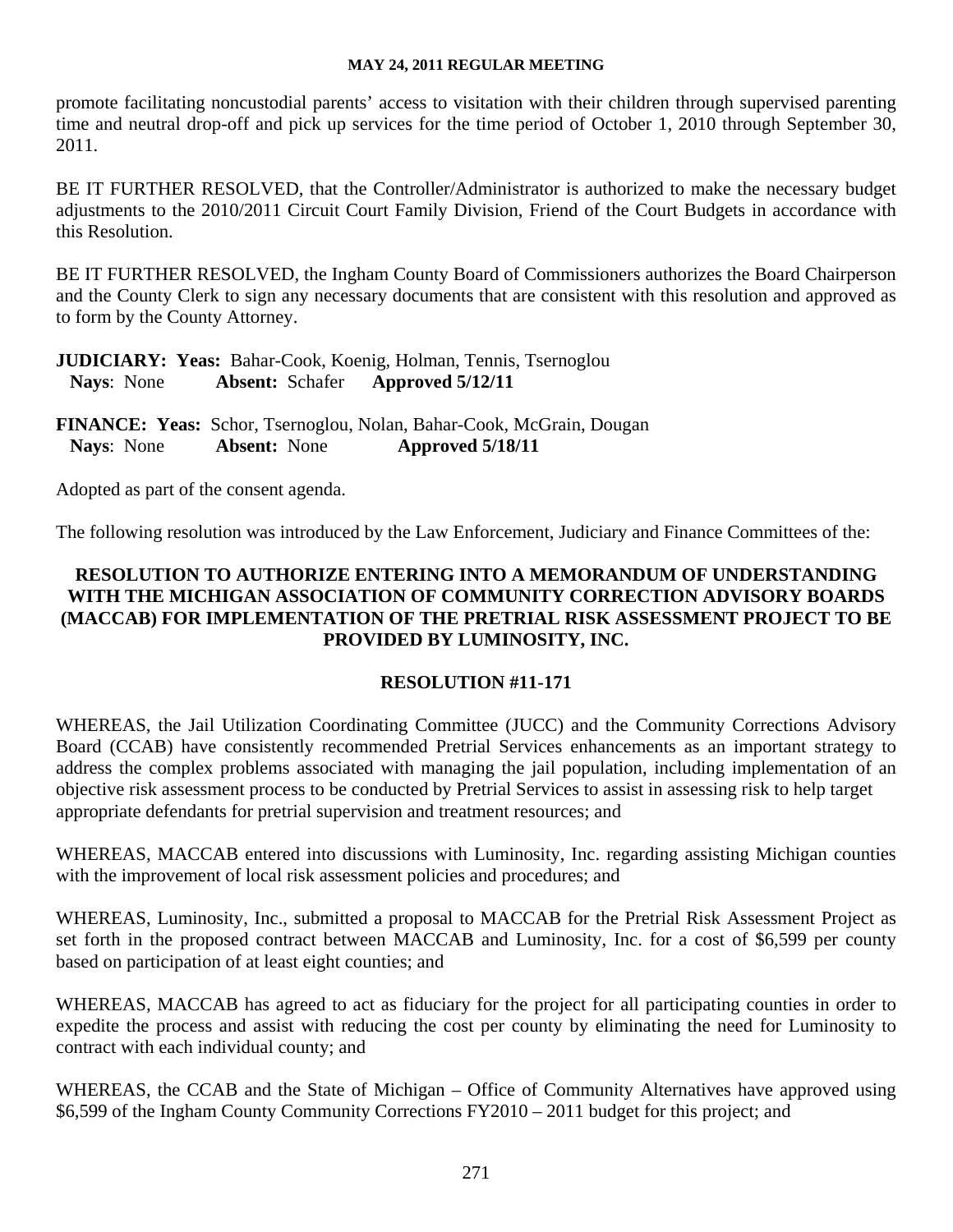WHEREAS, the Circuit Court has advised that it will fully participate in the Project as set forth in the Luminosity contract; and

WHEREAS, upon receiving a signed Memorandum of Understanding (MOU), County Resolution or other authorizing documentation to enter the MOU from each participating county, including Ingham County, MACCAB will enter the main contract with Luminosity, Inc. and the MOU with each participating county and the Project will proceed pursuant to the terms and conditions of the contract.

THEREFORE BE IT RESOLVED, that the Ingham County Board of Commissioners authorizes Ingham County to enter into the MOU with MACCAB in agreement with all terms and conditions of the MOU and the contract with Luminosity with the cost of services not to exceed \$6,599 to be covered by Community Corrections State grant funding.

BE IT FURTHER RESOLVED, that the Ingham County Controller/Administrator's Office is authorized to amend the Community Corrections 2010/2011 budget to increase revenues and expenses by an additional \$6,599.

BE IT FURTHER RESOLVED, that execution of the MOU is contingent upon the County receiving a fully executed copy of the contract between Luminosity, Inc. and MACCAB as authorized by this Resolution.

BE IT FURTHER RESOLVED, that the Board Chairperson and County Clerk are authorized to sign any necessary contracts\subcontracts consistent with this resolution subject to approval as to form by the County Attorney.

**LAW ENFORCEMENT: Yeas:** Celentino, Holman, De Leon, Copedge, Dragonetti  **Nays**: None **Absent:** Schafer **Approved 5/12/11**

**JUDICIARY: Yeas:** Bahar-Cook, Holman, Tennis, Tsernoglou  **Nays**: None **Absent:** Koenig, Schafer **Approved 5/12/11**

**FINANCE: Yeas:** Schor, Tsernoglou, Nolan, Bahar-Cook, McGrain, Dougan  **Nays**: None **Absent:** None **Approved 5/18/11**

Adopted as part of the consent agenda.

The following resolution was introduced by the Law Enforcement, Judiciary and Finance Committees of the:

## **RESOLUTION AUTHORIZING APPROVALS FOR REIMBURSEMENT REQUESTS AND CONTRACT SUBMISSIONS WITHIN THE ELECTRONIC GRANT ADMINISTRATION MANAGEMENT SYSTEM (EGrAMS) BY THE FRIEND OF THE COURT AND PROSECUTING ATTORNEY**

## **RESOLUTION #11-172**

WHEREAS, the State of Michigan has recently begun requiring IV-D (child support) agencies to submit their monthly reimbursement requests, and their annual Cooperative Reimbursement Program (CRP) contract requests, within the Electronic Grant Administration Management System (EGrAMS); and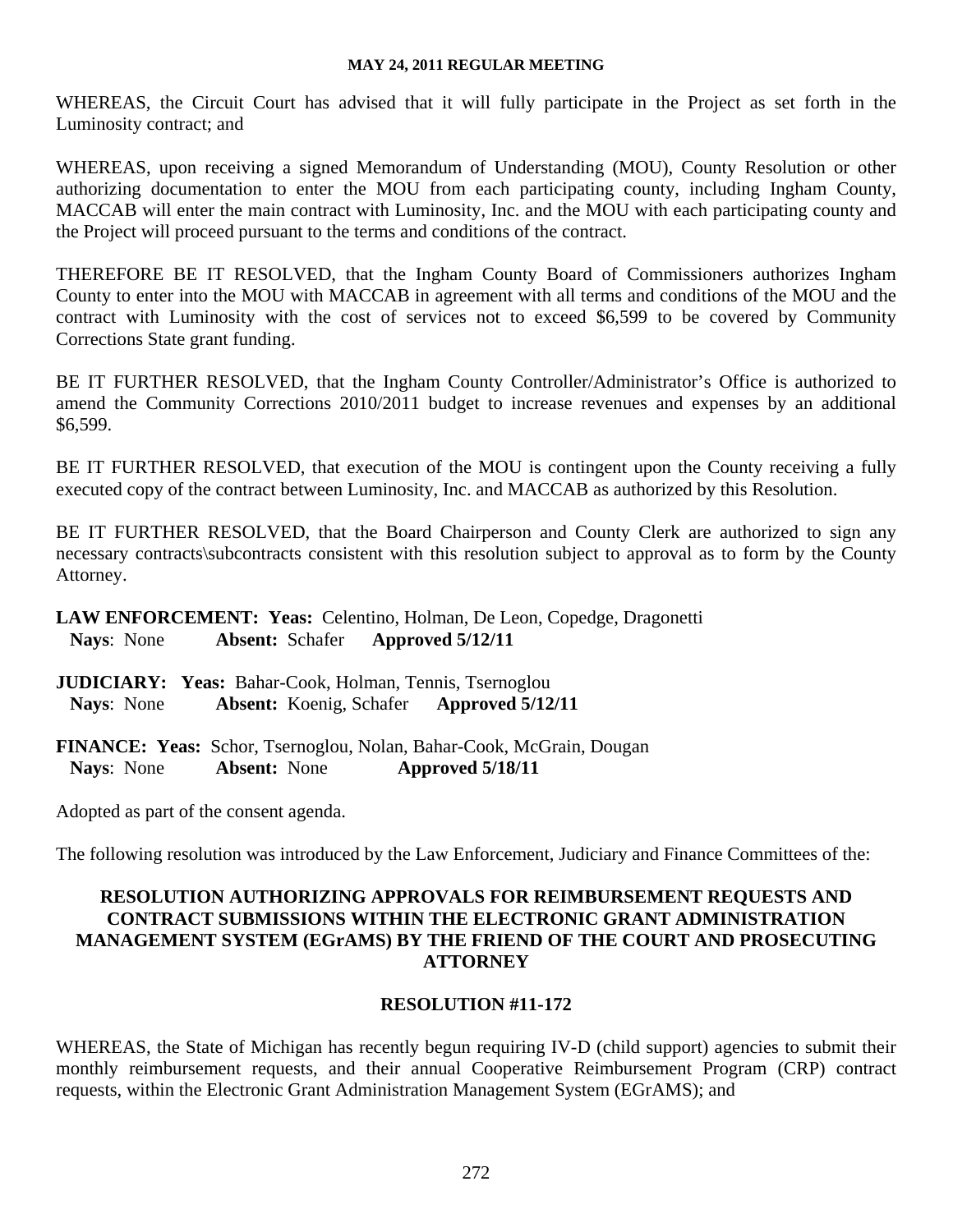WHEREAS, submission of these items will be necessary for Ingham County to continue to receive 66% reimbursement for all IV-D activities within the Friend of the Court and Prosecuting Attorney's offices; and

WHEREAS, monthly reimbursement requests are currently signed in hard copy (paper) format by the Friend of the Court Director, the Prosecuting Attorney, and the Financial Services Director; and

WHEREAS, annual CRP contract requests are currently signed in hard copy (paper) format, upon approval as to form by the County Attorney, by the Friend of the Court Director, the Prosecuting Attorney, the Financial Services Director, and the Chair of the Board of Commissioners; and

WHEREAS, EGRaMS will require monthly approvals for reimbursement requests by users of the system in the roles of "Project Manager" and "Financial Officer"; and

WHEREAS, EGRaMS will require annual approvals of CRP contract requests by users of the system in the roles of "Project Manager", "Financial Officer" and "Authorized Official".

THEREFORE BE IT RESOLVED, that the Friend of the Court Director and the Prosecuting Attorney are hereby authorized to act in the capacity of separate "Project Managers" within EGRaMS for purposes of approving their respective monthly IV-D reimbursement requests that are consistent with approved Ingham County budgets.

BE IT FURTHER RESOLVED, that the Financial Services Director is hereby authorized to act in the capacity of "Financial Officer" within EGRaMS for purposes of approving monthly IV-D reimbursement requests that are consistent with approved Ingham County budgets.

BE IT FURTHER RESOLVED, that the Friend of the Court Director and the Prosecuting Attorney are hereby authorized to act in the capacity of separate "Project Managers" within EGRaMS for purposes of approving their respective annual CRP contract requests, that are consistent with approved Ingham County budgets, upon approval as to form by the County Attorney of the final contract documents.

BE IT FURTHER RESOLVED, that the Financial Services Director is hereby authorized to act in the capacity of "Financial Officer" within EGRaMS for purposes of approving annual CRP contract requests that are consistent with approved Ingham County budgets, upon approval as to form by the County Attorney of the final contract documents.

BE IT FURTHER RESOLVED, that the Chairperson of the Board of Commissioners will continue to sign a hard copy (paper) form of the annual CRP contract requests that are consistent with approved Ingham County budgets, as submitted in EGRaMS, upon approval as to form by the County Attorney of the final contract documents.

BE IT FURTHER RESOLVED, that the Financial Services Director, upon receipt of a hard copy form of the CRP contract requests signed by the Chairperson of the Board of Commissioners, is hereby authorized to act in the capacity of "Authorized Official" within EGRaMS for purposes of approving the annual CRP contract requests that are consistent with approved Ingham County budgets.

## **LAW ENFORCEMENT: Yeas:** Celentino, Holman, De Leon, Copedge, Dragonetti  **Nays**: None **Absent:** Schafer **Approved 5/12/11**

**JUDICIARY: Yeas:** Bahar-Cook, Koenig, Holman, Tennis, Tsernoglou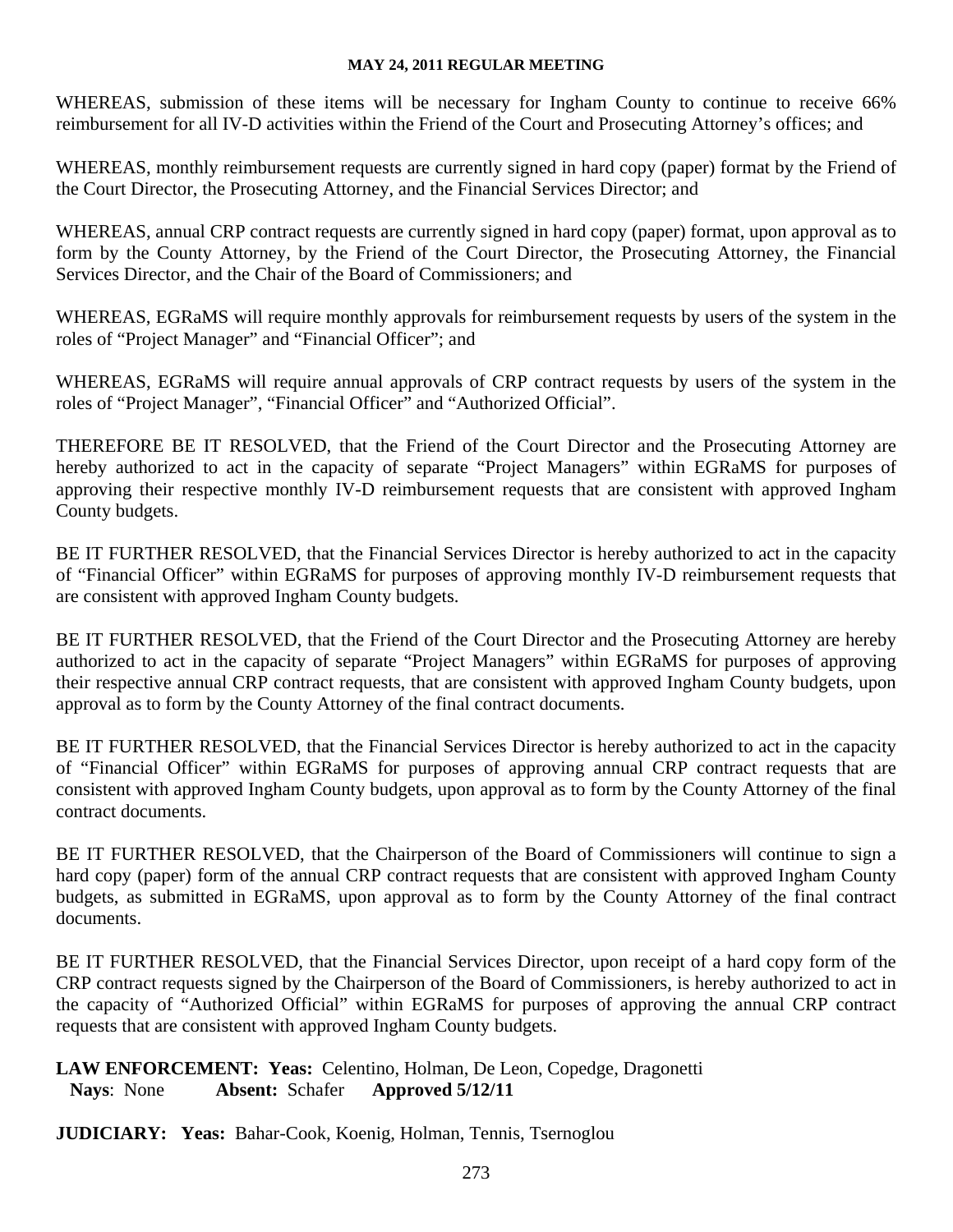**Nays**: None **Absent:** Schafer **Approved 5/12/11**

**FINANCE: Yeas:** Schor, Tsernoglou, Nolan, Bahar-Cook, McGrain, Dougan  **Nays**: None **Absent:** None **Approved 5/18/11**

Adopted as part of the consent agenda.

The following resolution was introduced by the Law Enforcement Committee of the:

## **RESOLUTION HONORING DEPUTY LARRY RAMIREZ OF THE INGHAM COUNTY SHERIFF'S OFFICE**

## **RESOLUTION #11-173**

WHEREAS, Deputy Larry Ramirez started his career with the Ingham County Sheriff's Office on March 6, 1989; and

WHEREAS, Deputy Ramirez's first assignment at the Sheriff's Office was in Corrections where he worked in the Housing Units; and

WHEREAS, throughout Deputy Ramirez's career assigned to the Corrections Division, he worked with distinction in the Medical Unit, Lobby Control, and Receiving Unit; and

WHEREAS, Deputy Ramirez was a proud member of the Ingham County Sheriff's Office Honor Guard Team, working many details with the unit; and

WHEREAS, Deputy Ramirez was well liked and looked at, as a "go to person" within the Corrections Division due to his experience and knowledge; and

WHEREAS, throughout Deputy Ramirez's career he distinguished himself as a true professional corrections officer; and

WHEREAS, Deputy Ramirez received numerous letters of appreciation, honors, recognition and awards for his professionalism and dedication to his job; and

WHEREAS, after 22 years of dedicated service to the citizens of Ingham County, Deputy Ramirez is retiring on March 14, 2011.

THEREFORE BE IT RESOLVED, that the Ingham County Board of Commissioners hereby honors Deputy Larry Ramirez for his 22 years of dedicated service to the citizens of Ingham County and wishes him continued success in all of his future endeavors.

## **LAW ENFORCEMENT: Yeas:** Celentino, Holman, De Leon, Copedge, Dragonetti  **Nays**: None **Absent:** Schafer **Approved 5/12/11**

Adopted as part of the consent agenda.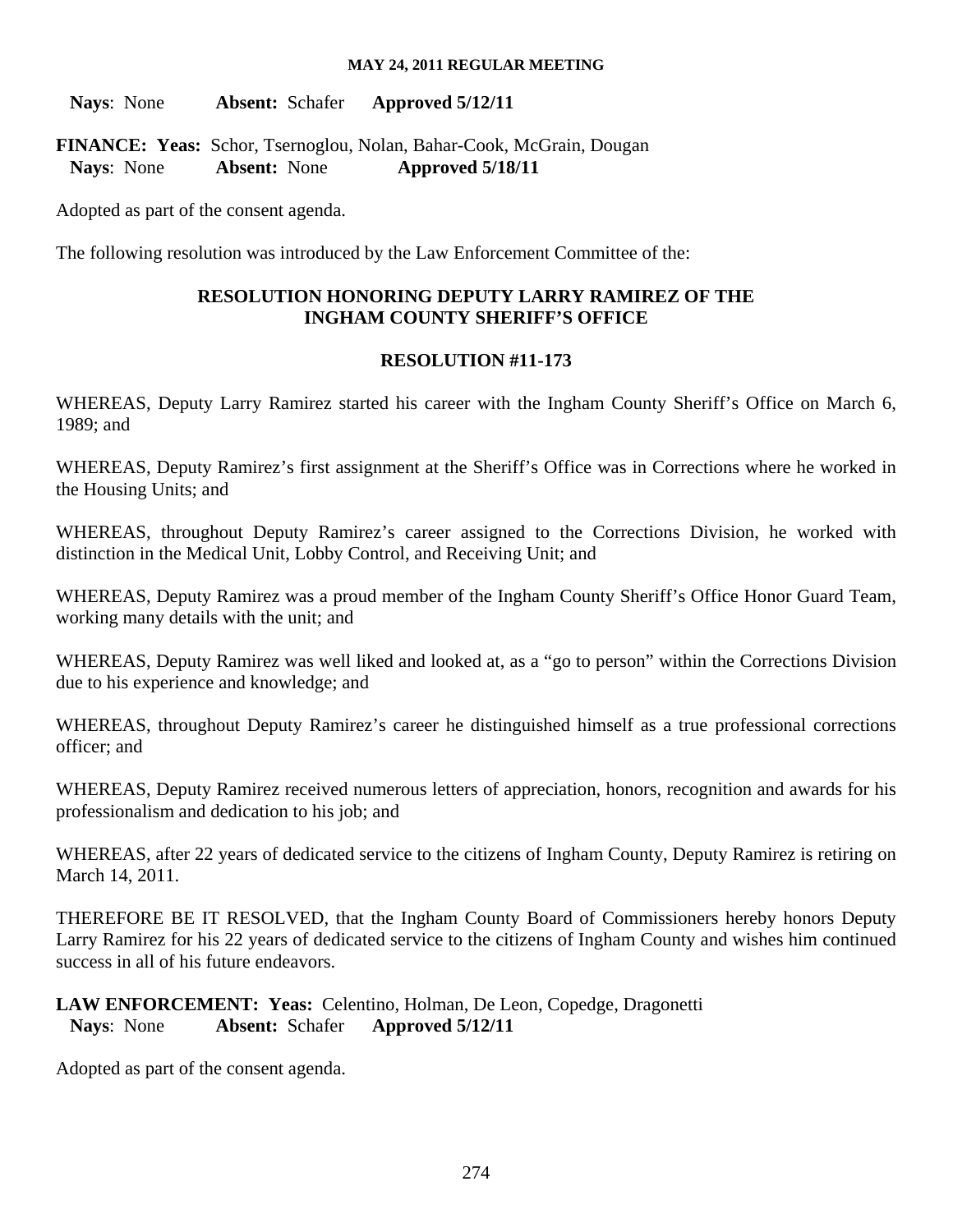The following resolution was introduced by the Law Enforcement Committee of the:

## **RESOLUTION TO HONOR LIEUTENANT ROY HOLLIDAY OF THE INGHAM COUNTY SHERIFF'S OFFICE**

## **RESOLUTION #11-174**

WHEREAS, Lieutenant Roy Holliday started his career with the Ingham County Sheriff's Office on June 14, 1986; and

WHEREAS, Lieutenant Holliday's first assignment at the Sheriff's Office as a Deputy was in Corrections where he worked in Housing and Receiving Units; and

WHEREAS, Lieutenant Holliday then attended Lansing Community College's EMT School in 1991 and Paramedic School in 1992 graduating with honors; and

WHEREAS, in 1992 Lieutenant Holliday attended the 51<sup>st</sup> Mid Michigan Police Academy where he MCOLES certified; and

WHEREAS, Lieutenant Holliday was transferred from Corrections in May of 1993 to the Road Patrol Paramedic Unit, where he served with distinction for 5 years, saving numerous lives and tending to hundreds of citizens in need of medical assistance; and

WHEREAS, Lieutenant Holliday was transferred to the Tri-County Metro Narcotics Team, where he was quickly assigned to the Conspiracy Team in January 1998. There, he worked dozens of high profile cases resulting in the seizure of thousands of dollars of narcotics and the arrest of numerous drug kingpins in Mid-Michigan; and

WHEREAS, after Lieutenant Holliday's successful assignment to Tri-County Metro Narcotics Unit, the Sheriff's Office promoted him to the rank of Sergeant in February 2000, where he was assigned as the Supervisor of the Paramedic Unit; and

WHEREAS, in 2001, Lieutenant Holliday was transferred to the Detective Bureau where he worked several high profile investigative cases and in July of 2006 he was promoted to the rank of Lieutenant, and assigned to run the Detective Bureau; and

WHEREAS, in November 2007, Lieutenant Holliday was transferred back to the Corrections Division as the Receiving Lieutenant; and

WHEREAS, throughout Lieutenant Holliday's career he distinguished himself as a true professional police officer, working long hours and always being tenacious in his quest to solve crimes and bring suspects to justice, including leading the Ricky Holland homicide investigation to a successful conclusion; and

WHEREAS, Lieutenant Holliday received countless letters of appreciation, honors, recognition and awards from not only the Ingham County Sheriff's Office but from area Law Enforcement agencies, Prosecutors, both state and federal and other Criminal Justice authorities in Michigan; and

WHEREAS, as a result of 25 outstanding years of service to the Ingham County Sheriff's Office, Lieutenant Holliday was selected unanimously as the 2010 Ingham County Sheriff's Office Employee of the Year; and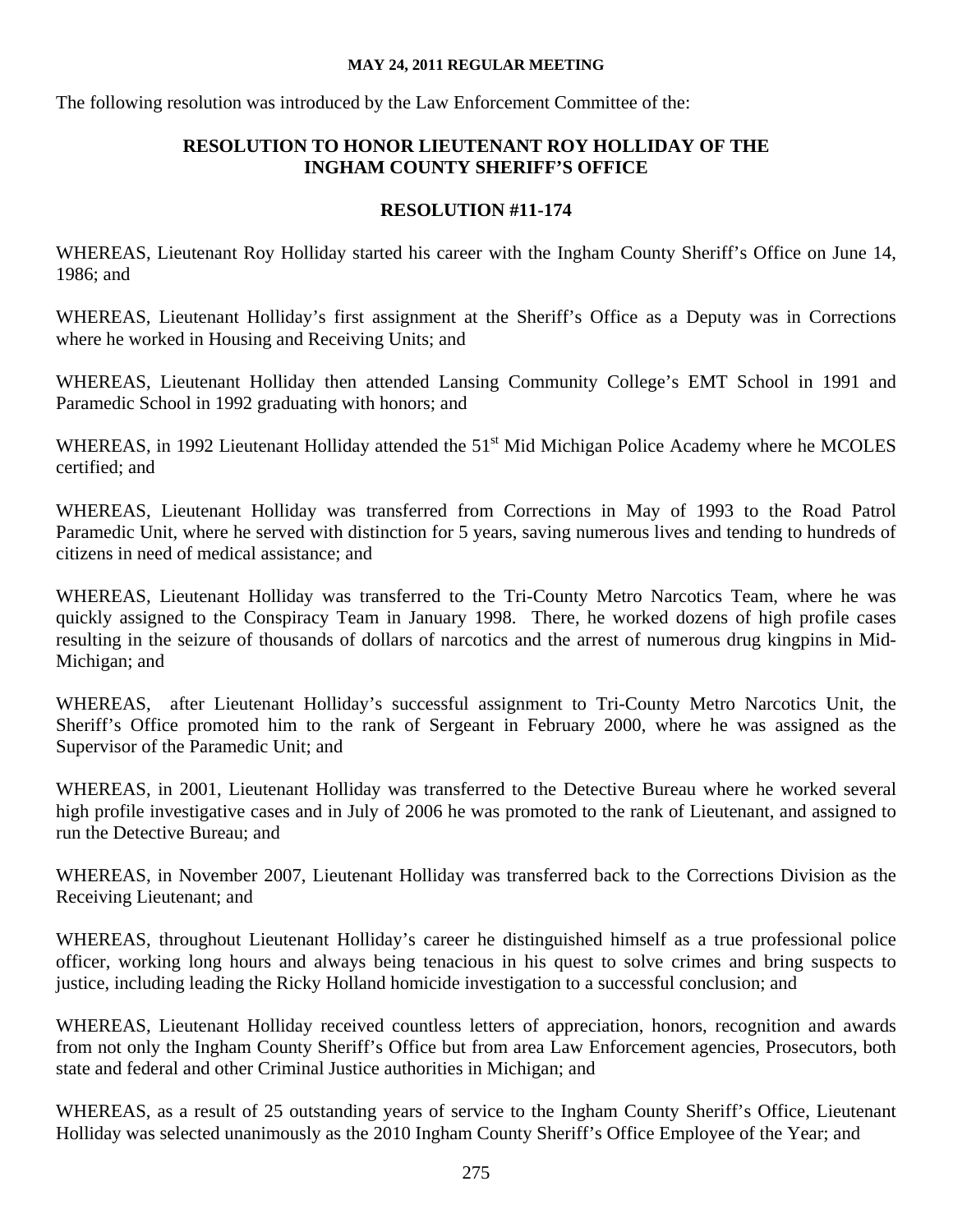WHEREAS, after 25 years of dedicated service to the citizens of Ingham County, Lieutenant Roy Holliday is retiring on May 19, 2011 to spend more time with his wonderful wife Debra and their children Douglas and Rochelle.

THEREFORE BE IT RESOLVED, that the Ingham County Board of Commissioners hereby honors Lieutenant Roy Holliday for his 25 years of dedicated service to the citizens of Ingham County and wishes him continued success in all of his future endeavors.

## **LAW ENFORCEMENT: Yeas:** Celentino, Holman, De Leon, Copedge, Dragonetti  **Nays**: None **Absent:** Schafer **Approved 5/12/11**

Adopted as part of the consent agenda.

The following resolution was introduced by the Law Enforcement Committee of the:

## **RESOLUTION HONORING JERRY SWARTZ ON THE EVENT OF HIS RETIREMENT**

## **RESOLUTION #11-175**

WHEREAS, Jerry Swartz began his teaching career as a Special Education Teacher in 1983 and has taught in three states throughout his career - Kansas, Massachusetts and Michigan; and

WHEREAS, in August of 1987 he began working for the Lansing School District as a Special Education Teacher at Eastern High School; and

WHEREAS, as a member of the Michigan Education Association Board, Jerry has over 23 years of leadership experience; and

WHEREAS, since August of 2002 he has served as the President of the Lansing School Education Association (LSEA), representing the teachers of the Lansing School District, he previously served as Vice-President under the Presidency of Betty Brown, and as the Contract Maintenance Department Chairman under the leadership of LSEA President Harry Moore; and

WHEREAS, Jerry has also chaired the LSEA Negotiations Committee and served on the Grievance Committee, other service includes Region 8 Executive Committee member, Region 8 Council delegate, Cochair of the 8-A Coordinating Council, the MEA Crisis Assistance Program, the MEA Distinguished Service Committee, Capital Area PAC Committee and the MEA PR Academy; and

. WHEREAS, Jerry is also a member of the Capital Area United Way Board and began serving as a Commissioner on the Michigan Community Service Commission in 2010; and

WHEREAS, Jerry is retiring from his position with the Lansing School District in June, 2011.

THEREFORE BE IT RESOLVED, that the Ingham County Board of Commissioners hereby congratulates Jerry Swartz on the event of his retirement and extends its sincere appreciation to Jerry for his dedication and commitment to improving the quality of life for the citizens of Ingham County, particularly the students, parents and staff of the Lansing School District.

BE IT FURTHER RESOLVED, that the Board wishes him continued success in all of his future endeavors.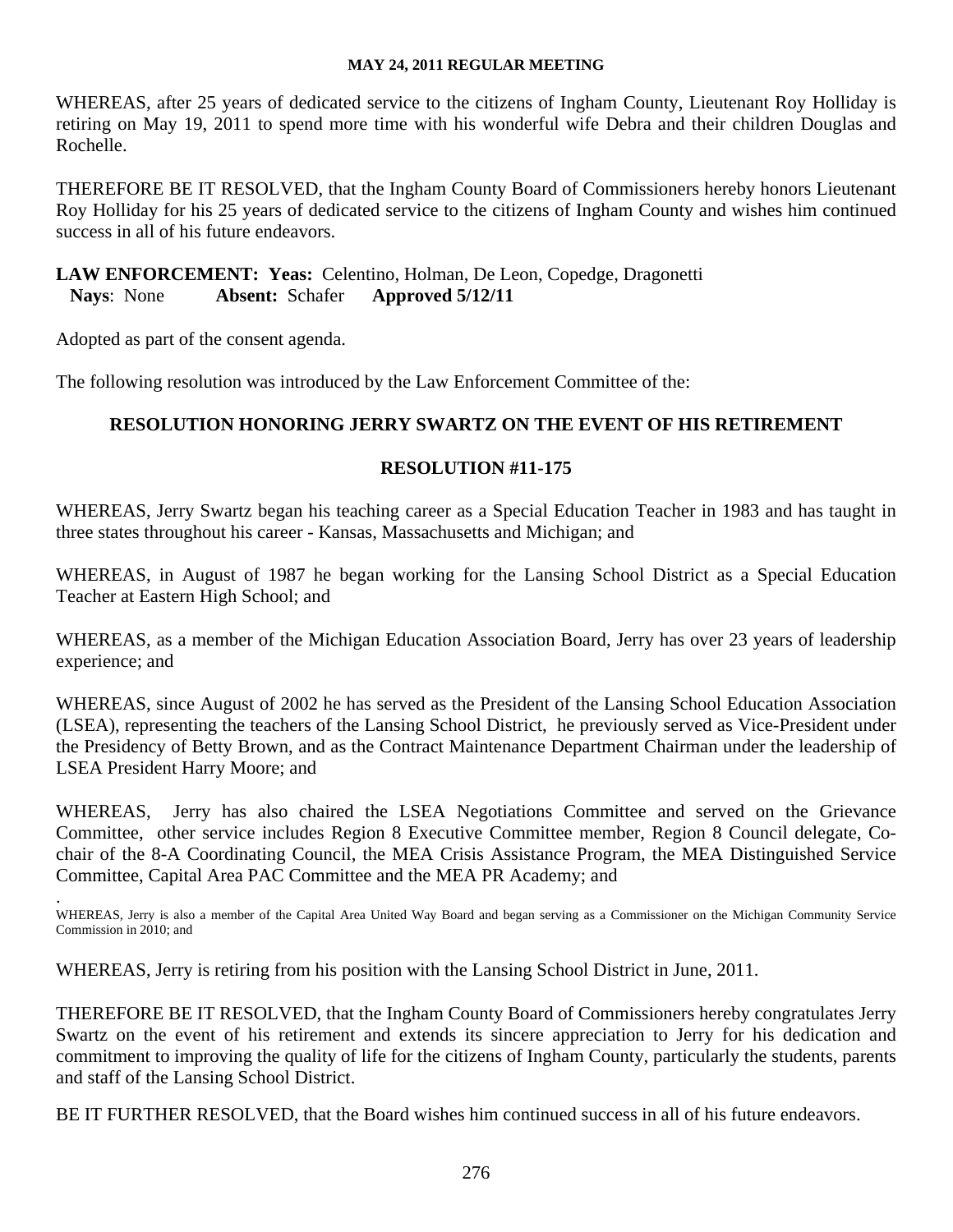## **LAW ENFORCEMENT: Yeas:** Celentino, Holman, De Leon, Copedge, Dragonetti  **Nays**: None **Absent:** Schafer **Approved 5/12/11**

Adopted as part of the consent agenda.

## **SPECIAL ORDERS OF THE DAY:**

Moved by Commissioner Tsernoglou, with the recommendation from the Parks Department to appoint Bradley Merritt to the Zoo Board.

## **PUBLIC COMMENT:**

Willis Bennett thanked the Board for their support with the Parks and Snow Boarding Hill.

## **COMMISSIONER ANNOUNCEMENTS:**

Commissioner Bahar-Cook congratulated Register of Deeds, Curtis Hertel, Jr. and his wife Elizabeth, on the birth of their son Jack.

Commissioner Dougan announced that the American Cancer Society Relay for Life has 6 events around Ingham County, and encouraged all to get out and participate.

Commissioner Celentino announced Law Enforcement Meeting scheduled for June 2, 2011, has a time change to 5:30 p.m.

Commissioner Schafer encouraged others to support Commissioner Tsernoglou with her walk for the Animal Control Cruelty Fund.

Commissioner Tsernoglou encouraged participation at the Ingham County Animal Shelter, Animal Cruelty Dog Walk on June 4, 2011, 9 a.m. at Jackson National Life in Okemos.

Commissioner De Leon reminded the Commissioners about the Cristo Rey Fiesta this weekend, and that the groups Steel Magnolia and Sick Puppies will be performing at the Ingham County Fair this year.

Commissioner Holman announced the Wednesday, May, 25, 2011, Lake Lansing North Property Acquisition at 5:30 p.m.

## **CONSIDERATION AND ALLOWANCE OF CLAIMS:**

Moved by Commissioner Tsernoglou, supported by Commissioner Schafer, to approve payment of the claims submitted by the County Clerk and Financial Services Department in the amount of \$15,585,098.41. Motion carried unanimously.

## **ADJOURNMENT:**

 $\overline{a}$ 

The meeting was adjourned at 6:56 p.m.

## **MARK GREBNER, CHAIRPERSON MIKE BRYANTON, INGHAM COUNTY CLERK**

Cathy Smith Clerical Services Supervisor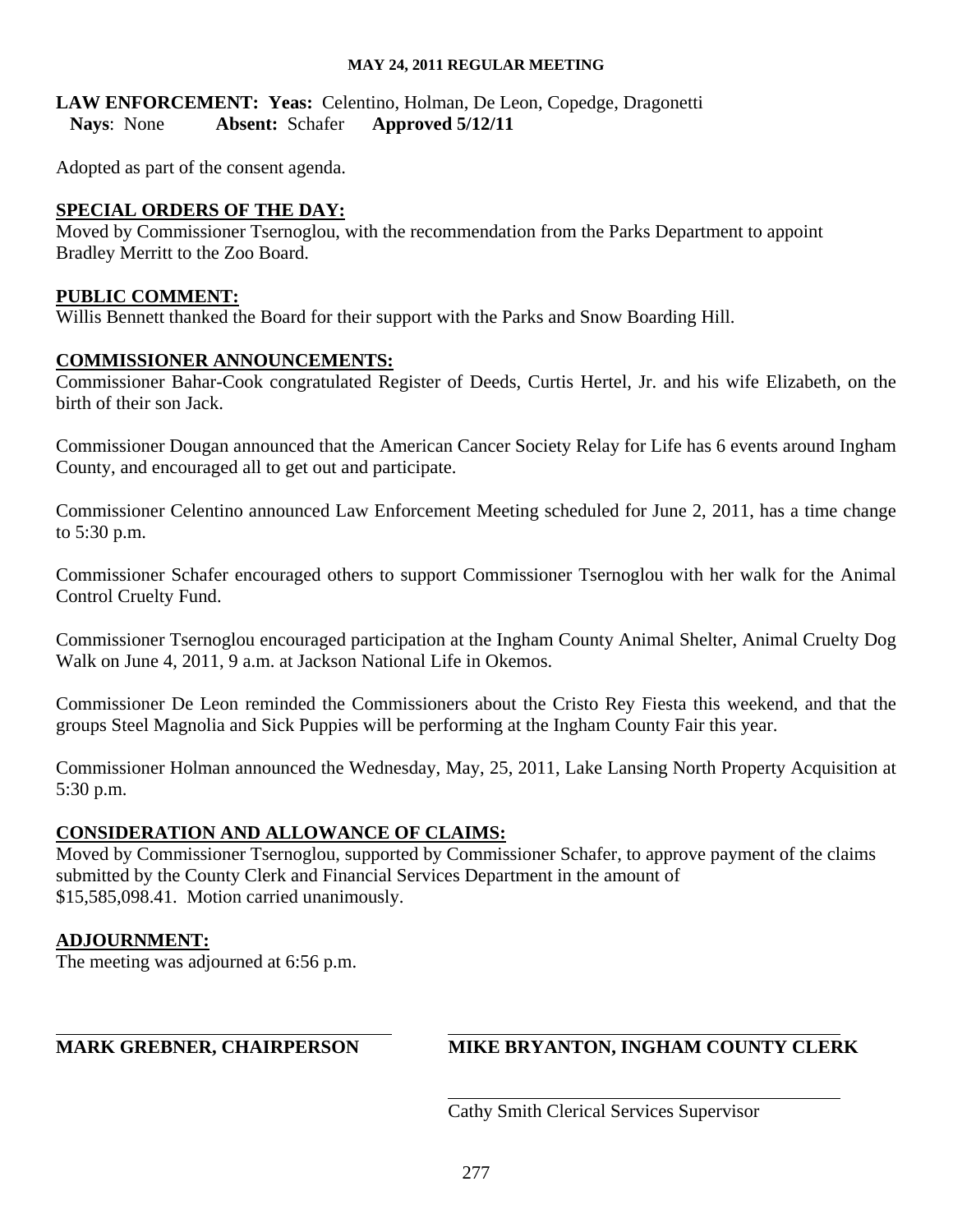<span id="page-48-0"></span>Introduced by the County Services Committee of the:

## INGHAM COUNTY BOARD OF COMMISSIONERS

#### **RESOLUTION HONORING LINDA SJOLUND**

#### **RESOLUTION #11-**

WHEREAS, Linda Sjolund began her career with Ingham County as a temporary employee in August 2002; and

WHEREAS, on September 25, 2002 Linda accepted a permanent position with the County Controller's Office as the Secretary to the Deputy Controller; and

WHEREAS, on December 19, 2009 Linda was promoted to the Administrative Assistant to the Controller; and

WHEREAS, Linda has graciously served the Controller's Office and has demonstrated her dedication and professionalism for more than eight years; and

WHEREAS, Linda has worked with five different Controller/Administrators; and

WHEREAS, Linda's contributions to the Controller's Office have been greatly appreciated; and

WHEREAS, Linda will retire on June 24, 2011.

THEREFORE BE IT RESOLVED, that the Ingham County Board of Commissioners hereby honors Linda Sjolund for her many years of dedicated service to the County of Ingham.

BE IT FURTHER RESOLVED, that the Board of Commissioners wishes her continued success in all of her future endeavors.

**COUNTY SERVICES: Yeas:** De Leon, Copedge, Celentino, Schor, Vickers, Dragonetti  **Nays:** None **Absent:** None **Approved 6/7/11**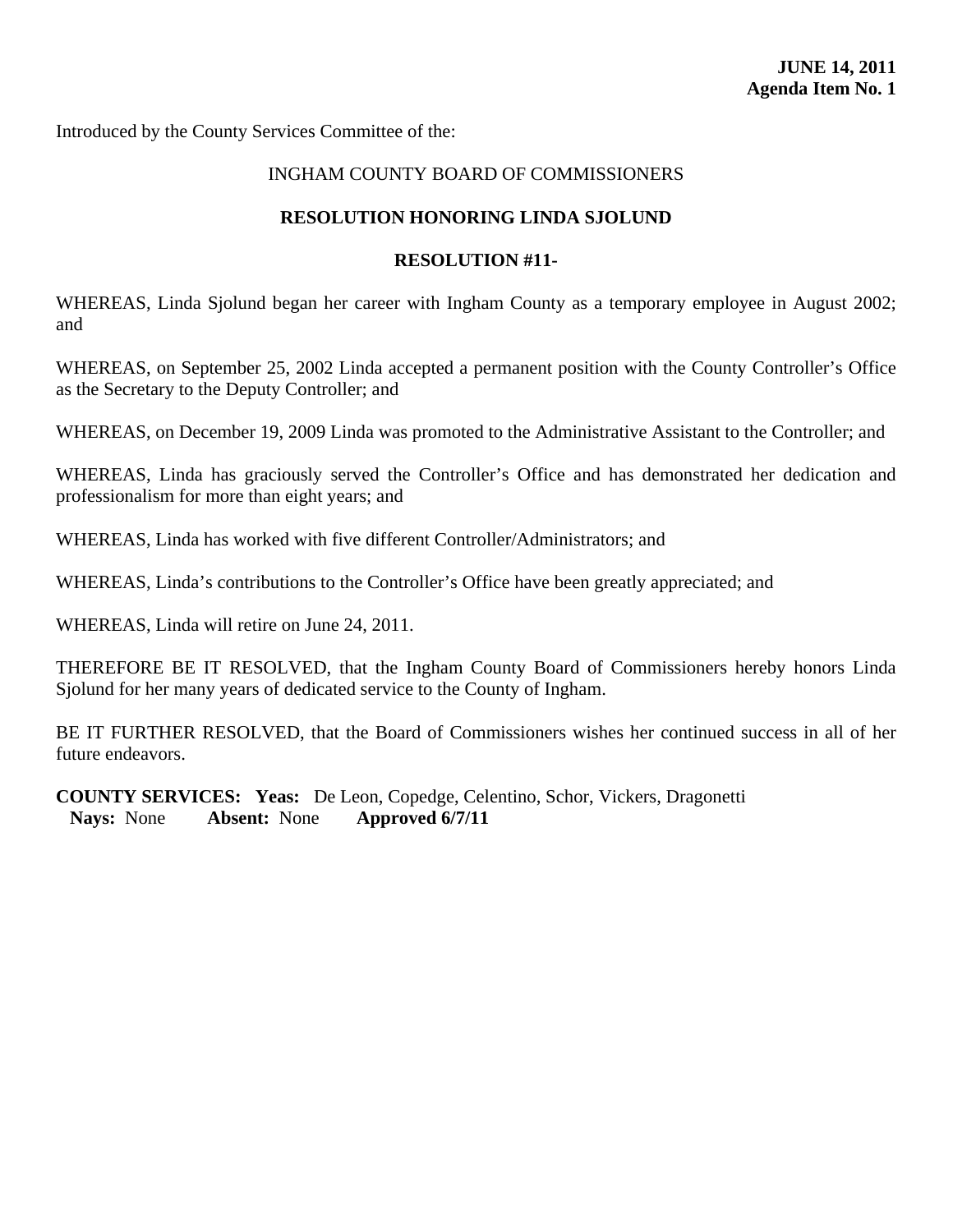## INGHAM COUNTY BOARD OF COMMISSIONERS

## <span id="page-49-0"></span>**RESOLUTION PLEDGING FULL FAITH AND CREDIT FOR THE PROMPT PAYMENT OF PRINCIPAL AND INTEREST ON THE KALAMINK CONSOLIDATED DRAIN DRAINAGE DISTRICT BONDS, SERIES 2011**

#### **RESOLUTION #11-**

| The meeting was called to order by Chairperson ________________________________. |  |
|----------------------------------------------------------------------------------|--|
|                                                                                  |  |
| Present:                                                                         |  |
| Absent:                                                                          |  |

by Commissioner \_\_\_\_\_\_\_\_\_\_\_\_\_\_\_\_\_\_\_\_\_\_\_\_.

 WHEREAS, pursuant to the provisions of the Michigan Drain Code, Act 40 of the Public Acts of 1956, as amended ("Drain Code"), proceedings have been taken by the Ingham County Drain Commissioner for the construction, maintenance and improvement of the Kalamink Consolidated Drain ("Project") in the Kalamink Consolidated Drain Drainage District (the "Drainage District"); and

WHEREAS, the Drain Code authorizes the Board of Commissioners to adopt a resolution pledging the full faith and credit of the County for the prompt payment of the principal of and interest on bonds to be issued in respect to an intracounty drain pursuant to the Drain Code; and

WHEREAS, the Ingham County Drain Commissioner is expected to issue an order authorizing the issuance of such bonds (the "Bonds") to finance the costs of the Project, in anticipation of the collection of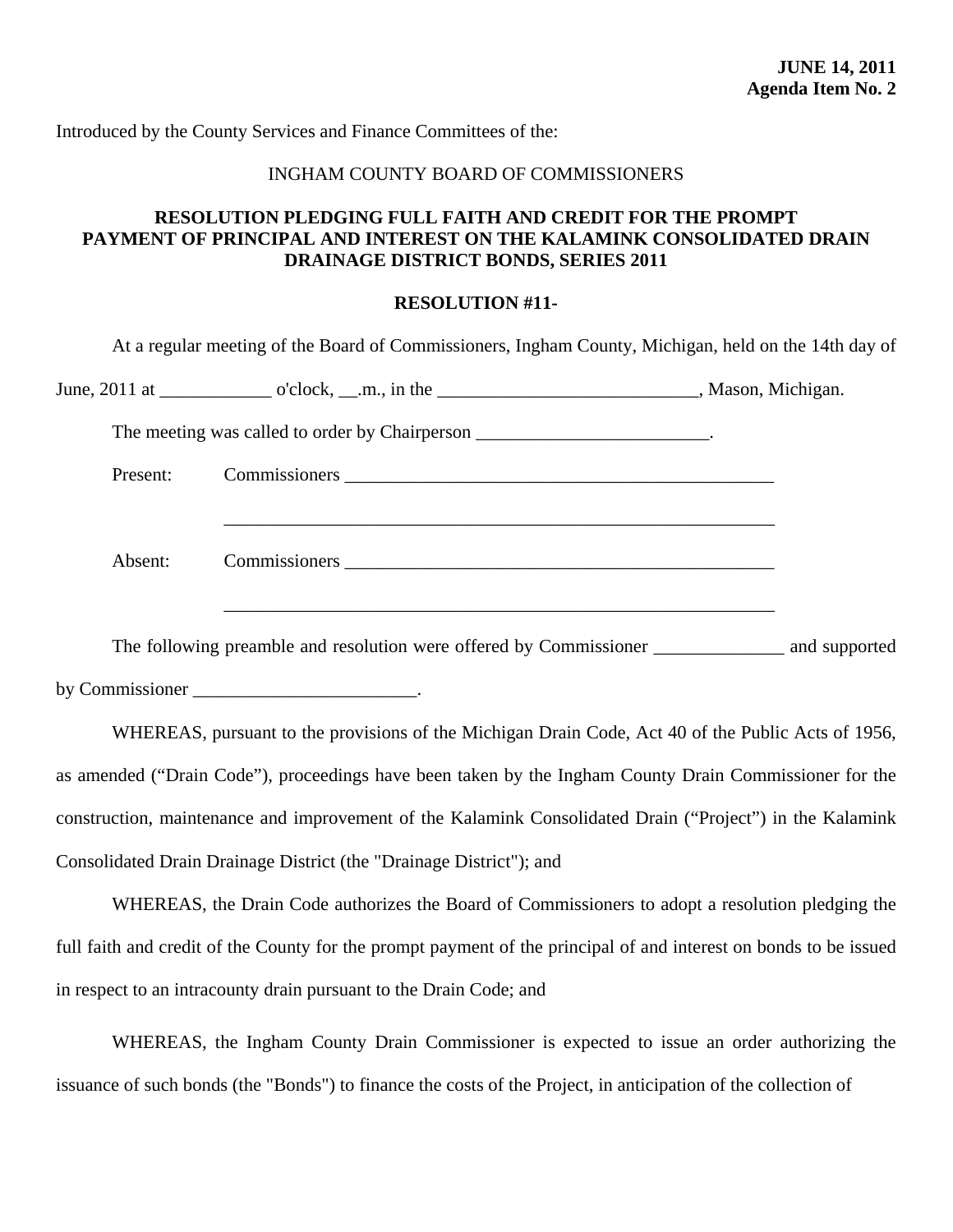special assessments against property and public corporations in the Drainage District, such special assessments to be duly confirmed by the Ingham County Drain Commissioner, and which special assessments and interest and investment income thereon shall be sufficient to pay the principal of and interest on the Bonds; and

 WHEREAS, the Bonds will be designated "KALAMINK CONSOLIDATED DRAIN DRAINAGE DISTRICT BONDS, SERIES 2011" in the aggregate principal amount not to exceed Two Million Four Hundred Thousand Dollars (\$2,400,000), to bear interest at a rate or rates to be hereafter determined but, in any event, not exceeding seven percent (7%) per annum maturing serially as hereafter determined; and

 WHEREAS, the Project has been determined necessary for the public health of the County and it is in the best interest of the County that the Bonds be sold; and

 WHEREAS, all proceedings for the construction and financing of the Project have been taken under the provisions of the Drain Code and in order to effect the sale of the Bonds at the lowest and most favorable interest cost possible, it is necessary that payment of principal and interest on the Bonds be secured by the full faith and credit pledge of the County, pursuant to and as authorized by the provisions of Section 276 of the Drain Code; and

 THEREFORE, BE IT RESOLVED BY THE BOARD OF COMMISSIONERS OF THE COUNTY OF INGHAM:

 1. That pursuant to the authorization contained in the Drain Code, in consideration of the public health of the County of Ingham and in order to finance successfully the construction, maintenance and improvement of the KALAMINK CONSOLIDATED DRAIN, the Board of Commissioners of the County of Ingham hereby irrevocably pledges the full faith and credit of the County of Ingham for the prompt payment of the principal of and interest on the KALAMINK CONSOLIDATED DRAIN DRAINAGE DISTRICT BONDS, SERIES 2011, when due, and agrees that in the event and to the extent that monies required to pay the principal of or interest on the Bonds when due are not collected from such special assessments, then the amount thereof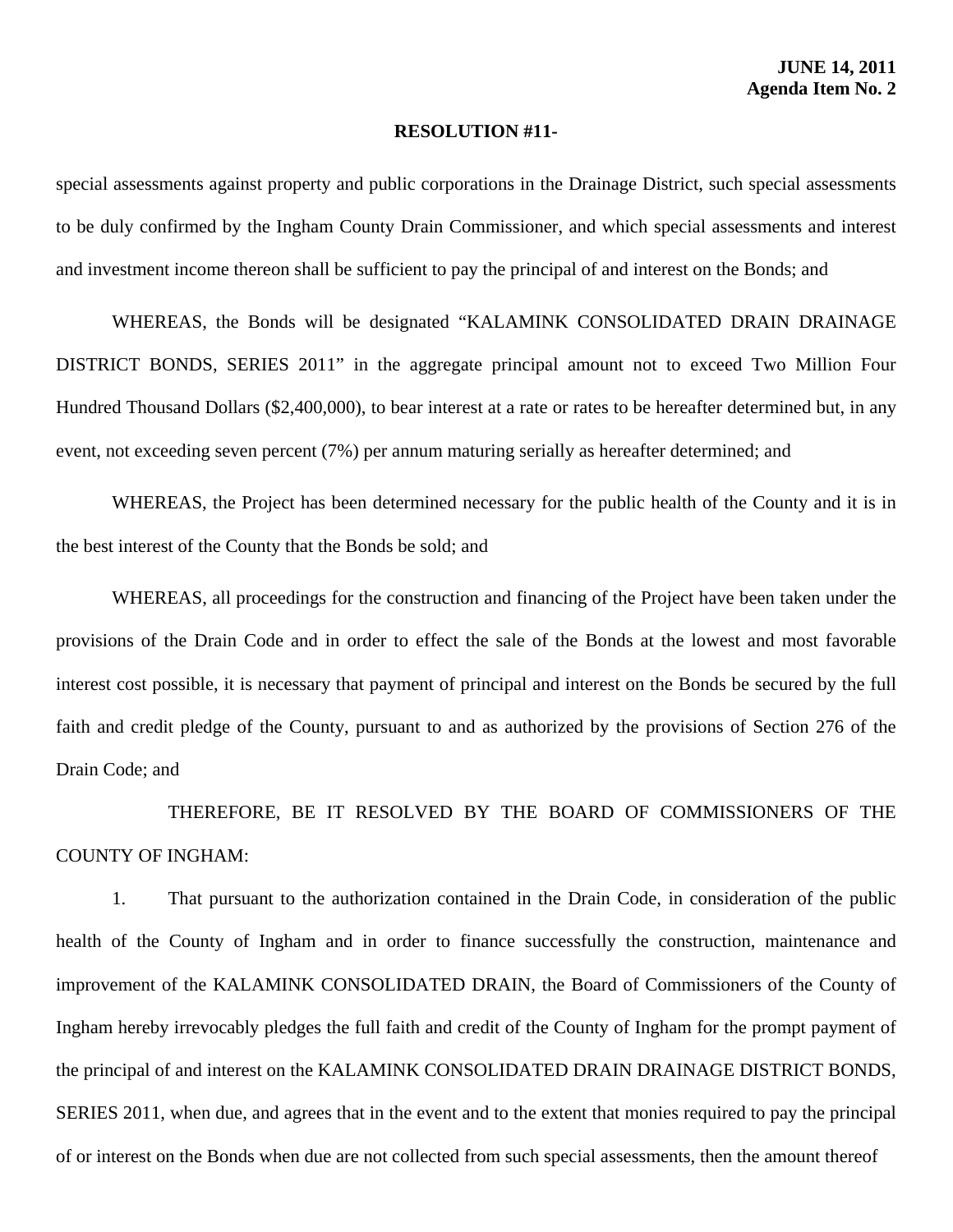shall be immediately advanced from County general funds as a first budget obligation and the County Treasurer is directed to immediately advance such payment to the extent necessary.

 2. That in the event that, pursuant to such pledge of full faith and credit, the County of Ingham advances out of County funds all or any part of such principal of and interest on the Bonds, it shall be the duty of the County Treasurer, for and on behalf of the County of Ingham, to take all actions and proceedings and pursue all remedies permitted or authorized by law for the reimbursement of such sums so paid, including without limitation the reassessment by the Drain Commissioner of the special assessment roll as provided in Section 276 of the Drain Code.

 3. That all resolutions and part of resolutions, insofar as the same may be in conflict with the provisions of this resolution, be and the same are hereby rescinded.

| Ayes:   |                              | Commissioners New York Commissioners                                                                                                                                                                                          |
|---------|------------------------------|-------------------------------------------------------------------------------------------------------------------------------------------------------------------------------------------------------------------------------|
| Nayes:  |                              |                                                                                                                                                                                                                               |
| Absent: |                              | Commissioners executive and the commissioners of the contract of the contract of the contract of the contract of the contract of the contract of the contract of the contract of the contract of the contract of the contract |
|         | Resolution declared adopted. |                                                                                                                                                                                                                               |
|         |                              | Clerk, County Board of Commissioners<br>Ingham County, Michigan                                                                                                                                                               |

#### STATE OF MICHIGAN ) COUNTY OF INGHAM )

I, Mike Bryanton, Clerk of the County of Ingham, do hereby certify that the foregoing is a true and te copy of Resolution No. complete copy of Resolution No. \_\_\_\_\_\_\_\_\_\_\_\_\_\_\_\_ adopted by the Ingham County Board of Commissioners at a regular meeting held on the  $14<sup>th</sup>$  day of June, 2011, the original of which is on file in my office.

 I further certify that notice of the meeting was given pursuant to and in compliance with Act No. 267, Michigan Public Acts of 1976, as amended.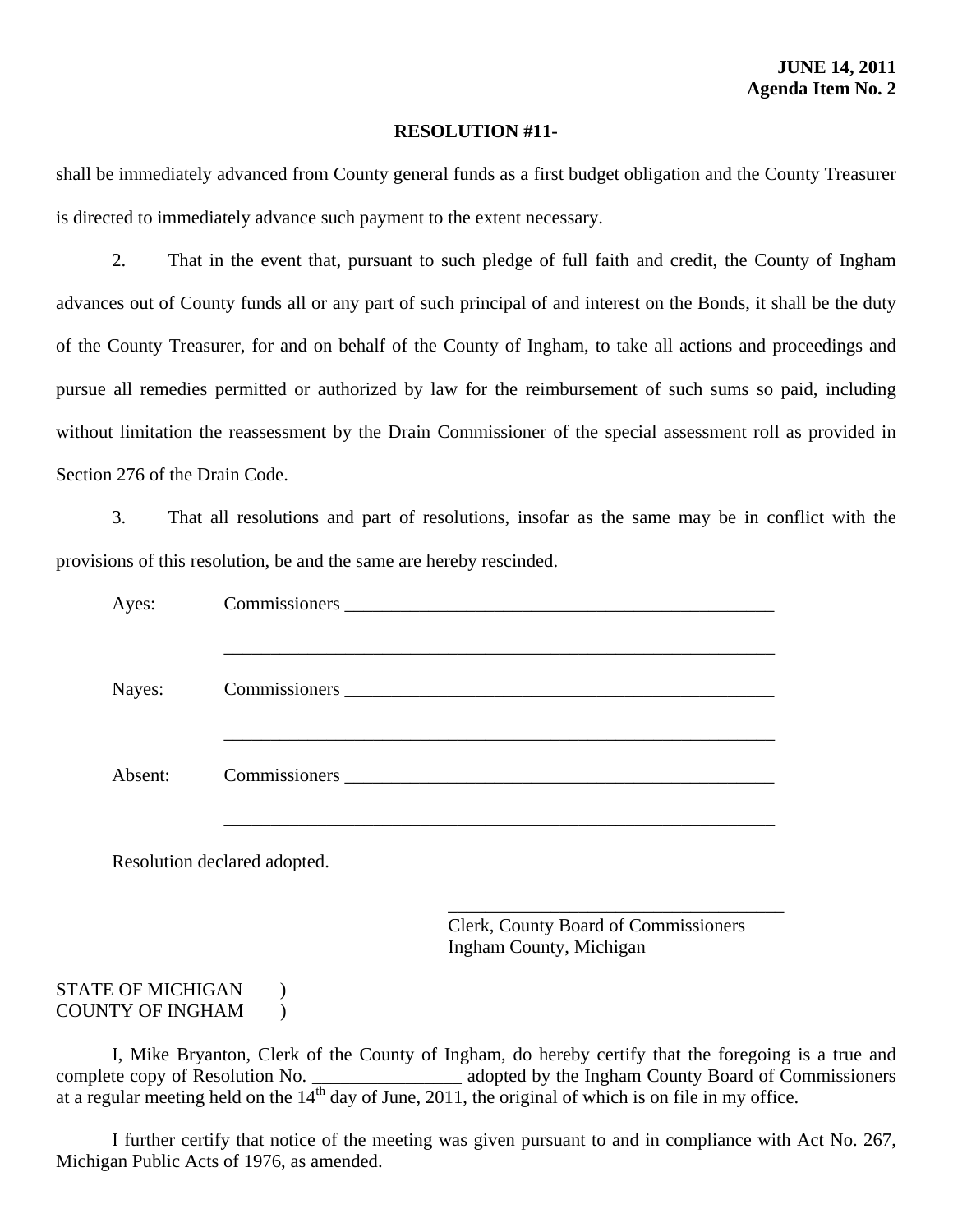IN WITNESS WHEREOF, I have hereunto affixed my signature and seal of the County of Ingham this day of June, 2011.

Ingham County Clerk

 $By:$ 

Mike Bryanton

**COUNTY SERVICES: Yeas:** De Leon, Copedge, Celentino, Schor, Vickers, Dragonetti  **Nays:** None **Absent:** None **Approved 6/7/11**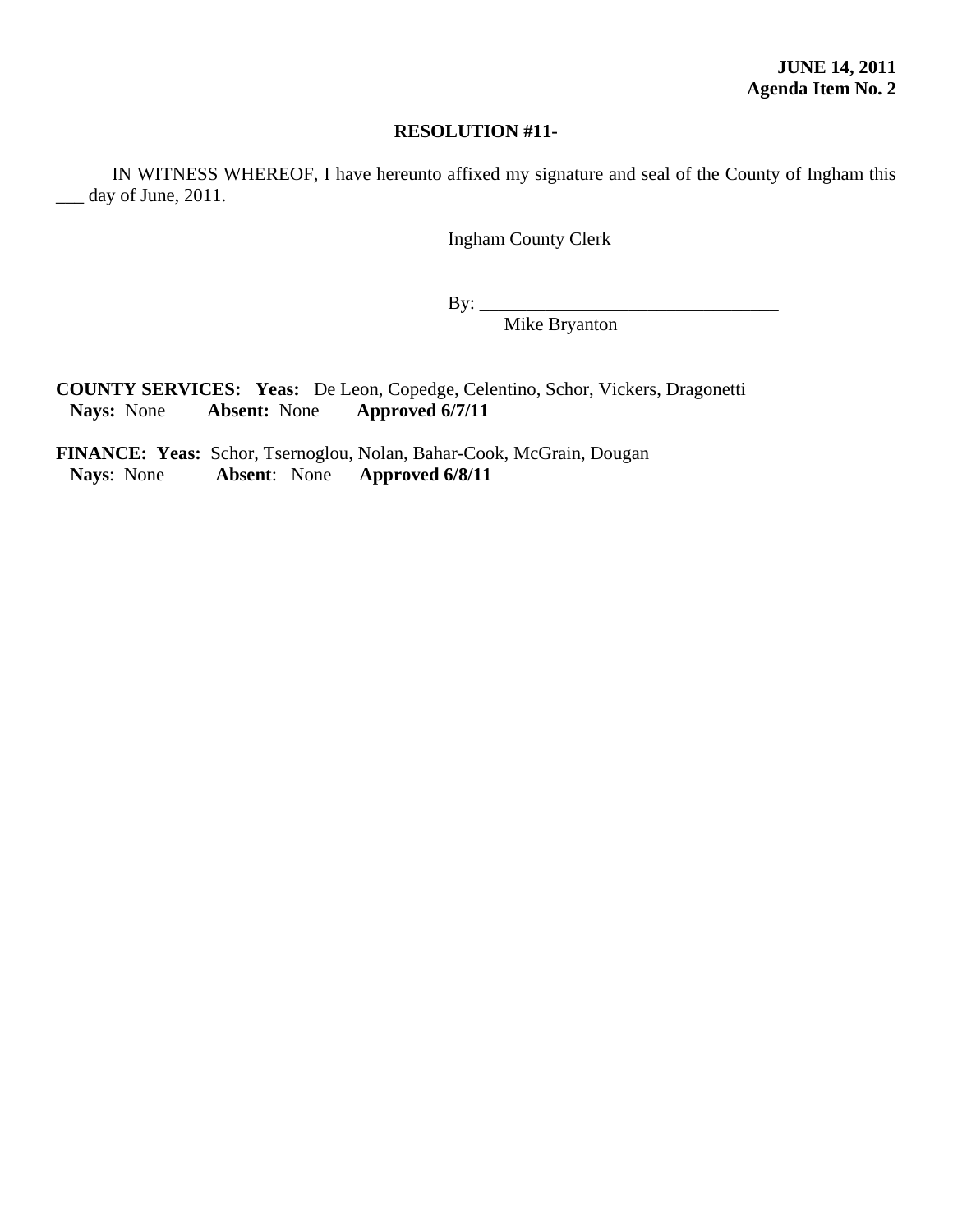## INGHAM COUNTY BOARD OF COMMISSIONERS

## <span id="page-53-0"></span>**RESOLUTION TO CONTRACT WITH LEGAL AID OF CENTRAL MICHIGAN TO TAKE CLIENT REFERRALS FROM INGHAM COUNTY REGISTER OF DEEDS AND INGHAM COUNTY TREASURER**

#### **RESOLUTION #11-**

WHEREAS, Ingham County and its residents have been hit especially hard by the foreclosure crisis; and

WHEREAS, Ingham County Register of Deeds Curtis Hertel Jr. has uncovered potential fraudulent documents in his office that call into question over 100 foreclosures in his office; and

WHEREAS, the Michigan Court of Appeals has declared that MERS (Mortgage Electronic Registration Systems) has been wrongfully foreclosing by advertisement in Michigan; and

WHEREAS, these illegal foreclosure by MERS have resulted in over 400 people wrongfully losing their home in Ingham County over the Last 2 years; and

WHEREAS, MERS was specifically created to avoid Register of Deeds filing fees, and has cost the County hundreds of thousands of dollars; and

WHEREAS, the foreclosure crisis has directly impacted the county budget by lowering property values across the county and increased the counties tax foreclosure costs; and

WHEREAS, Legal Aid of South Central Michigan has the ability to help these citizens stay in their home longer and fight these illegal foreclosures.

THEREFORE BE IT RESOLVED, that the Ingham County Board of Commissioners authorizes the Register of Deeds and the County Treasurer to contract with Legal Aid of South Central Michigan to refer clients who have been affected by this crisis in an amount not to exceed \$60,000 for the time period July 1, 2011 through June 30, 2012.

BE IT FURTHER RESOLVED, that the Register of Deeds and the County Treasurer shall monitor the number of cases actually referred to Legal Aid of South Central Michigan and adjust the contract award accordingly, but in no case shall the contract award exceed \$60,000.

BE IT FURTHER RESOLVED, that the contract award shall be charged against the Delinquent Tax Revolving Fund.

BE IT FURTHER RESOLVED, that the Controller/Administrator is authorized to make any necessary budget adjustments.

BE IT FURTHER RESOLVED, that the Chairperson of the Ingham County Board of Commissioners and the County Clerk are authorized to sign any contract documents consistent with this resolution and approved as to form by the County Attorney.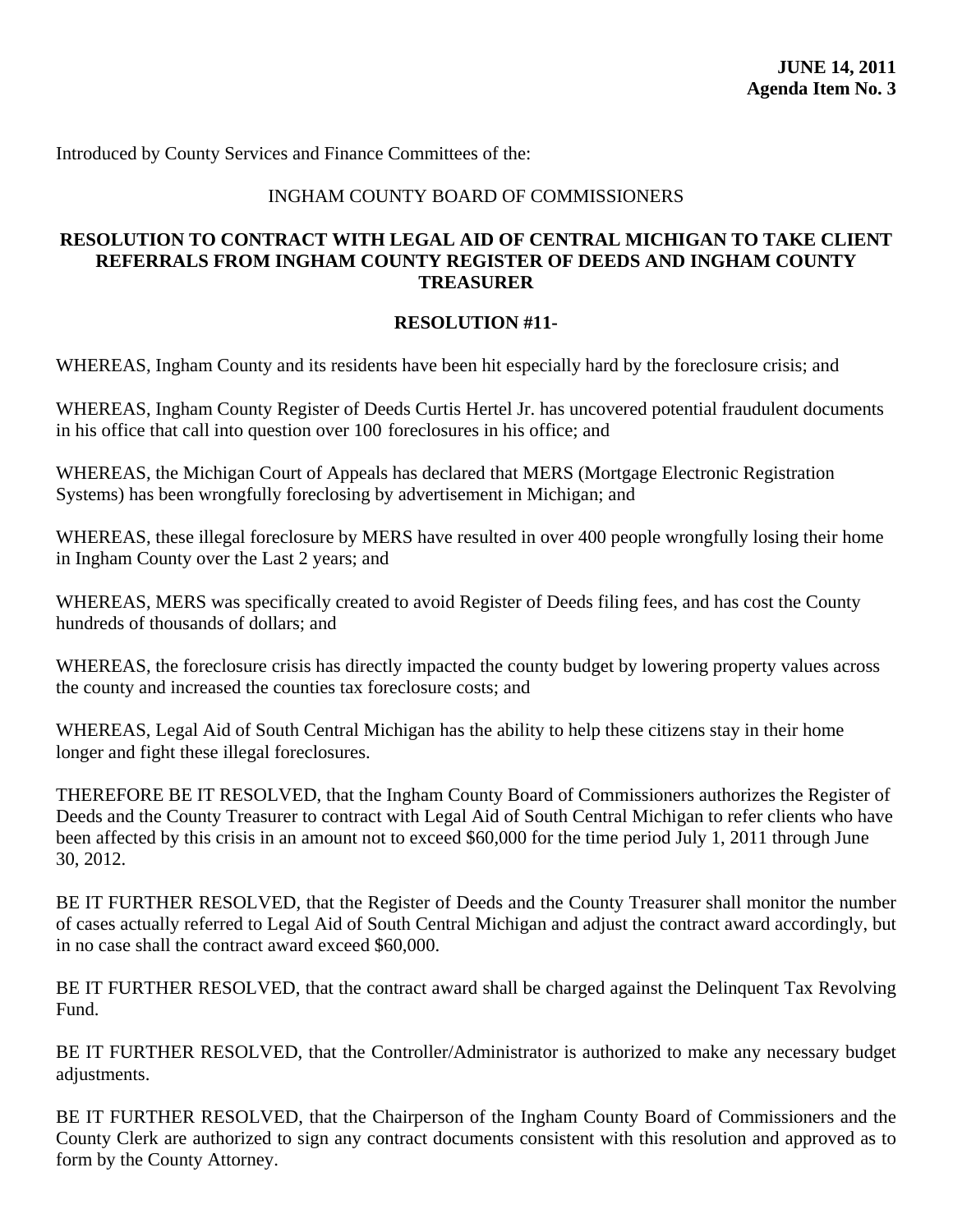**COUNTY SERVICES: Yeas:** De Leon, Copedge, Celentino, Schor, Vickers, Dragonetti

 **Nays:** None **Absent:** None **Approved 6/7/11** 

**FINANCE: Yeas:** Schor, Tsernoglou, Nolan, Bahar-Cook, McGrain, Dougan Nays: None Absent: None Approved 6/8/11 **Nays**: None **Absent**: None **Approved 6/8/11**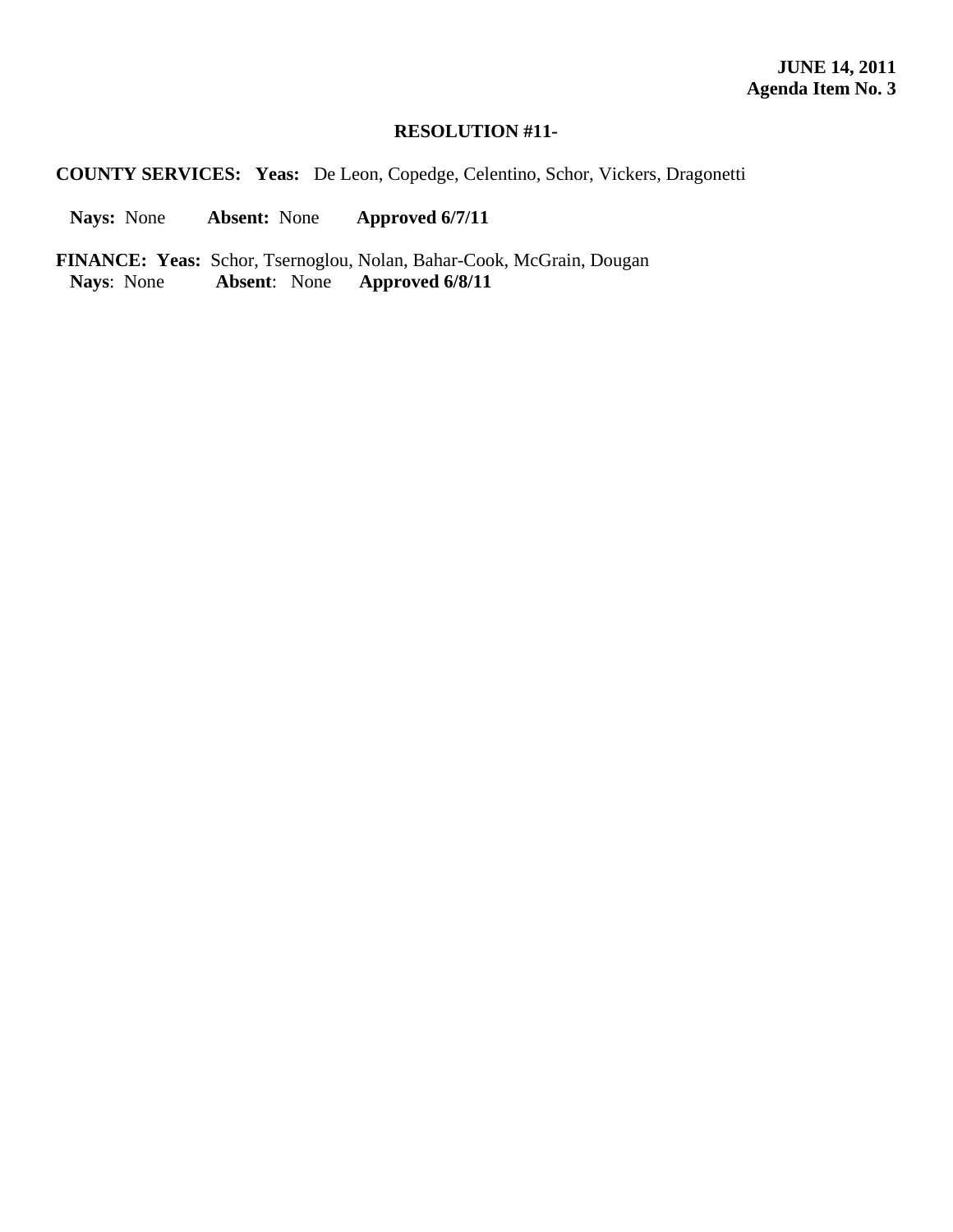## INGHAM COUNTY BOARD OF COMMISSIONERS

## <span id="page-55-0"></span>**RESOLUTION TO AUTHORIZE THE PURCHASE OF A NEW RECORD MANAGEMENT SOFTWARE SYSTEM FOR THE REGISTER OF DEEDS OFFICE**

#### **RESOLUTION #11-**

WHEREAS, the current software vendor has failed to meet the standards of the Register of Deeds' Office; and

WHEREAS, the Register of Deeds needs a new system to improve accuracy and speed of work flow in his office; and

WHEREAS, the Register of Deeds requires a new system to comply with State of Michigan laws, particularly dealing with the order in which documents are put on record; and

WHEREAS, the Register of Deeds is interested in capturing more data on each document to help protect citizens from fraud; and

WHEREAS, the Register of Deeds has determined a new system is needed to insure the protection of our online data; and

WHEREAS, an RFP was submitted and after review from Purchasing, MIS, and the Register of Deeds; Office it was determined that Fidlar Technologies was far ahead of all vendors in both technology and support services; and

WHEREAS, Fidlar Technologies met all of the above goals as well as provided the ability to increase efficiency and information sharing with the Treasurer and Equalization Department; and

WHEREAS, the Register of Deeds believes the new system will maximize General Fund revenue to the County by protecting the County's record online and marketing County against overseas title mills; and

WHEREAS, the estimated increase in General Fund revenues from a new system is \$99,977.00; and

WHEREAS, there is no General Fund expenditure in this request and the Automation Fund had a 2010 year end balance of \$959,241.00, and in 2011 the Register of Deeds is currently budgeted to use \$19,208.00 of that fund balance, with the 2011 projected year end balance of \$940,033.00; and

WHEREAS, there will be a maintenance cost of \$91,000.00 for four years thereafter; and

WHEREAS, there will be no need to request further funds to update this system for the length of the contract as Ingham County is signing a life cycle contract that ensures all new system updates and new products are included in this cost structure.

THEREFORE BE IT RESOLVED, the Board of Commissioners authorizes an expense of \$191,000 to Fidlar Technologies from the Register of Deeds Automation Fund for the purchase of a new record management system and a maintenance cost of \$91,000.00 (\$364,000) for four years, for a total cost of \$555,000.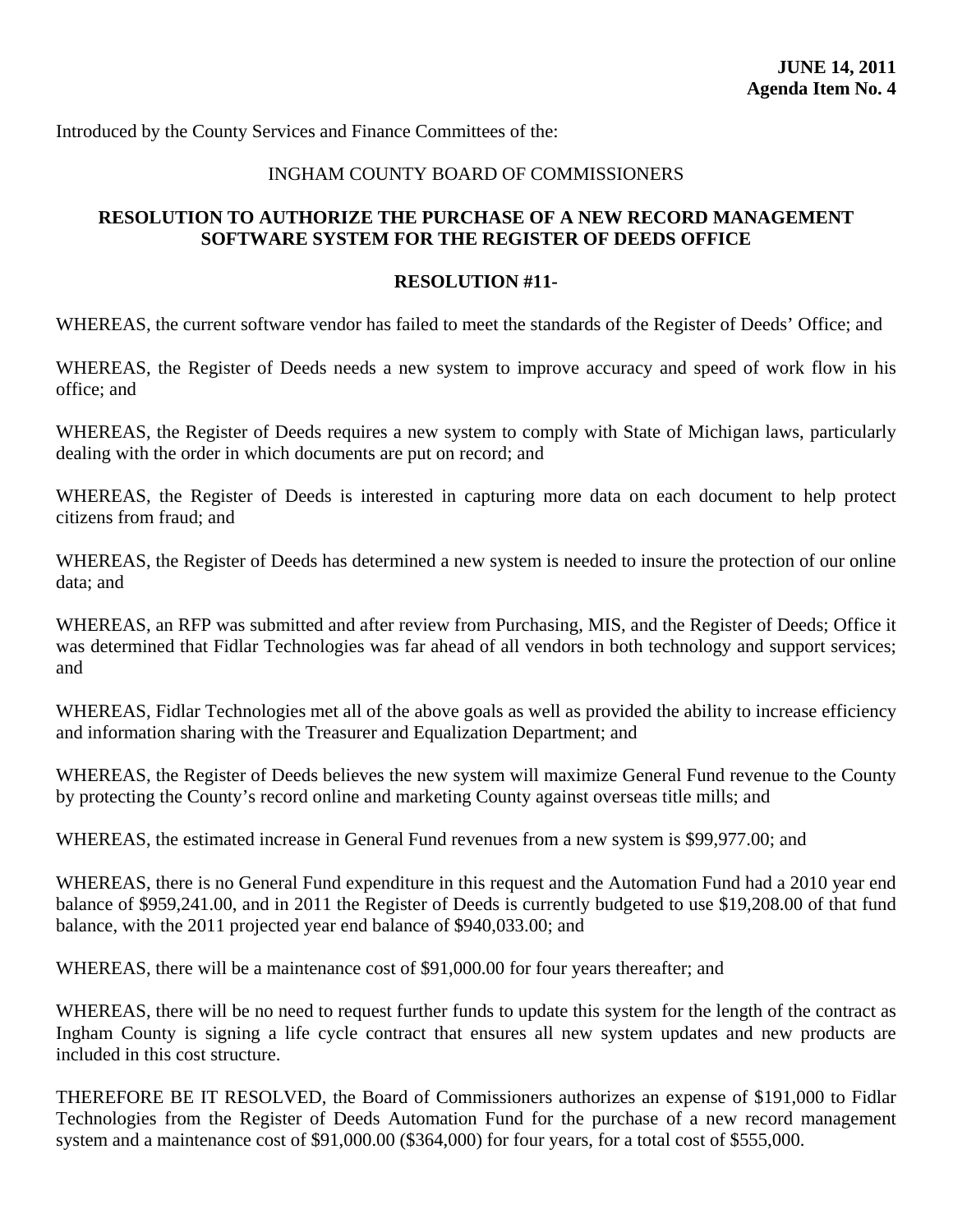BE IT FURTHER RESOLVED, that Board of Commissioners authorizes an expense of \$25,188.84 from the Register of Deeds Automation Fund for the purchase of additional hardware to implement the new system.

BE IT FURTHER RESOLVED, that the Controller/Administrator is authorized to make any necessary budget adjustments.

BE IT FURTHER RESOLVED, that the Chairperson of the Ingham County Board of Commissioners and the County Clerk are authorized to sign any contract documents consistent with this resolution and approved as to form by the County Attorney.

**COUNTY SERVICES: Yeas:** De Leon, Copedge, Celentino, Schor, Vickers, Dragonetti  **Nays:** None **Absent:** None **Approved 6/7/11**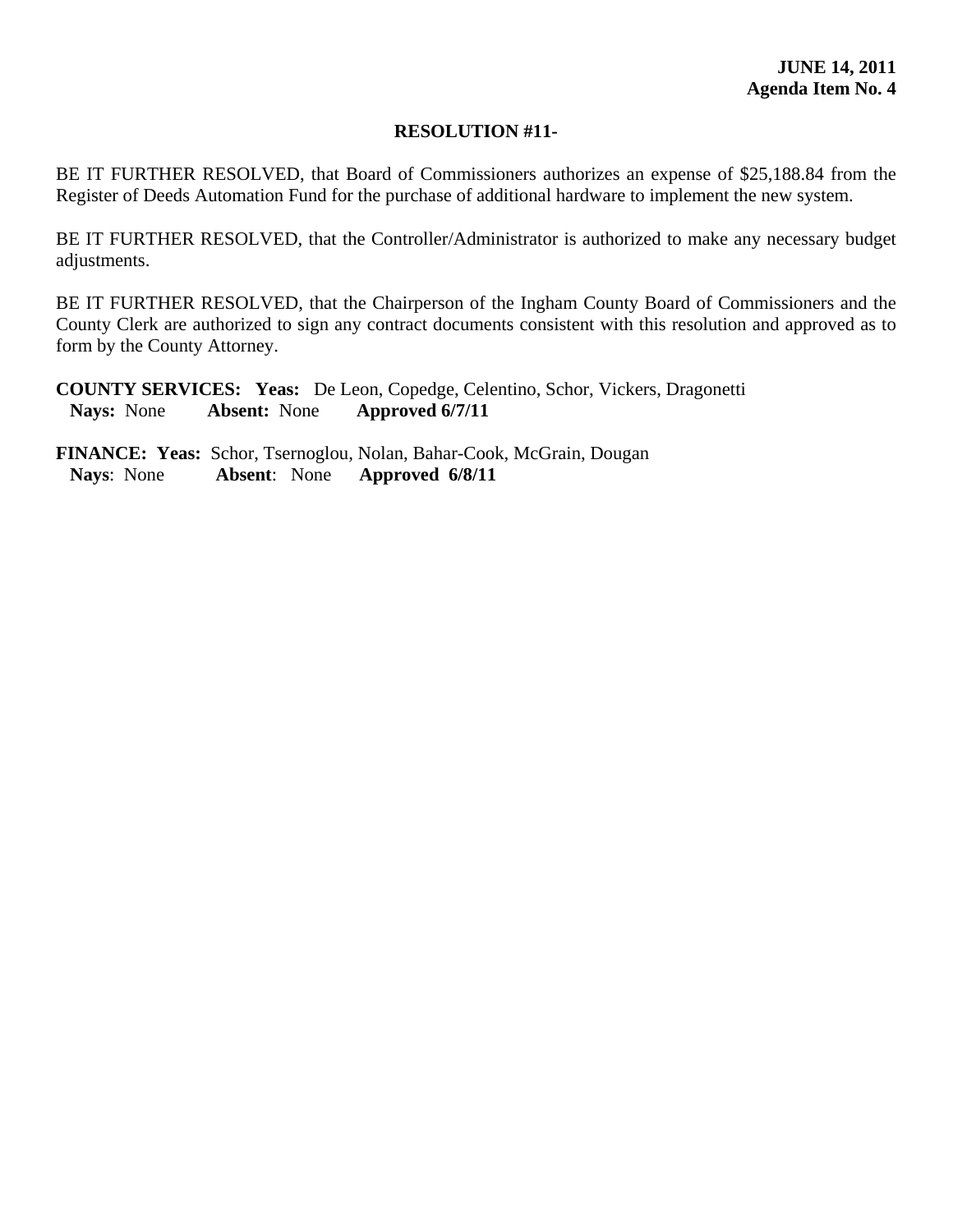## INGHAM COUNTY BOARD OF COMMISSIONERS

## <span id="page-57-0"></span>**RESOLUTION TO AUTHORIZE SERVICE CONTRACTS FOR THE PURPOSE OF CONDUCTING TITLE SEARCHES**

#### **RESOLUTION #11-**

WHEREAS, under Public Act 123 of 1999, the Ingham County Treasurer opted-in as foreclosing governmental unit (FGU) when the Board of Commissioners approved Resolution #04-371; and

WHEREAS, MCL Section 211.78i (1) provides that, "The foreclosing governmental unit may enter into a contract with 1 or more authorized representatives to perform a title search or may request from 1 or more authorized representatives another title search product to identify the owners of a property interest in the property as required under this subsection or to perform other functions required for the collection of delinquent taxes under this act."; and

WHEREAS, the Ingham County Purchasing Department solicited and received sealed proposals for the title search contracts from licensed vendors; and

WHEREAS, the County Treasurer recommends awarding contracts to two vendors: 1) Freedom Abstract Company and 2) Bell Title Company, LLC; and

WHEREAS, the contracts will be funded exclusively by fees generated by Public Act 123, of 1999, Section 211.78g (1).

THEREFORE BE IT RESOLVED, that the Ingham County Board of Commissioners authorizes a contract be entered into with Freedom Abstract Company and Bell Title Company, LLC for the purpose of conducting title searches on tax delinquent properties for the Ingham County Treasurer's Office.

BE IT FURTHER RESOLVED, under "Contract Terms" of the RFP, "the title company or companies selected shall be designated as the County Treasurer's official title search vendor for an initial one (1) year period with a provisional annual renewal clause – at the County's sole discretion- providing up to five (5) years of title search and title policy commitment services."

BE IT FURTHER RESOLVED, that the Ingham County Board Chairperson and County Clerk are authorized to sign any contract documents consistent with this resolution after approval as to form by the County Attorney.

**COUNTY SERVICES: Yeas:** De Leon, Copedge, Celentino, Schor, Vickers, Dragonetti  **Nays:** None **Absent:** None **Approved 6/7/11**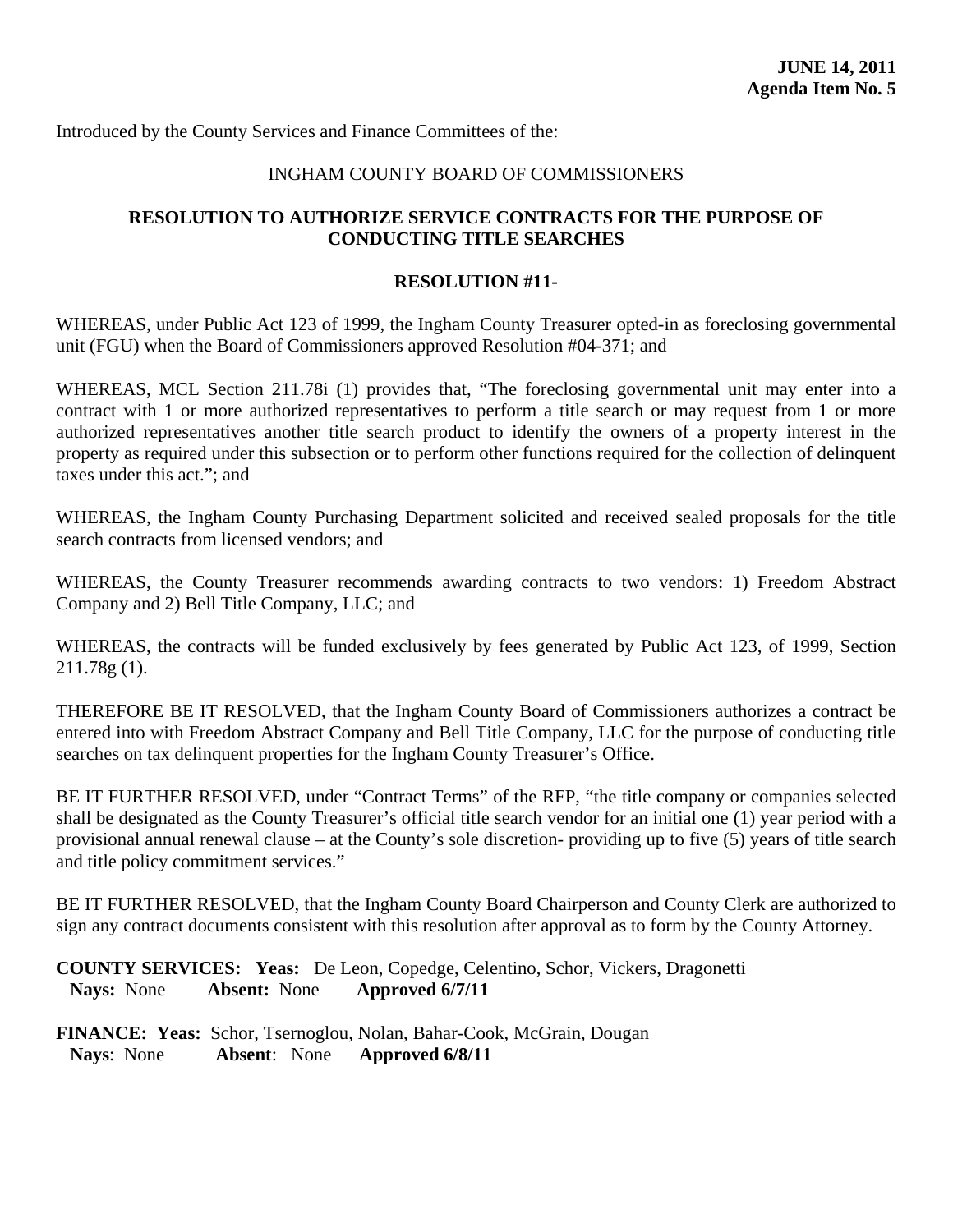## INGHAM COUNTY BOARD OF COMMISSIONERS

## <span id="page-58-0"></span>**RESOLUTION TO REORGANIZE SELECTED CENTRAL SERVICES POSITIONS AND WAIVE THE HIRING FREEZE**

#### **RESOLUTION #11-**

WHEREAS, the Administrative Assistant for the Deputy Controller has recently become vacant; and

WHEREAS, based on the current budget situation, duties of various positions were analyzed to determine if any cost savings could be realized; and

WHEREAS, through the reorganization of duties and sharing of personnel resources, a .5 FTE can be eliminated from Central Services Departments.

THEREFORE BE IT RESOLVED, that upon passage of this resolution, the following staffing changes shall take place and a hiring freeze be waived:

- Eliminate the Administrative Assistant for the Deputy Controller #223003 (MCF04, \$36,246 -\$43,504).
- Establish a part-time Facilities Assistant #233014 (UAWF, \$34,540 \$41,162).

BE IT FURTHER RESOLVED, that the estimated 2012 General Fund savings from this reorganization will be approximately \$34,231.

BE IT FURTHER RESOLVED, that the Controller/Administrator's Office is authorized to make any necessary budget adjustments, including the transfer of \$2,500 from the Controller's Office Salary & Wages Permanent account 10122300704000 to the Temporary Wages account 10122300705000.

**COUNTY SERVICES: Yeas:** De Leon, Copedge, Celentino, Schor, Vickers, Dragonetti  **Nays:** None **Absent:** None **Approved 6/7/11**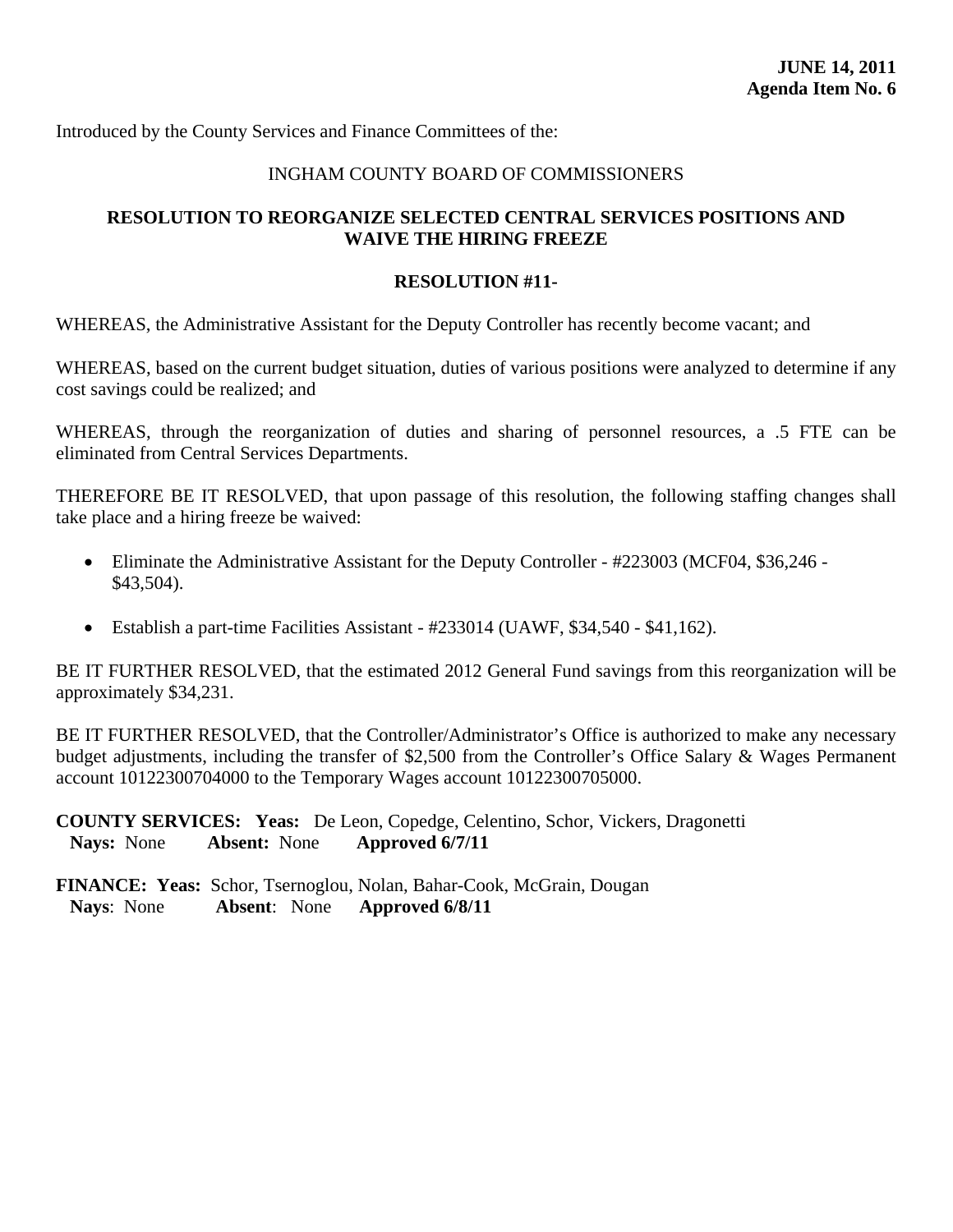## INGHAM COUNTY BOARD OF COMMISSIONERS

## <span id="page-59-0"></span>**RESOLUTION AMENDING RESOLUTION #11-067 TO INCREASE A PART-TIME TEMPORARY POSITION AT THE INGHAM COUNTY FAIRGROUNDS TO FULL-TIME TEMPORARY**

#### **RESOLUTION #11-**

WHEREAS, the Ingham County Fair Manager retired effective March 2011; and

WHEREAS, through Resolution #11-067, the Ingham County Board of Commissioners authorized a part-time temporary employee to fulfill management duties at the Ingham County Fairgrounds during the transition to a permanent solution; and

WHEREAS, this action was necessary to maintain day-to-day operations at the Fair and ensure a smooth and orderly transition; and

WHEREAS, it has been determined that a permanent Fair Manager will not be in place until after the 2011 Ingham County Fair; and

WHEREAS, due to workload requirements in the period before and during the Fair, it is necessary to increase the allowable hours worked by the individual in the temporary position.

THEREFORE BE IT RESOLVED, the Ingham County Board of Commissioners amends Resolution #11-067 to allow the temporary employee fulfilling management duties at the Ingham County Fairgrounds to work up to 40 hours per week.

BE IT FURTHER RESOLVED, that all other terms and conditions set forth in Resolution #11-067 remain unchanged.

**COUNTY SERVICES: Yeas:** De Leon, Copedge, Celentino, Schor, Vickers, Dragonetti  **Nays:** None **Absent:** None **Approved 6/7/11**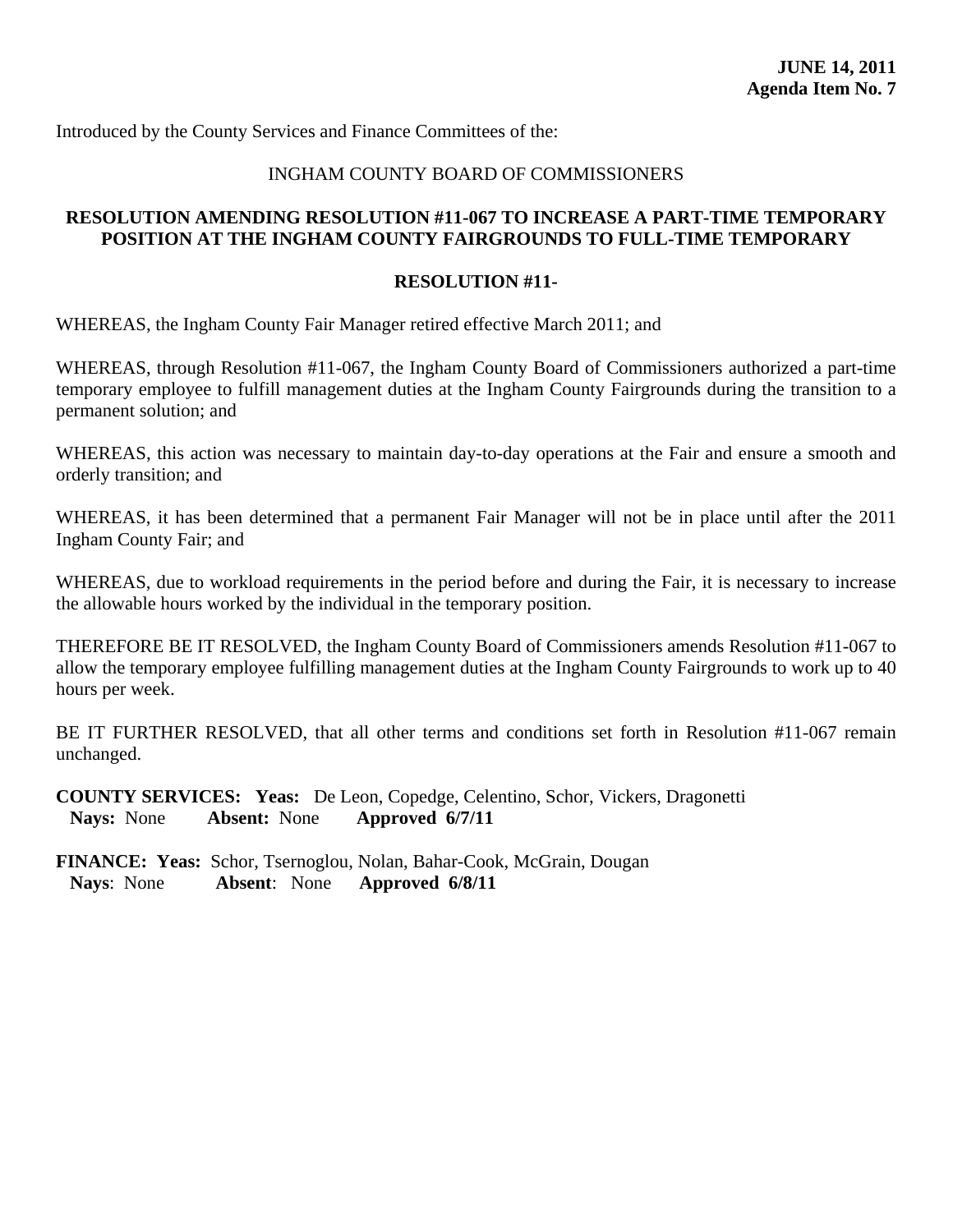## INGHAM COUNTY BOARD OF COMMISSIONERS

## <span id="page-60-0"></span>**RESOLUTION TO CREATE A COMBINED WELL AND SEPTIC INSPECTION FEE**

## **RESOLUTION #11-**

WHEREAS, the Board of Commissioners establishes fees for services provided by the Health Department under the authority of the Public Health Code; and

WHEREAS, the Board of Commissioners established the schedule of fees for County services, including those provided by the Health Department, in Resolution #11-165; and

WHEREAS, the schedule established separate fees for well and septic system inspections at \$575 and \$770 respectively; and

WHEREAS, the Board of Commissioners requested that a single fee for combined well and septic inspections be created which would be lower than the sum of the two fees; and

WHEREAS, the Health Officer has recommended that a fee for combined well and septic inspections be established at \$1,125.

THEREFORE BE IT RESOLVED, that the Ingham County Board of Commissioners hereby establishes a combined well and septic inspection fee at \$1,125.

BE IT FURTHER RESOLVED, that the 2012 Ingham County Fee Schedule is hereby amended to establish this fee effective the date of the passage of this resolution.

**HUMAN SERVICES: Yeas:** Tennis, Koenig, Vickers, Dougan  **Nays:** None **Absent:** McGrain, Nolan **Approved 6/6/11**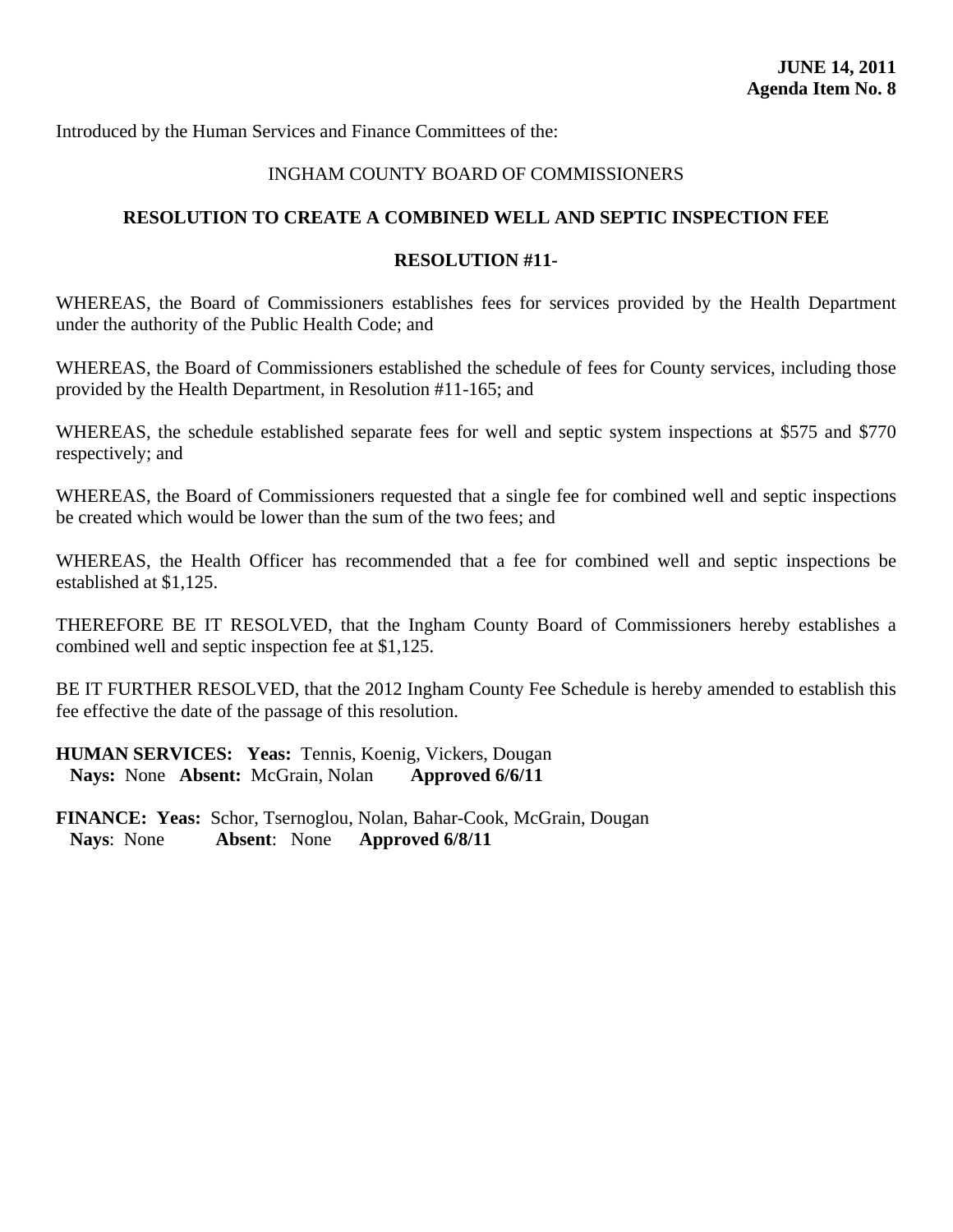## INGHAM COUNTY BOARD OF COMMISSIONERS

## <span id="page-61-0"></span>**RESOLUTION TO AUTHORIZE AMENDMENT #2 TO THE 2010-2011 COMPREHENSIVE PLANNING, BUDGETING AND CONTRACTING AGREEMENT WITH THE MICHIGAN DEPARTMENT OF COMMUNITY HEALTH**

#### **RESOLUTION #11-**

WHEREAS, the responsibility for protecting the health of the public is a shared responsibility between the State and County governments in Michigan; and

WHEREAS, the Michigan Department of Community Health (MDCH) and local health departments enter into contracts to clarify the role and responsibility of each party in protecting public health; and

WHEREAS, the MDCH and Ingham County have entered into a 2010-2011 Agreement for the delivery of public health services under the Comprehensive Planning, Budgeting and Contracting (CPBC) process as authorized by Resolution #10-334 and amended in Resolution #11-115; and

WHEREAS, the MDCH has proposed an amendment to the current Agreement to adjust grant funding levels and clarify Agreement procedures; and

WHEREAS, the Health Officer has recommended that the Board of Commissioners authorize the Amendment.

THEREFORE BE IT RESOLVED, that the Ingham County Board of Commissioners authorizes Amendment #2 to the 2010-2011 Comprehensive Planning, Budgeting, and Contracting (CPBC) Agreement with the Michigan Department of Community Health (MDCH).

BE IT FURTHER RESOLVED, that the total amount of CPBC funding shall decrease from \$5,208,361 to \$5,185,280 for a net decrease of \$23,081.

BE IT FURTHER RESOLVED, that the net increase consists of the following specific changes to program budgets:

- 1. Immunizations Reaching More Children and Adults, an increase of \$2,577 to \$23,477.
- 2. Public Health Emergency Response H1N1, a decrease of \$75,658 to \$49,828.
- 3. Funding for Dr. Sienko to act as Chief Medical Officer, \$30,000.
- 4. Funding to Support a Health Impact Assessment, \$12,000.
- 5. New Funding for a Home Visiting Program, \$8,000.

BE IT FURTHER RESOLVED, that this amendment shall implement Public Act 149 which regulates body art facilities. Under this Public Act, the State shall return a portion of the fees paid by persons applying for licenses to operate body art facilities to the local health department to conduct required inspections and enforcement actions.

BE IT FURTHER RESOLVED, that the Health Officer, Dean Sienko, MD, and John Jacobs, Chief Financial Officer of the Health Department, are authorized to submit Amendment #2 of the 2010-2011 CPBC grant documents electronically through the Mi-E Grants system.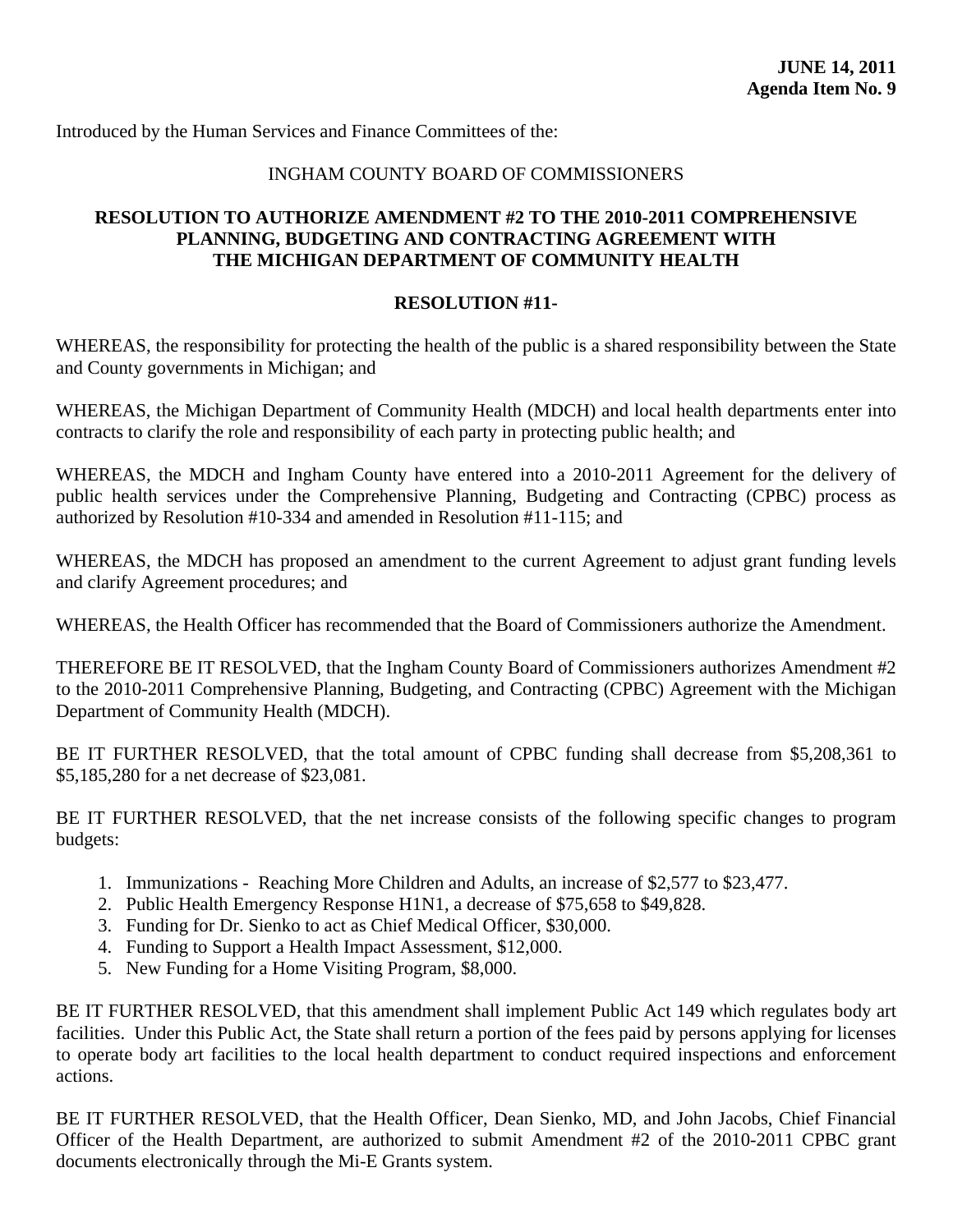BE IT FURTHER RESOLVED, that the Controller/Administrator is authorized to amend the Health Department's 2011 Budget in order to implement this resolution.

## **HUMAN SERVICES: Yeas:** Tennis, Koenig, Vickers, Dougan  **Nays:** None **Absent:** McGrain, Nolan **Approved 6/6/11**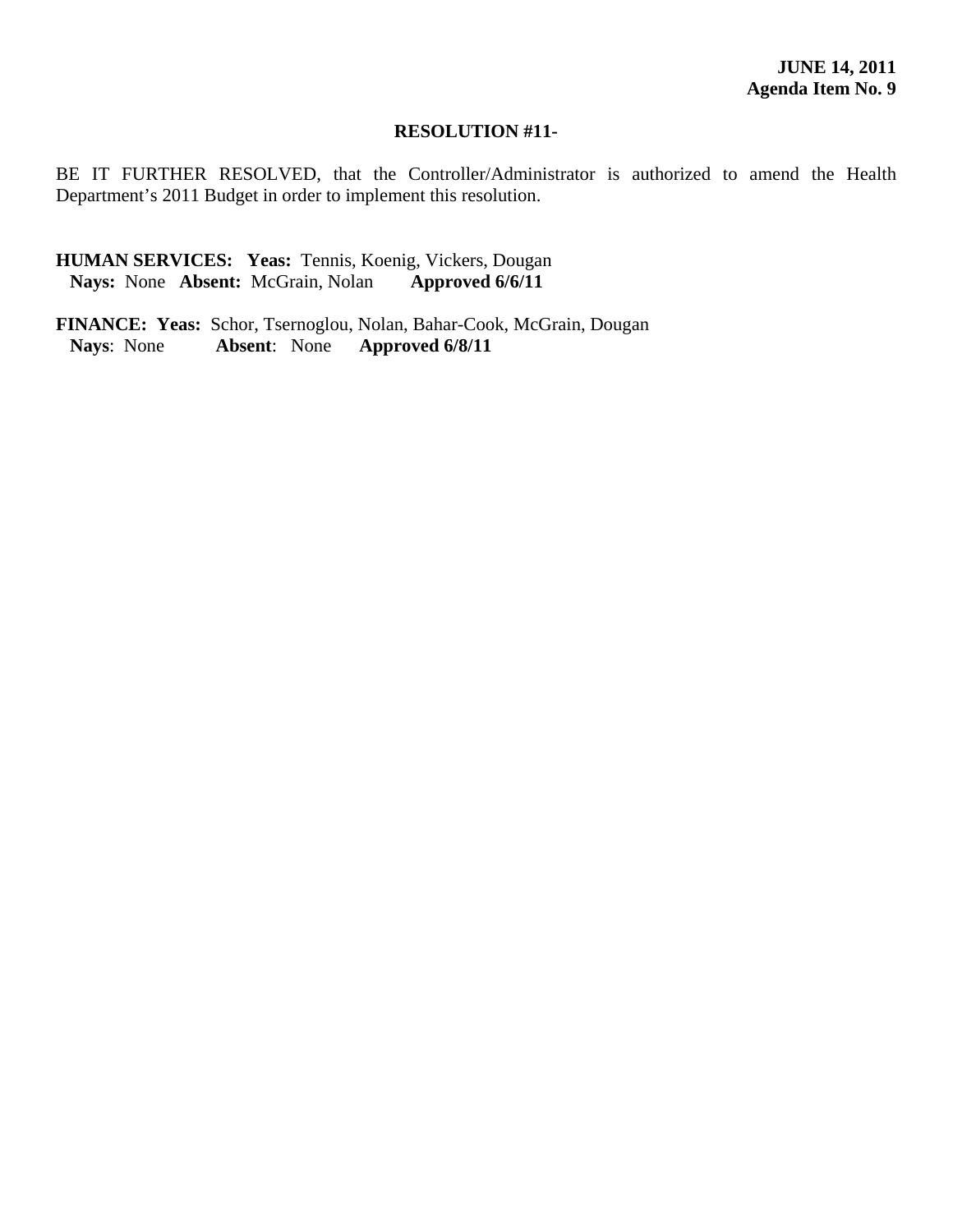## INGHAM COUNTY BOARD OF COMMISSIONERS

## <span id="page-63-0"></span>**RESOLUTION TO AUTHORIZE AN AMENDMENT TO AND THE CONSOLIDATION OF THE BEHAVIORAL HEALTH SERVICES AGREEMENTS BETWEEN THE INGHAM COUNTY HEALTH DEPARTMENT AND THE COMMUNITY MENTAL HEALTH AUTHORITY OF CLINTON, EATON AND INGHAM COUNTIES**

## **RESOLUTION #11-**

WHEREAS, the Ingham County Health Department (ICHD) is a Michigan local public health department and a Federally Qualified Health Center (FQHC) that receives federal grant funds pursuant to Section 330 of the Public Health Service Act, 42 U.S.C. § 254b, administered by the Health Resources and Services Administration (HRSA) within the United States Department of Health and Human Services and is required to provide comprehensive primary care, preventive care and related services to residents of the community, regardless of the individual's or the family's ability to pay; and

WHEREAS, the Community Mental Health Authority of Clinton, Eaton and Ingham (CMH-CEI) Counties is a Michigan not-for-profit behavioral healthcare organization that receives funding in part from the Michigan Department of Community Health and provides comprehensive public mental health services to adolescents and adults who meet established criteria (Serious and Persistently Mentally Ill); and

WHEREAS, access to mental health and substance abuse services is critical to ensuring the health and overall well-being of underserved and vulnerable populations served by FQHCs; and

WHEREAS, the ICHD and CMH-CEI recognize the need for, and desire to, aid in the development of an integrated healthcare system whereby primary care and outpatient mental health treatment are co-located; and

WHEREAS, CMH-CEI is capable of providing the ICHD with the services of licensed social workers, which it requires for its Community Health Centers and programs; and

WHEREAS, the Ingham County Health Department has had two existing agreements with CMH-CEI in place since July 6, 2009 (per Resolutions #09-101 and #09-103).

THEREFORE BE IT RESOLVED, that the Ingham County Board of Commissioners authorizes the execution of an amendment to the Agreements for Behavioral Health Services between Ingham County, on behalf of the ICHD, and CMH-CEI.

BE IT FURTHER RESOLVED, that the Ingham County Board of Commissioners authorizes the consolidation of the two separate Behavioral Health Services agreements into one agreement.

BE IT FURTHER RESOLVED, that the Ingham County Board of Commissioners authorizes the addition of psychiatric consultation services to the agreement for no more than \$30,000 per year.

BE IT FURTHER RESOLVED, that the Ingham County Board of Commissioners establishes that the contractual amount for the entire agreement will not exceed \$270,000 per year.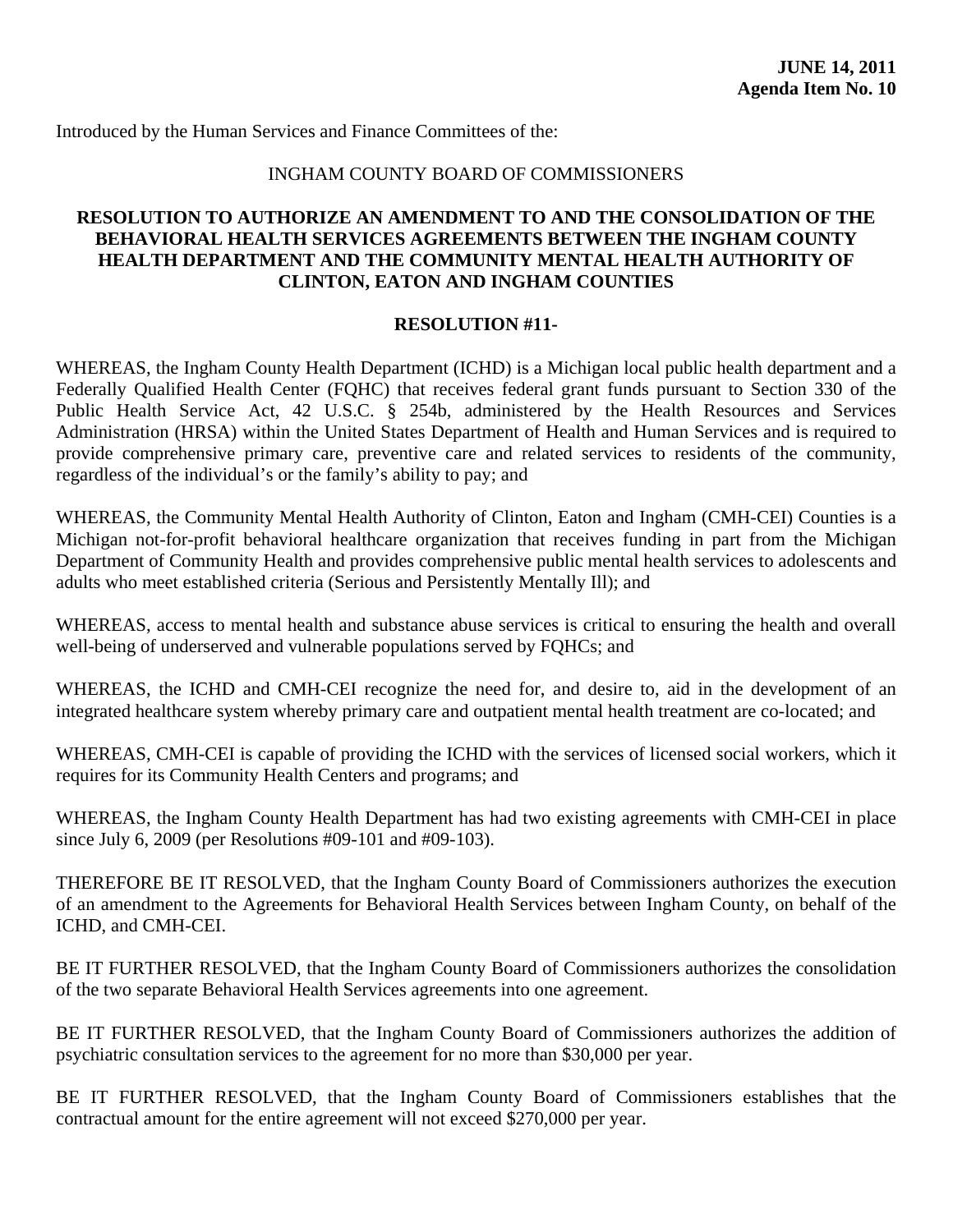BE IT FURTHER RESOLVED, that the term of the agreement will be from March 27, 2011, and shall continue from year to year unless terminated as set forth in the agreement.

BE IT FURTHER RESOLVED, CMH-CEI shall provide the agreed upon number of FTE licensed social workers and psychiatrists to implement the required behavioral health services as set forth in the contract.

BE IT FURTHER RESOLVED, that the Controller/Administrator is authorized to make the necessary budget adjustments.

BE IT FURTHER RESOLVED, that the County Clerk and the Chairperson of the Board of Commissioners are hereby authorized to sign the necessary contract documents on behalf of the County after approval as to form by the County Attorney.

**HUMAN SERVICES: Yeas:** Tennis, Koenig, Vickers, Dougan  **Nays:** None **Absent:** McGrain, Nolan **Approved 6/6/11**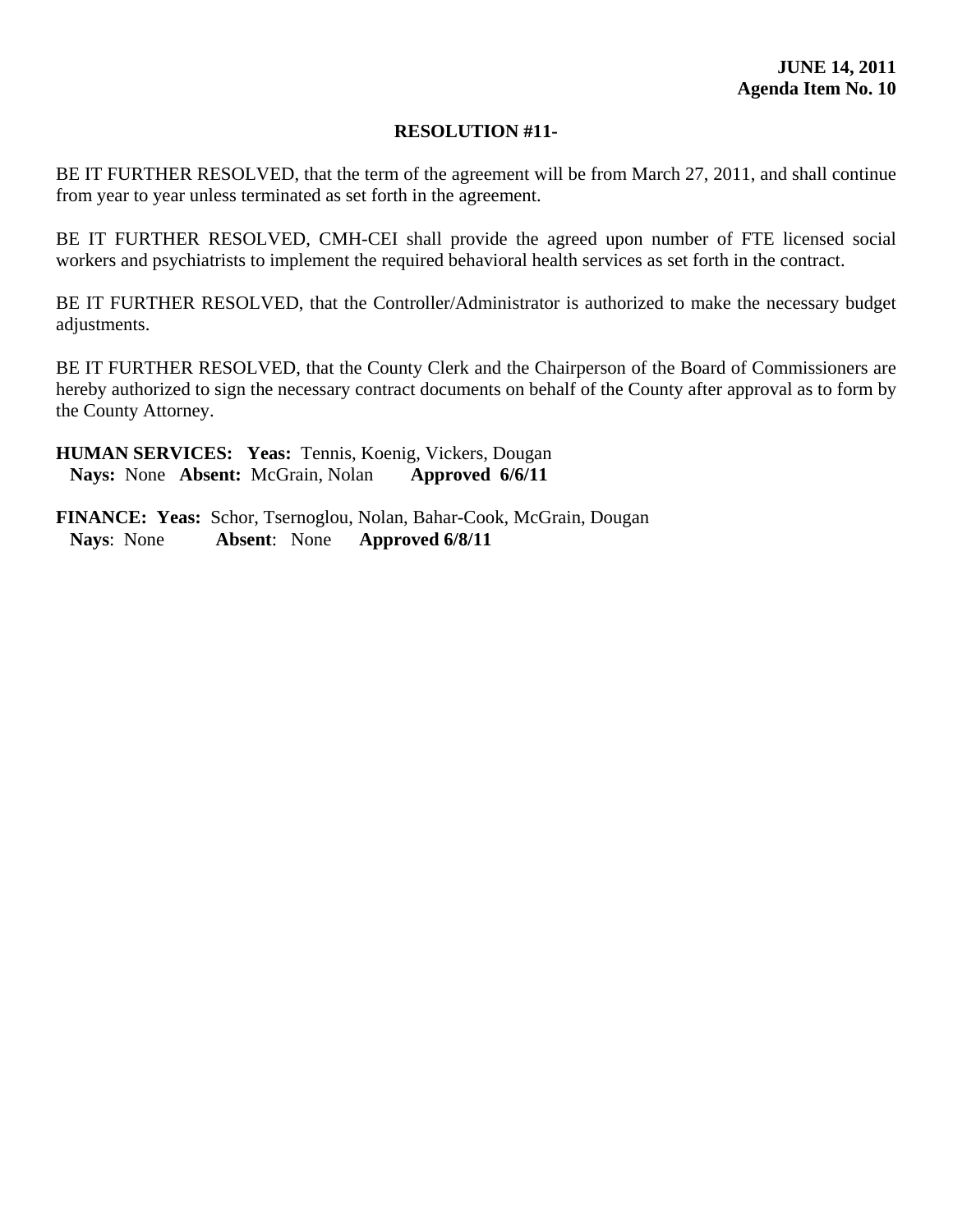<span id="page-65-0"></span>Introduced by the Human Services Committee of the:

## INGHAM COUNTY BOARD OF COMMISSIONERS

#### **RESOLUTION HONORING ANN MARIE HICKEY**

#### **RESOLUTION #11-**

WHEREAS, Ann Marie Hickey began her career with Ingham County in May 1995, as a Nurse Assessor in the Ingham County Health Department's Child Health Clinic; and

WHEREAS, in November 2002, she was promoted to a Charge Nurse position at the Sparrow Health Center; and

WHEREAS, as a key member of our medical treatment team, she has been a valued nurse professional and her dedication to patient care is exemplary; and

WHEREAS, she is recognized as a kind, caring and great advocate for our patients.

THEREFORE BE IT RESOLVED, that the Ingham County Board of Commissioners hereby honors Ann Marie Hickey for her 16 years of dedicated service to the community and for the contributions she has made to the Ingham County Health Department.

BE IT FURTHER RESOLVED, that the Board wishes her continued success in all of her future endeavors.

**HUMAN SERVICES: Yeas:** Tennis, Koenig, Vickers, Dougan  **Nays:** None **Absent:** McGrain, Nolan **Approved 6/6/11**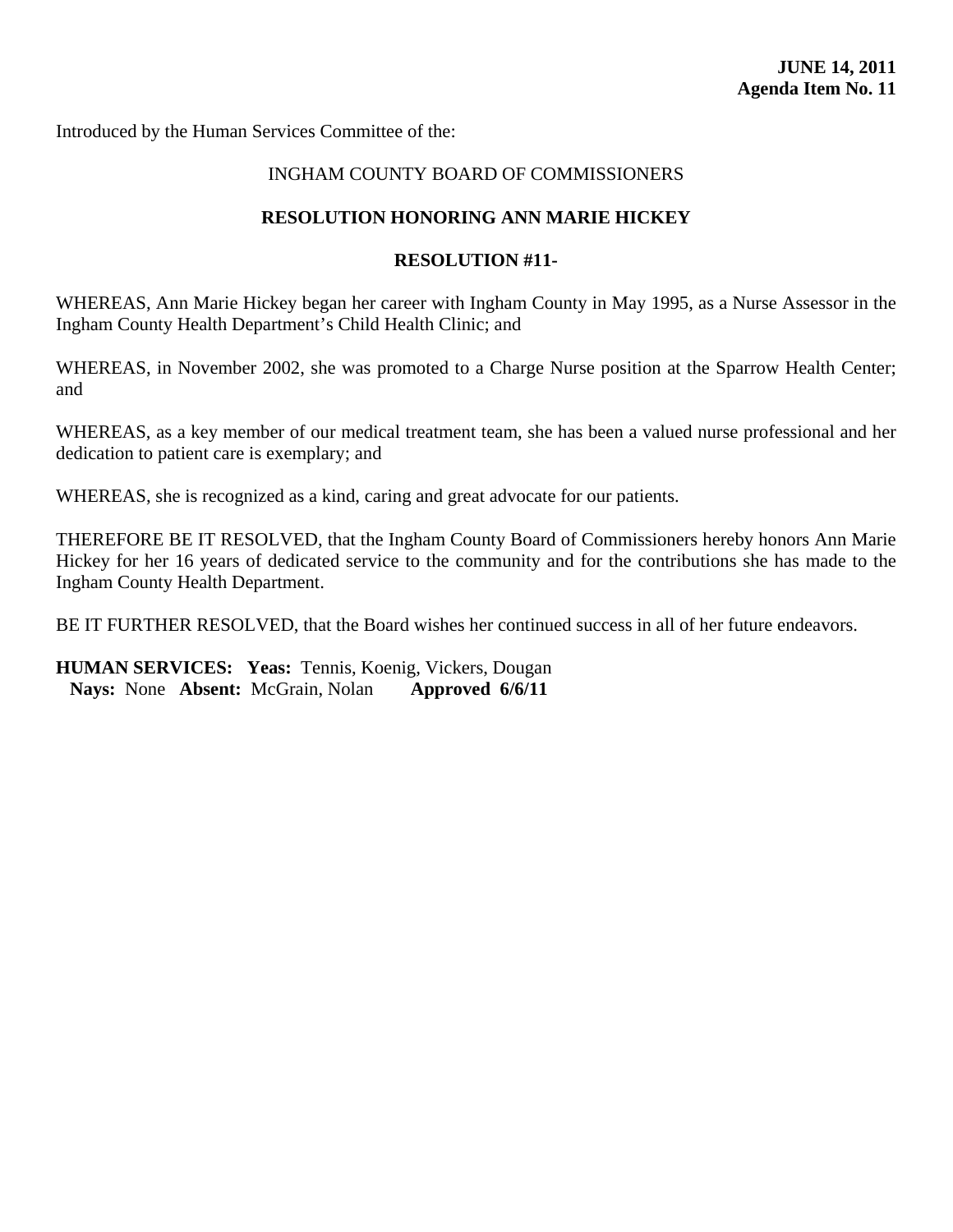<span id="page-66-0"></span>Introduced by the Human Services Committee of the:

## INGHAM COUNTY BOARD OF COMMISSIONERS

#### **RESOLUTION HONORING DENISE FANDRICK**

#### **RESOLUTION #11-**

WHEREAS, Denise Fandrick began her career with Ingham County in May 1988, as a Public Health Field Representative in the Ingham County Health Department's Project/Health Unit; and

WHEREAS, in July 1991, she transferred to a Child Health Clerical/Technician position at the Child Health Center and in 1997 was reclassified as a Community Health Representative II; and

WHEREAS, Denise was well known in the Child Health Clinic for her respect for all our families, she has been willing to go the extra mile to see that our patients receive the quality care.

THEREFORE BE IT RESOLVED, that the Ingham County Board of Commissioners hereby honors Denise Fandrick for her 23 years of dedicated service to the community and for the contributions she has made to the Ingham County Health Department.

BE IT FURTHER RESOLVED, that the Board wishes her continued success in all of her future endeavors.

**HUMAN SERVICES: Yeas:** Tennis, Koenig, Vickers, Dougan  **Nays:** None **Absent:** McGrain, Nolan **Approved 6/6/11**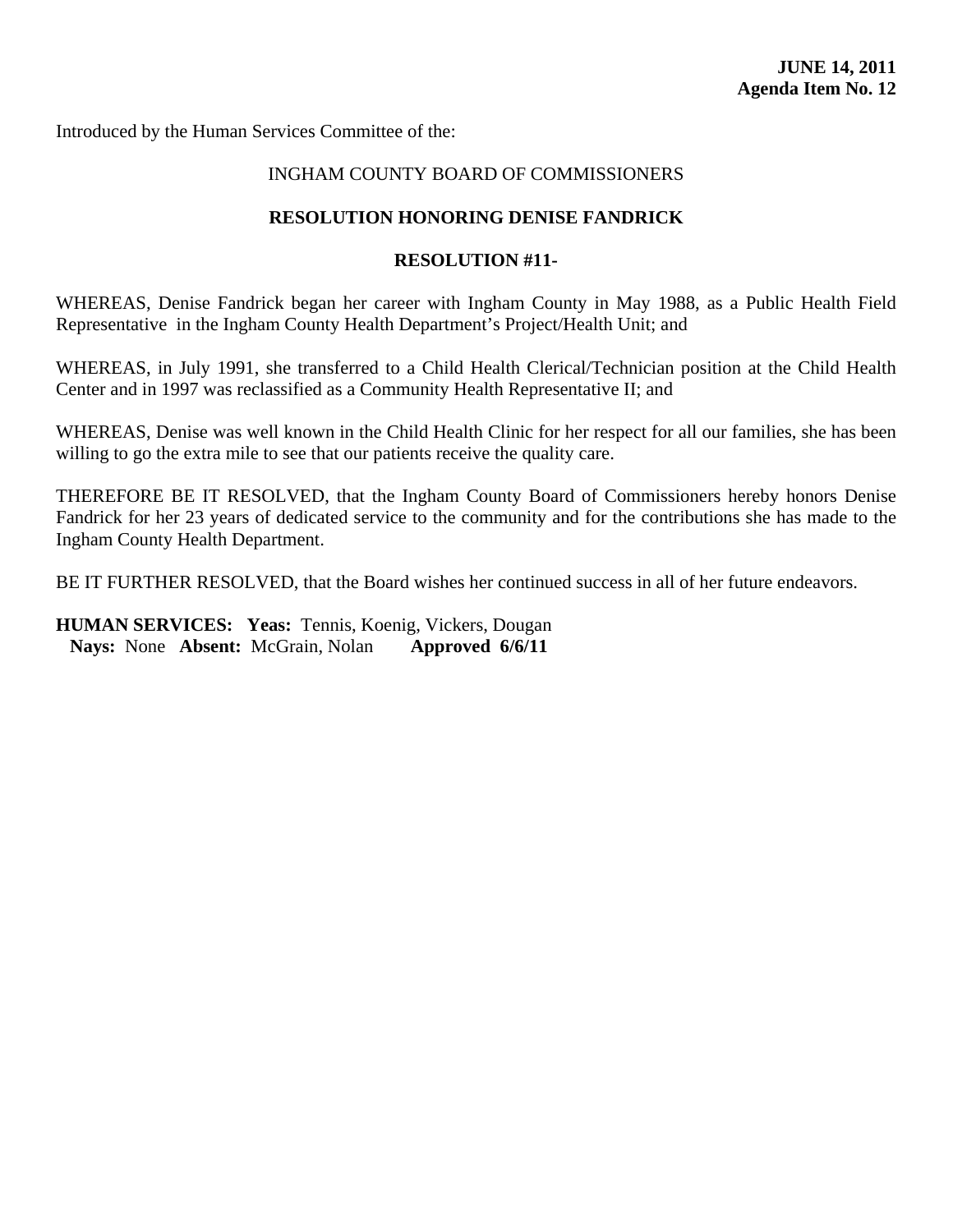<span id="page-67-0"></span>Introduced by the Law Enforcement and Finance Committees of the:

## INGHAM COUNTY BOARD OF COMMISSIONERS

## **RESOLUTION TO APPROVE AN EXTENDED POLICE SERVICES AGREEMENT WITH THE VILLAGE OF WEBBERVILLE COVERING THE PERIOD OF JULY 1, 2011 THROUGH JUNE 30, 2012**

## **RESOLUTION #11-**

WHEREAS, the Ingham County Sheriff's Office and the Village of Webberville are interested in extending the current agreement for law enforcement services; and

WHEREAS, the Village of Webberville, Sheriff's Office and Controller/Administrator's Office have negotiated a draft agreement which covers a one year period, beginning July 1, 2011 and ending June 30, 2012; and

WHEREAS, the Village of Webberville has contracted with Ingham County for Police Services through the Sheriff's Office since 1994; and

WHEREAS, the Village of Webberville wishes to continue their contract which is 80 hours of guaranteed service per week for the upcoming fiscal year.

THEREFORE BE IT RESOLVED, the Ingham County Board of Commissioners approves a one year extension of the contract with the Village of Webberville for the period covering July 1, 2011 through June 30, 2012, for the sum of \$231,681.00.

BE IT FURTHER RESOLVED, the Ingham County Board of Commissioners authorizes the Controller/Administrator to make any necessary budget adjustment in the Ingham County Sheriff's Office 2011 and 2012 Budget.

BE IT FURTHER RESOLVED, the Ingham County Board of Commissioners authorizes the Board Chairperson and County Clerk and the Sheriff to sign all necessary contract documents consistent with this resolution upon review and approval as to form by the County Attorney.

## **LAW ENFORCEMENT: Yeas:** Celentino, Holman, Copedge, Schafer, Dragonetti  **Nays:** None **Absent:** De Leon **Approved 6/2/11**